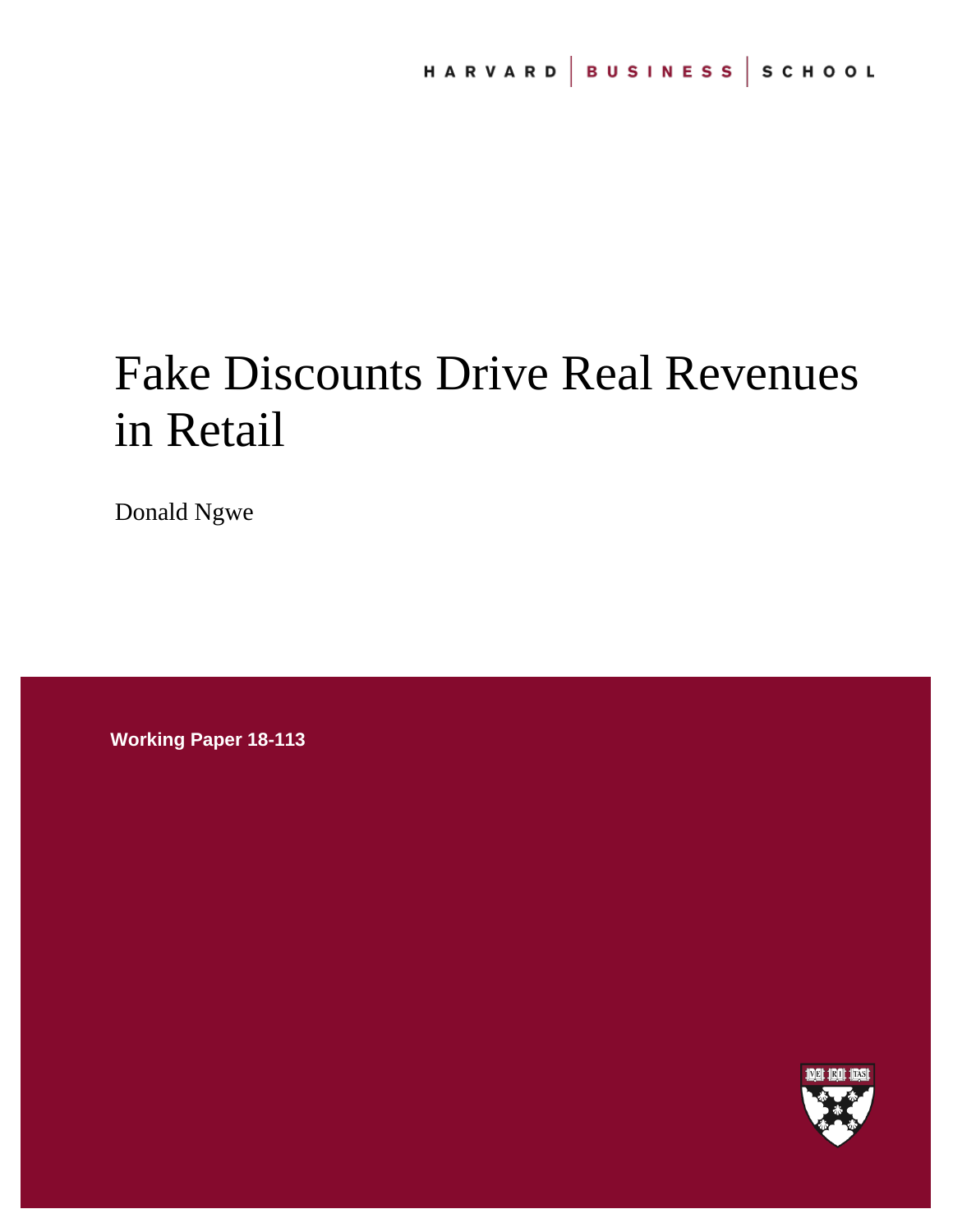## Fake Discounts Drive Real Revenues in Retail

Donald Ngwe Harvard Business School

**Working Paper 18-113**

Copyright © 2018 by Donald Ngwe

Working papers are in draft form. This working paper is distributed for purposes of comment and discussion only. It may not be reproduced without permission of the copyright holder. Copies of working papers are available from the author.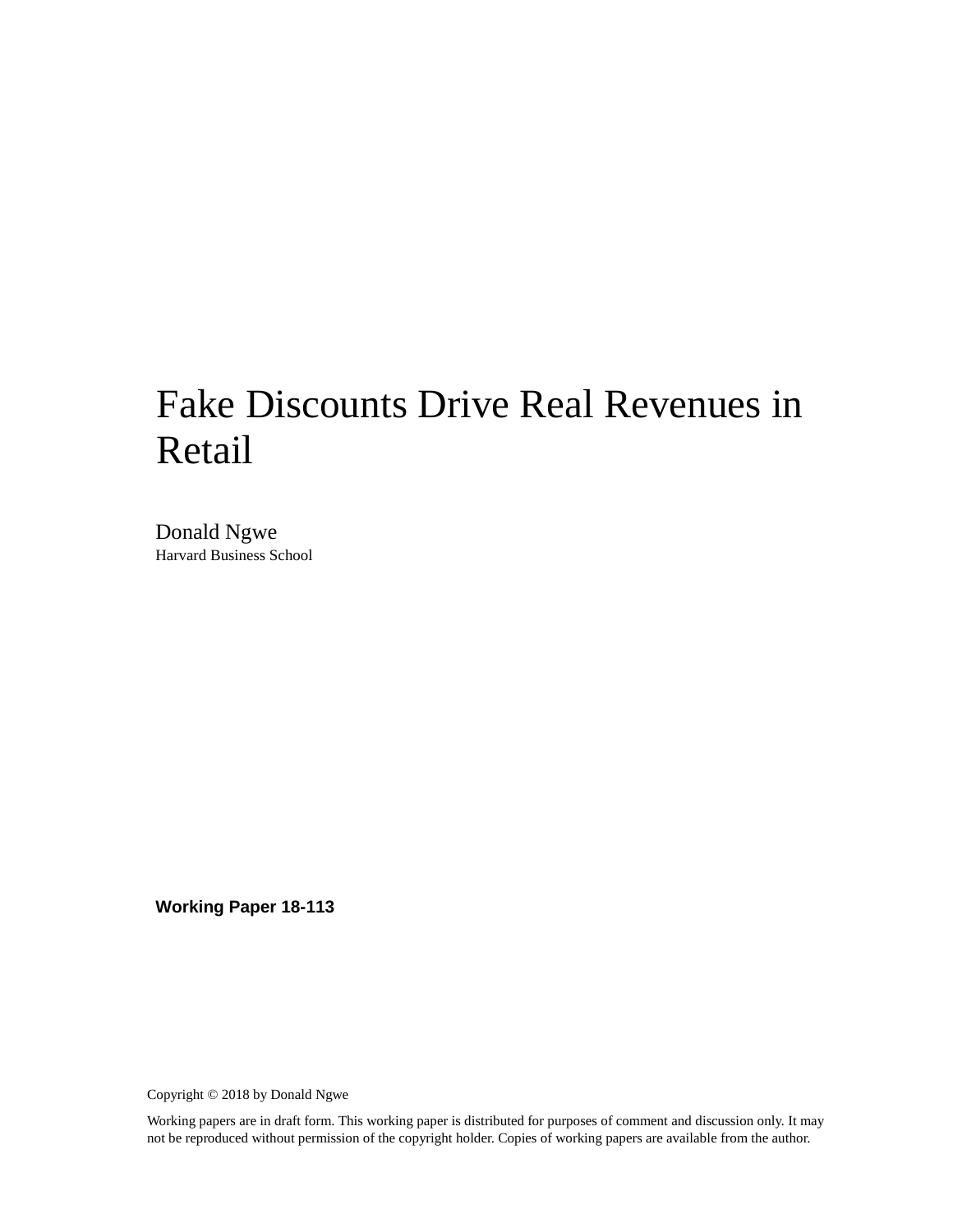## Fake Discounts Drive Real Revenues in Retail

Donald Ngwe<sup>∗</sup>

Harvard Business School

June 26, 2018

#### Abstract

Prices in a wide variety of contexts are often presented in three parts: an original or suggested list price, a discount off that price, and the final selling price. Limited empirical evidence is available that speaks to the relative impact of each component on purchase behavior, even as theories abound. Measuring these impacts is critically important to sellers, to consumers, and to regulators who are keen on enforcing deceptive advertising guidelines against "fictitious pricing"—the practice of quoting list prices that do not truthfully reflect prior selling prices. This paper uses a large retail transaction data set that features wide variations in these pricing components within a relatively homogeneous product space. The data set has the unique feature of containing sales records from outlet stores wherein a subset of products have verifiably fictitious list prices and discounts, allowing for measurement of their impact on purchase incidence in actual retail settings. By measuring the impact of different pricing components on purchase likelihood, we find that list prices have a strong influence on purchase outcomes, with a \$1 increase in the list price having the same positive effect on purchase likelihood on average as a \$0.77 decrease in the actual selling price. This effect is larger for fake list prices, but smaller in longer-lived stores and stores closer to regular retail channels. In a

<sup>∗</sup>E-mail: dngwe@hbs.edu. This paper is based on a chapter of my dissertation. I am grateful to my dissertation committee members Chris Conlon, Brett Gordon, Kate Ho, Michael Riordan, and Scott Shriver for their guidance and advice. Daniel Schwam provided excellent research assistance.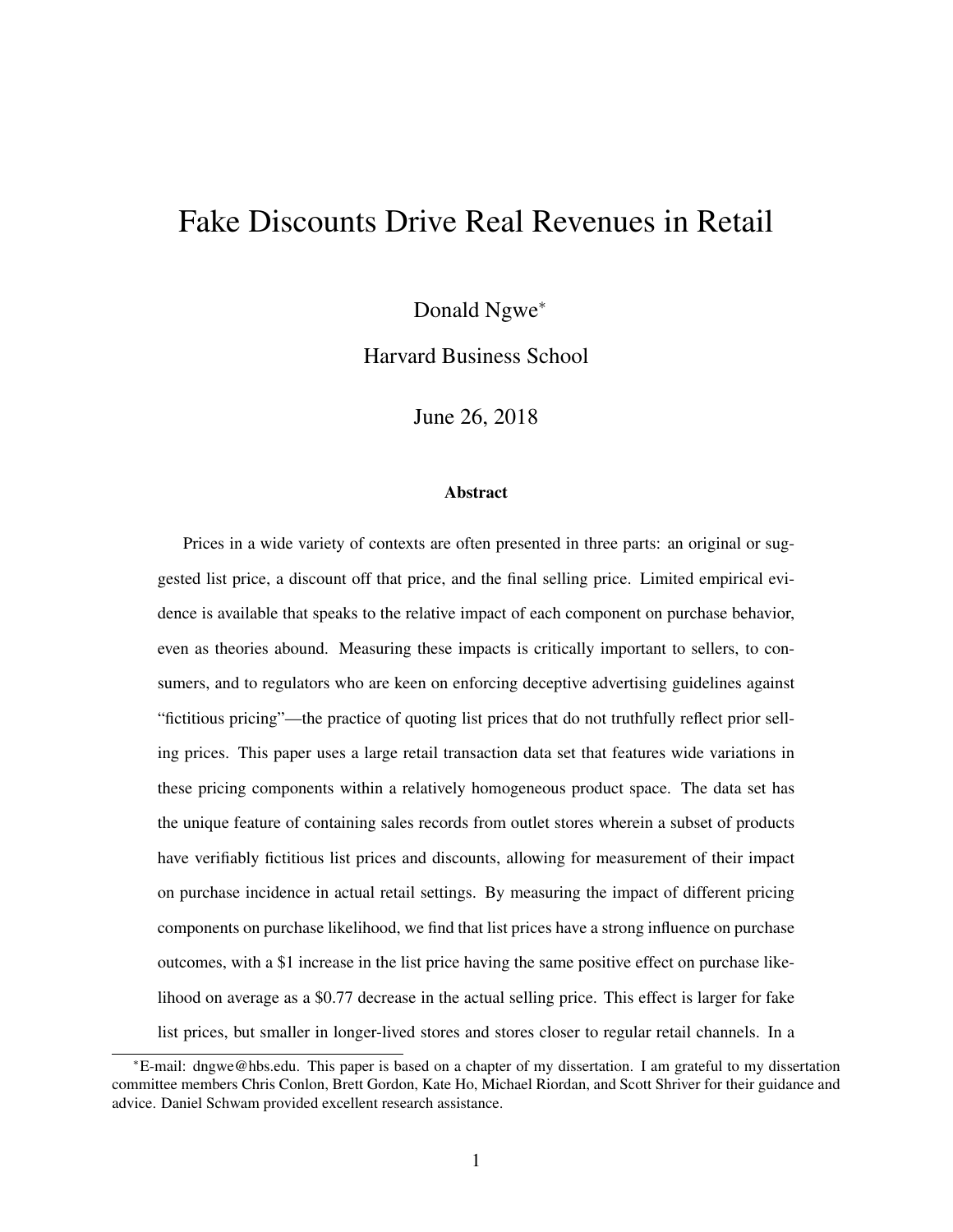complementary laboratory experiment, we find that fake list prices have no impact on purchase intent when consumers have full knowledge of the true original price. These results imply that fake prices enhance demand by misleading consumers about true original prices. Keywords: retail, deceptive advertising, reference prices, discounts

## 1 Introduction

Virtually all firms engage in some form of discount pricing. There are several reasons that firms might drop the price of a good over time: when it seeks to discriminate between consumers according to their willingness to pay; as a means of managing its inventory; or when it resolves demand uncertainty after the good's introductory phase. In many of these instances, consumers can be thought of as having nearly full information and making rational responses to price incentives. In contrast, this paper focuses on motivations for discount pricing that arise from consumers having imperfect information or possibly exhibiting irrational behavior. These are motivations that might encourage firms to post high "original" prices at which products were never actually available for purchase.

This practice, termed "fictitious pricing" by the Federal Trade Commission (FTC), occasionally results in litigation. In one recent case, a class-action lawsuit was filed against Kohl's Department Stores in California for allegedly misstating in advertising that items had been marked down (Dolan 2013). In reversing an earlier district court dismissal of the case, the US Ninth Circuit Court of Appeals stated that California consumer laws permit such lawsuits if the consumer would not have made the purchase but for the perceived bargain. In December 2016, JCPenney, Sears, Macy's, and Kohl's were all hit with lawsuits over similar allegations. JCPenney and Kohl's had previously been sued over the same practice and settled for \$50 million and \$6.5 million, respectively (Popken 2016).

Fictitious pricing is one area in which enforcement differences between states and the FTC loom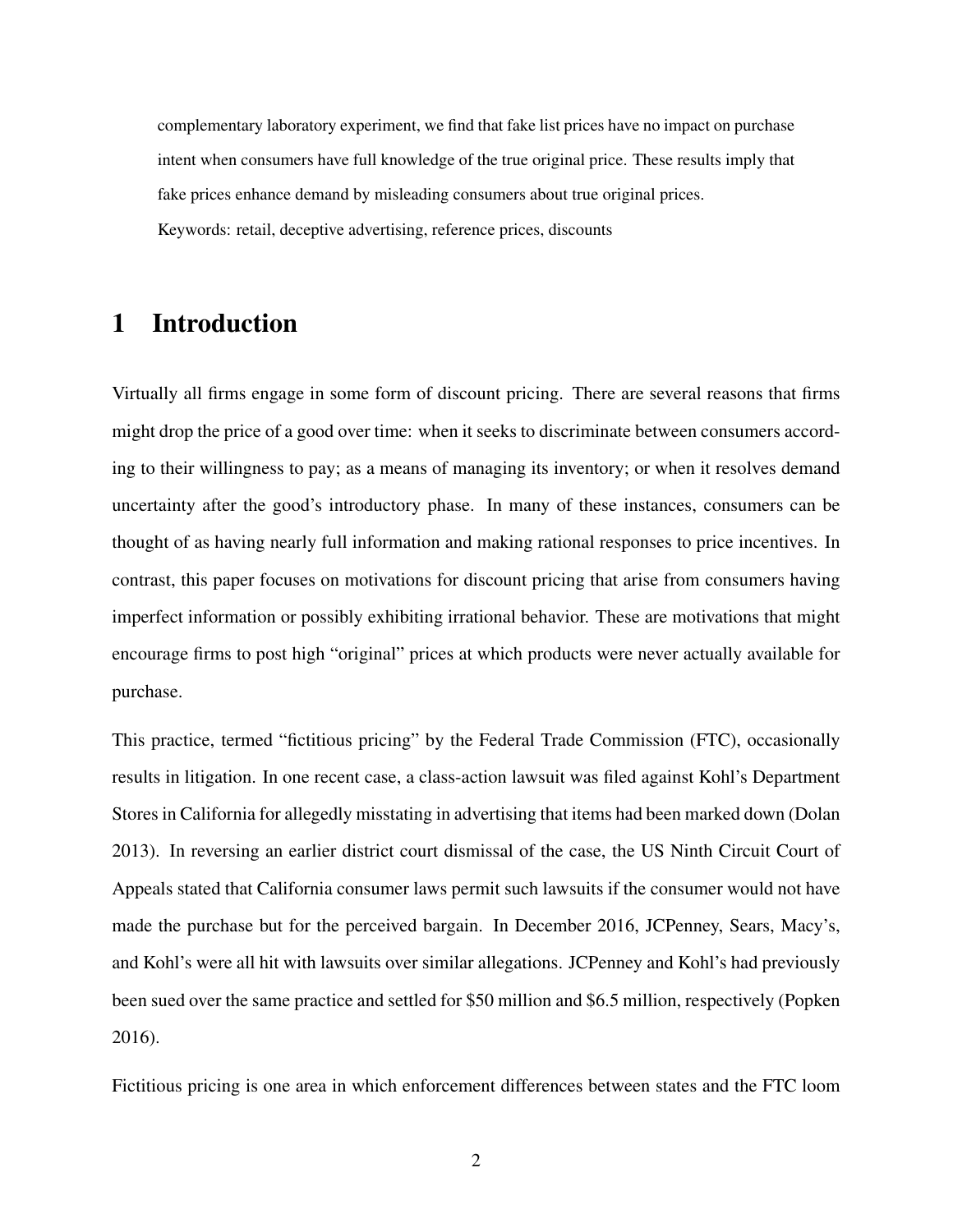large. Between 1950 and 1970, 30% of FTC challenges to advertising were related to "fictitious price claims" (Pitofsky et al. 2003). Since 1979, however, the FTC has not brought a single fictitious pricing case to court. Several FTC chairs have indicated that enforcement actions in this area have done more harm than good. This is because of the difficulty and arbitrariness with which a "genuine" discount might be differentiated from a deceptive one. In the current state of enforcement, state attorneys general apply state statutes in bringing cases; however, enforcement is highly uneven, with major cases attracting widespread attention every few years but with many firms consistently ignoring fictitious pricing statutes with impunity.

The main obstacle in litigating individual cases, and therefore in policing this practice more broadly in the marketplace, stems from the difficulty in assessing private damages from fictitious pricing (Friedman 2015). Various recent cases in Illinois against large retailers such as Joseph A. Bank (*Camasta v. Jos. A Bank Clothiers, Inc.,* 2013), Carter's (*Kim v. Carter's, Inc.,* 2010), and QVC (*Mulligan v. QVC, Inc.,* 2008) were found in favor of the defendants due to the plaintiffs' failure in establishing economic harm due to false price claims. The question of whether consumers are deceived by fake price claims is also a factor, with one court decision seeing no fault because consumers "see through the ruse" (*B. Sanfield, Inc. v. Finlay Fine Jewelry Corp.,* 1999).

In this paper, we identify patterns in how consumers respond to false and genuine discount claims by the same seller. We use data from a dominant fashion goods retailer that makes heavy use of discounting in its outlet stores. This data set offers an unprecedented opportunity to study this pricing strategy because it records both list and selling prices, as well as repeat purchases. A portion of these list prices are observably genuine, while the remainder are fictitious. As with many brands and retailers, the firm implements a degree of randomized discounting across both time and products in-store, providing much variation in final selling prices for each product.

While a number of earlier studies have examined the question of reference prices using laboratory experiments or survey methodologies, there have been, to our knowledge, no prior studies that establish the effect of fake list prices on purchase behavior in actual retail settings. There are sev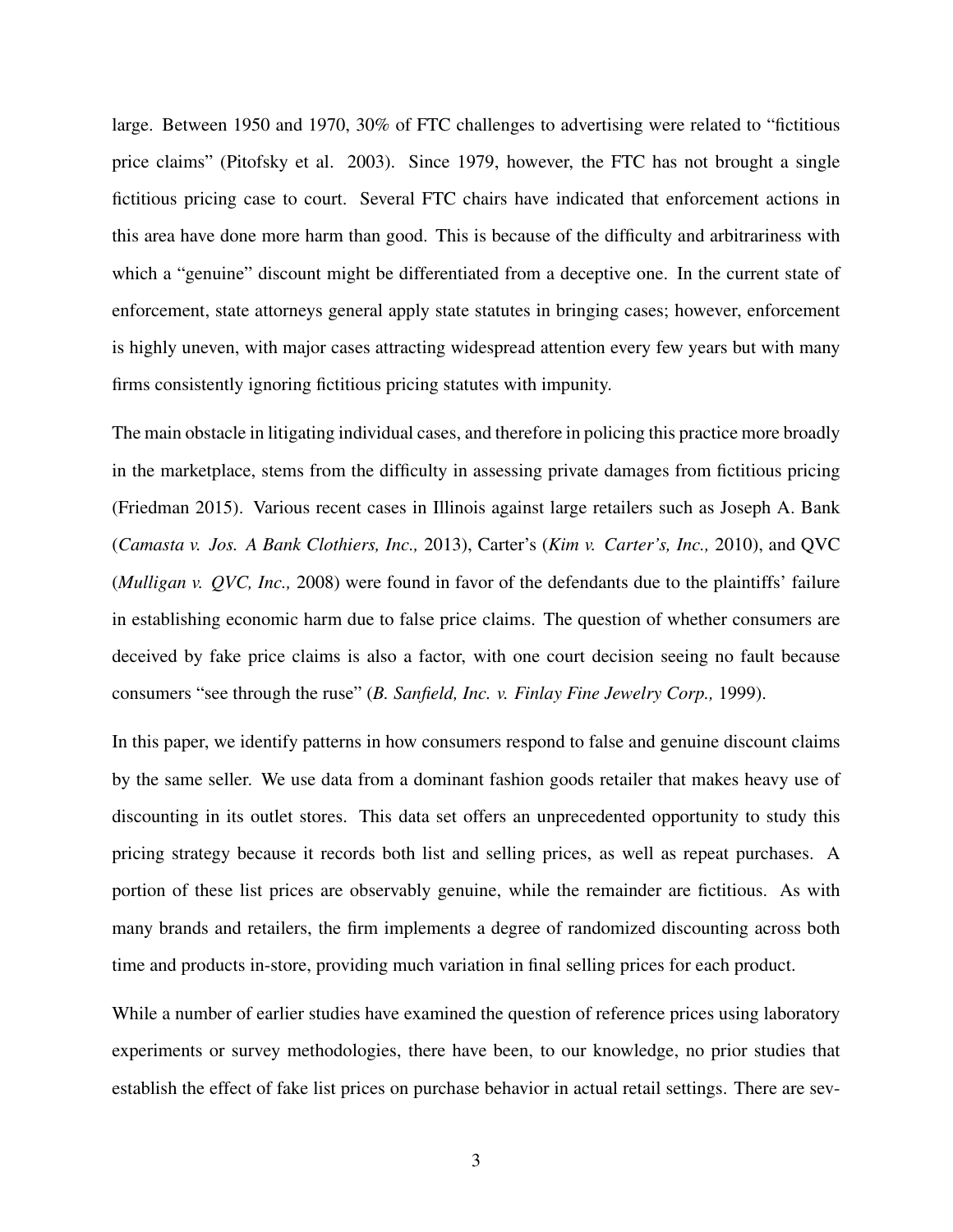eral benefits from using transaction data to address this question. Whereas survey methodologies must rely on a constructed notion of what constitutes the actual "market price" for a particular good, in our empirical setting such a price is directly observed from the data. Using sales data also sidesteps the issue of ensuring incentive compatibility in measuring changes to consumers' intent to purchase. Perhaps the most important advantage of using sales data is the ability to measure the effects across hundreds of different products, rather than relying on a few focal products in the typical survey questionnaire.

We use a parsimonious discrete choice model of demand to estimate the effect of list prices on purchase likelihood. Identification of this effect arises from variation in list prices within the same style across different colors. The large number of observations, combined with the firm's national pricing policy, permits the estimation of style and color fixed effects, without the need to use instrumental variables to control for endogeneity. We explore how responses to list prices vary according to consumer subgroups by taking advantage of store openings and closures within the sample duration.

We find that consumer responses to list prices are consistent with theories that treat prices as a signal of product quality and that hypothesize reference-dependent behavior in how consumers evaluate prices. Controlling for selling prices and other product characteristics, a higher list price substantially increases a good's purchase probability. Moreover, this effect is larger for products with fake list prices than for those with genuine list prices. Importantly, this effect seems to be moderated by the consumer's level of information, with a lower estimated sensitivity to fake discounts in longer-lived stores or outlet stores closer to regular stores.

We augment our analysis with findings from a laboratory experiment. We design the experiment with the goal of measuring the effect of false original prices on purchase intent when subjects have full knowledge of a product's true original price. Our findings consistently indicate that keeping selling price constant, a higher true original price results in higher purchase intent. However, conditional on knowledge of the true original price, a higher false original price has zero effect on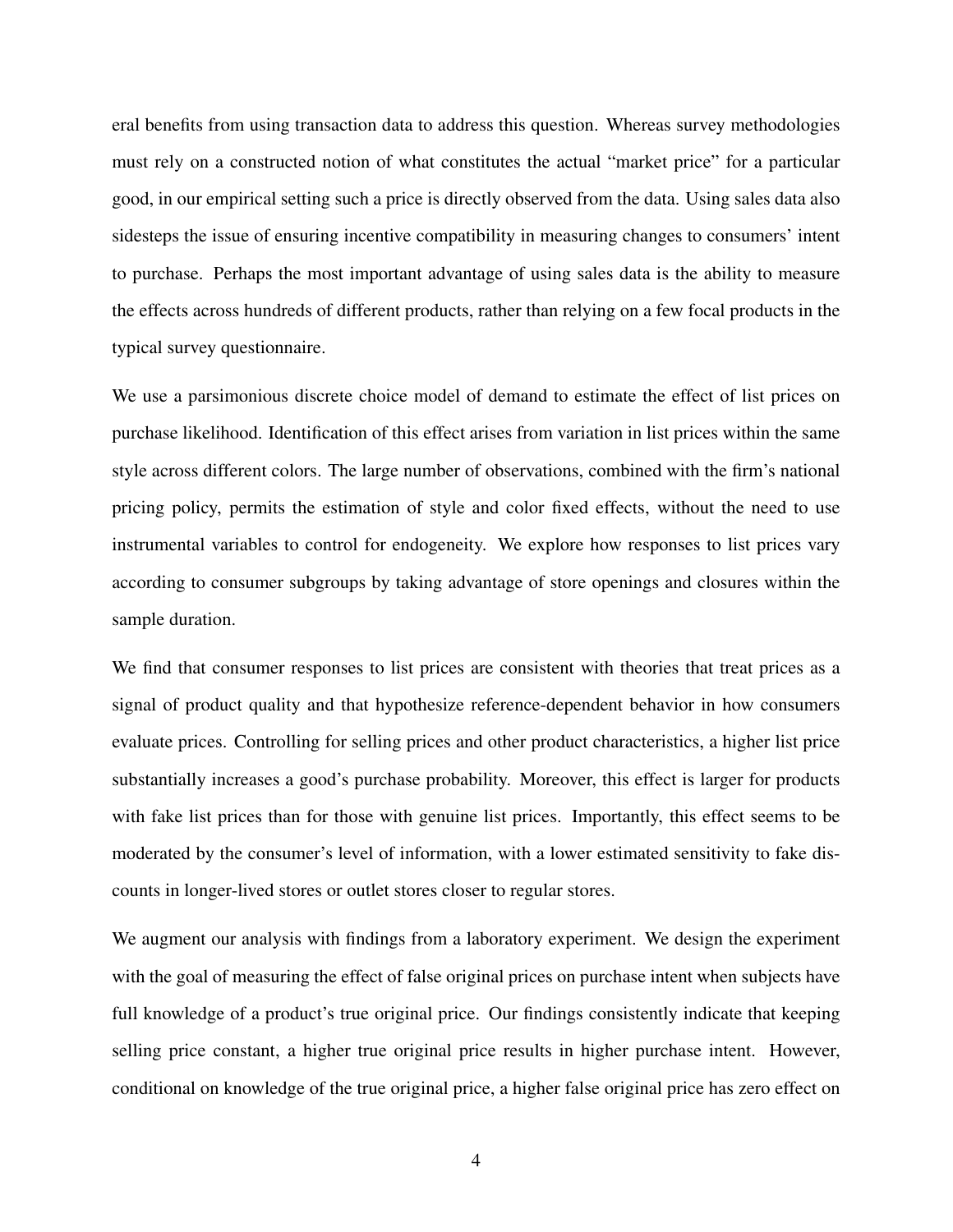purchase intent.

Taken together, evidence from our analysis of observational transaction data and our laboratory experiment suggests that fake prices provide sellers with a powerful tool to enhance demand, but one that may come at the expense of misleading consumers about products' true initial selling prices. Consumers take initial prices as signals of product quality and rate offers as being better deals the higher these initial prices are with respect to present selling prices. Accordingly, fake prices have the highest influence on purchase likelihood for less-informed consumers.

The paper proceeds as follows. Section 2 reviews the related literature on discount pricing and reference dependence. Section 3 describes the data used for the empirical analysis and provides some descriptive statistics. Section 4 outlines a demand model and presents parameter estimates. Section 5 reports findings from a laboratory experiment. Section 6 concludes and points to directions for future work.

## 2 Related literature

This research relates to several literatures concerning price signals in retail settings. It takes its basic premise from research that explores the function of price as a signal of quality. Because our paper focuses on prices that are framed as discounts, it draws from research on the impact of discount cues on shopper behavior and research on reference dependence more generally. Finally, our findings relate to work on the welfare and regulatory implications of fake prices and misleading sales. In this section, we review the most closely related papers in each of these literatures with an eye toward highlighting our contributions.

There is a large body of research in marketing and economics that has studied how uninformed consumers use prices as signals of product quality. High prices can serve as credible signals of high product quality because the "consequent loss of sales volume is most damaging for lower-cost, lower-quality products" (Bagwell & Riordan 1991). Within this paradigm, the profitability of using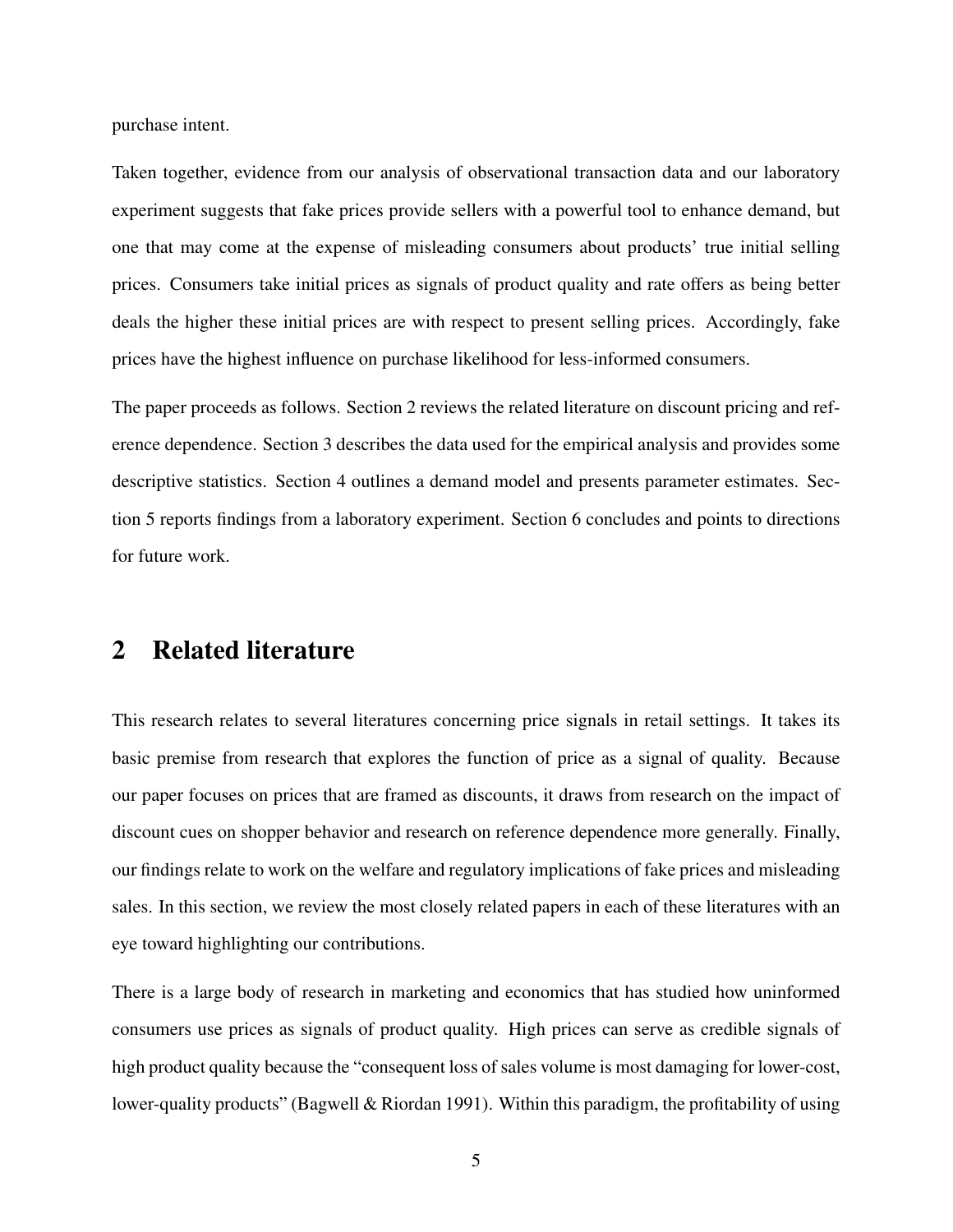price to signal quality depends on the relative proportions of informed and uninformed consumer segments (Milgrom & Roberts 1986; Armstrong & Chen 2013). Our research does not rely on the disciplining force of either informed consumers or marginal costs on prices; hence, it more closely relates to research that treats high prices as strategic substitutes for advertising (e.g. Gerstner 1985; Linnemer 2002). Unlike most signals available to firms as marketing-mix variables, however, fake prices require no immediate costs to implement (Kirmani & Rao 2000). Our research thus aims to determine which aspects of the extant thinking on the relationship between prices, perceived quality, and perceived value extends to fake prices (Zeithaml 1988).

By definition, a fake price offers a fake discount—a discount that does not represent a decrease from some previous selling price but, rather, the difference between the current selling price and a fake introductory price. There is much existing literature on the impact of discounts on consumer behavior beyond what may be ascribed to quality signaling (Blattberg, Briesch & Fox 1995). Discounts have been shown to dampen further consumer search (Urbany, Bearden & Weilbaker 1988), cause consumers to weigh non-price product attributes more heavily (Bordalo, Gennaioli & Shleifer 2013), and exploit bargain-hunting tendencies (Armstrong & Chen 2013). While these effects have been explored where discounts are fake as well as where they are real, our research focuses on the common yet unexplored setting in which discounts have substantial real and fake components.

Efforts to contextualize the impact of discounts have often appealed to notions of reference dependence (Tversky & Kahneman 1981; Thaler 1985). Researchers have identified several reference points that sellers rely on: advertised prices (Biswas & Blair 1991), competitors' prices (Della Bitta, Monroe & McGinnis 1981), same-store offers (Rajendran & Tellis 1994), and fake prices (Blair & Landon 1981). Previous work has also identified upper and lower bounds beyond which discounts are less effective (Gupta & Cooper 1992). More recent work has posited a theoretical explanation of reference dependence relying on opportunity cost considerations (Kim, Joo & Allenby 2017). There has also been research that documents how certain pricing policies can have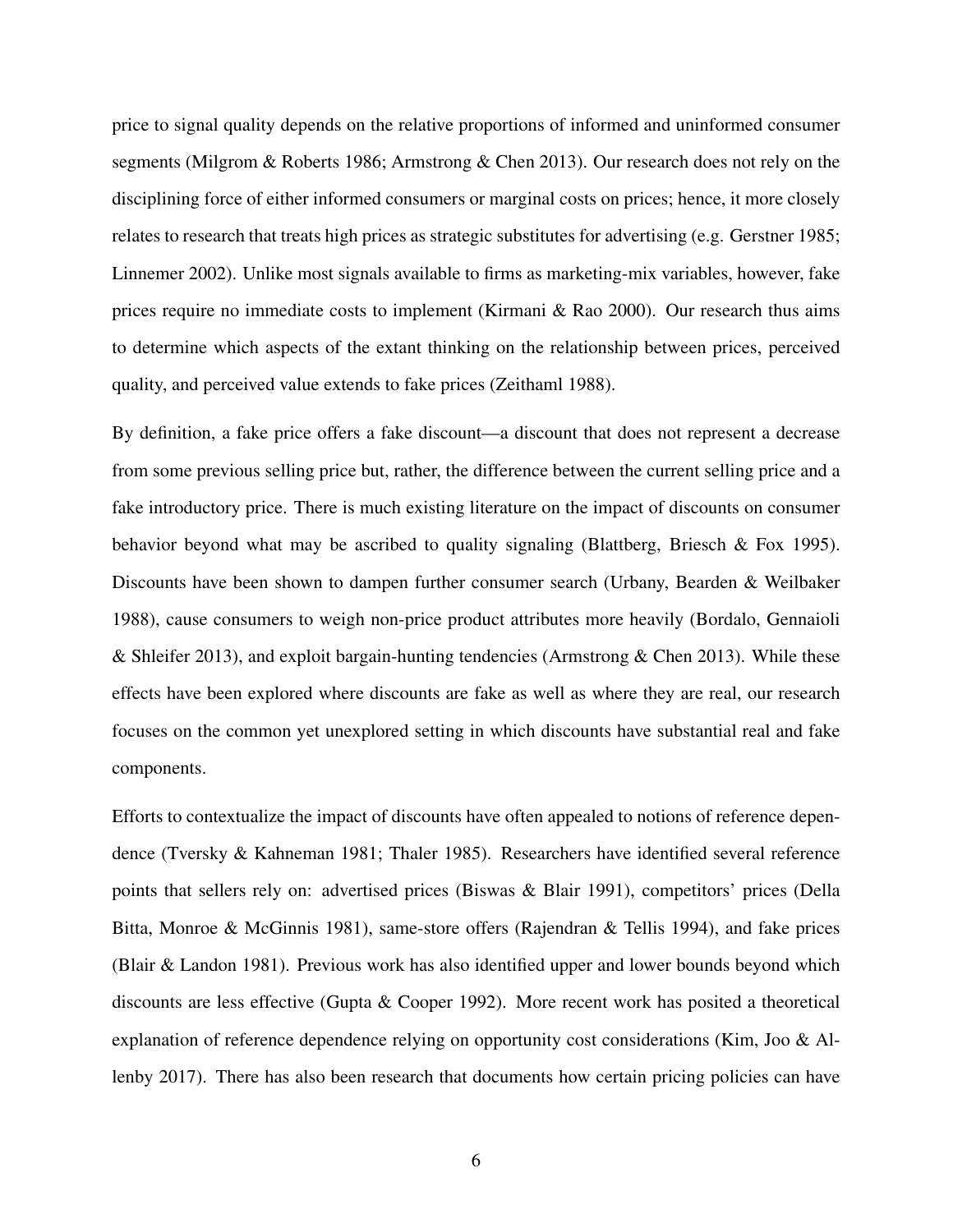large effects on consumer behavior due to local or cultural factors despite lacking a clear basis in established theory, such as the choice of price-endings (Stiving 2000; Anderson & Simester 2003). Our research differs from previous studies by focusing on the moderating role of what consumers know about how truthfully a discount offer reflects prior selling prices.

In addition to legalistic debates on fake prices among policymakers, marketing scholars have also conducted research on the impact of fake prices and comparative price advertising more generally on consumer welfare (Compeau & Grewal 1998). A central question is whether fake prices are deceptive, and if they are, how substantial the damage is on consumers (Grewal & Compeau 1992; Compeau, Grewal & Chandrashekaran 2002; Rhodes & Wilson 2018). Our research demonstrates the possibly large negative impacts of fake prices on consumer welfare resulting from deception.

## 3 Data and industry background

Data are provided by a major fashion goods manufacturer and retailer in the United States. The firm sells above 90% of its products by revenue through its own physical stores. The firm derives the majority of its revenue from a single product category. This paper focuses on sales patterns within this product category. The firm is the market leader in this category with a market share of about 40%.

Channels. The firm operates two types of stores: regular and outlet. Because fake prices are set only for products sold in outlet stores, only transaction data from outlet stores are used for estimation; however, summary statistics for both channels are provided in this section in order to provide context for the empirical setting. Regular stores are centrally located in cities and do not typically offer discounts on products. Outlet stores are located about an hour's drive away from city centers and offer deep discounts (both real and fake). The firm offers two types of goods: original and factory. Original goods are first sold at full price in regular stores and then sold at a discount in outlet stores. Factory goods are only sold in outlet stores. Table 1 shows counts of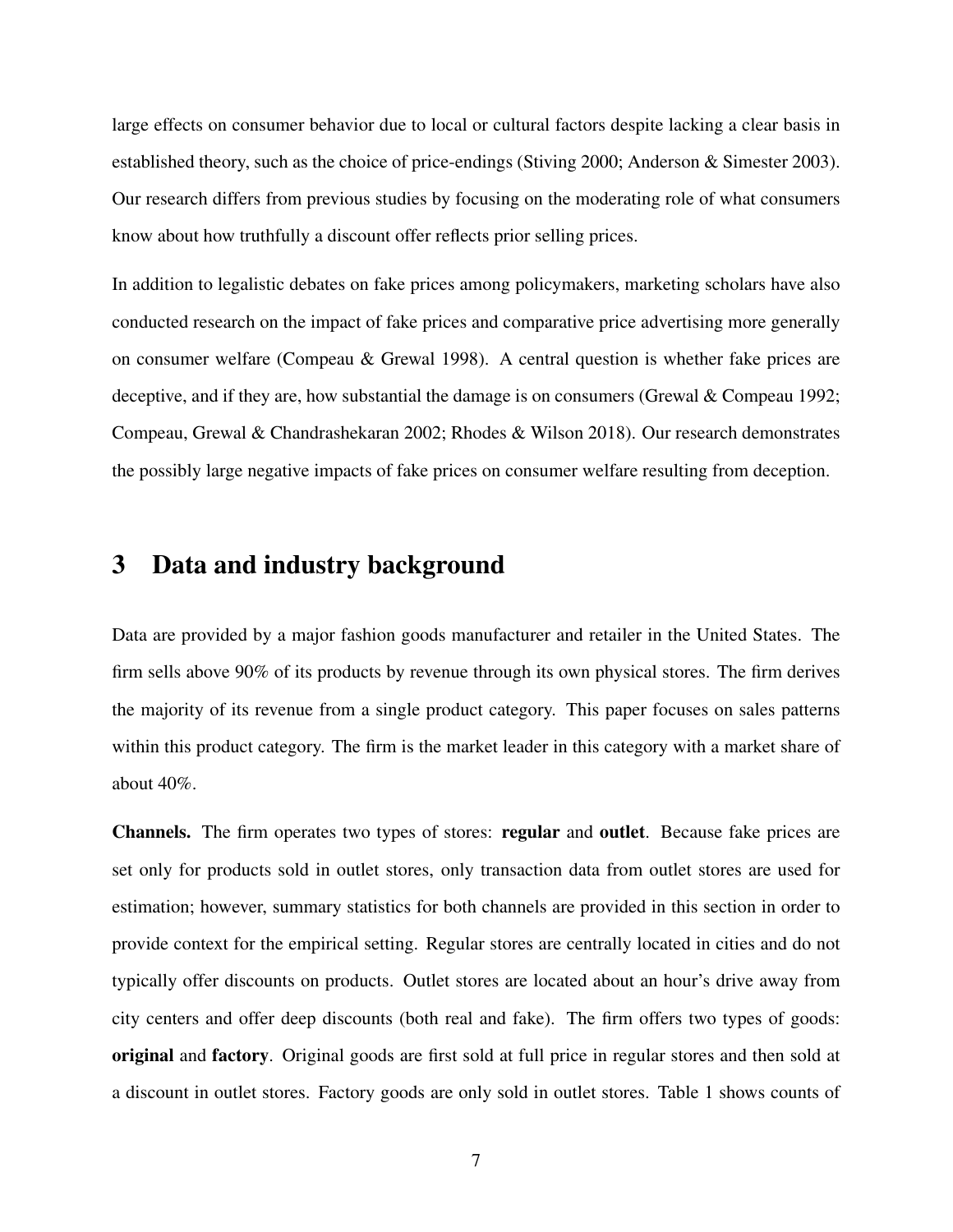unique products sold by channel and product type. The firm implements a fictitious pricing policy for its factory goods by indicating list prices that are never actual selling prices.

#### [Table 1 about here.]

The data consist of transaction-level records over a five-year period. Each record contains the list price of each item and any active discount. Also included are consumer observables, including billing ZIP code, date of first purchase from the firm, and household ID.<sup>1</sup>

Consumers. A total of 16,019,140 unique consumers are observed to make purchases within the sample. Repeat purchases by consumers are observable in the data. The proportion of purchases that are made by return consumers is significant (see Figure 1). In the firm's outlet channel, 24% of purchases are made by return consumers. Of this group, 38% have made purchases in the regular channel.

#### [Figure 1 about here.]

Products, prices, and channels. The firm produces different styles of its main product and offers each style in different colors. A product is defined by its style and color. Each style-color combination has only one list price, but styles may vary in list price according to color. The list price is set at the time of product introduction and never changes. The firm's managers explain that there are several reasons why list prices may vary between colors of the same style. One reason is that some colors may be thought of as more desirable than others. Another reason is that colors may be introduced at different times, with timing being a factor in determining a product's list price. Yet another reason is that some style-color combinations are regular or outlet channel-specific. Variation in list prices within product styles but between colors provides our primary source of identification of their effects. Overall, there are 4,610 styles observed in the data, and an average of 2.93 colors in each style for a total of 13,522 unique products sold.

<sup>&</sup>lt;sup>1</sup>The firm is able to construct longitudinal data through the help of a third-party provider, which uses credit card information, mailing list, and loyalty program membership, among other data sources, to link different purchases made by the same consumer over time.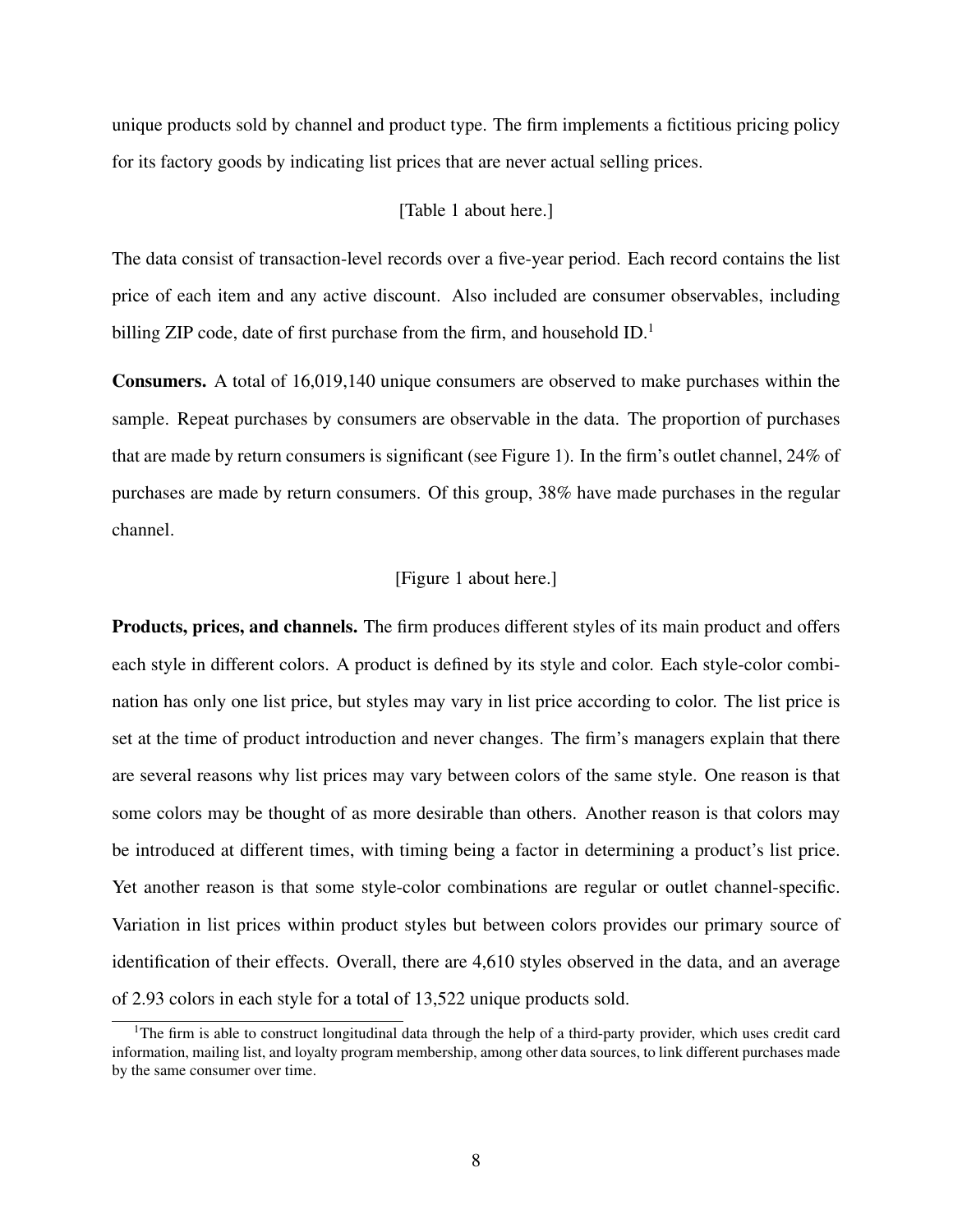Each style-color combination is either an original good or a factory good based on the channel in which the product is introduced. Table 2 describes the pricing differences between original and factory goods in outlet stores.<sup>2</sup> Original goods are more expensive than factory goods on average, both in terms of list prices and selling prices. However, there is much variation in selling prices over time, and factory goods occasionally carry higher prices than original goods (see Figure A2 in the Appendix).

#### [Table 2 about here.]

Figure 2 graphs the average percent discount over time for original goods and factory goods in the firm's outlet channel. (Average overall discounts over time are presented in Figure A1 in the appendix.) Recall that original goods are sold at full price in the regular channel, while factory goods are sold exclusively in the outlet channel. The similar trend in discount increase over time for these two product classes reflects the firm's policy of trimming prices at even rates across all products over time, regardless of sales performance.

#### [Figure 2 about here.]

The pattern of discounting implemented by the firm in its outlet stores has store, period, and product-specific components. Across stores and time periods, the firm implements randomized discounting within certain parameters. Occasionally these discounts are also affected by outlet mall-wide events. The product-specific component of discounting is highly correlated with the product's design age, i.e. the time since its introduction. Older-lived products are discounted more heavily. Figure 3 plots the list price and observed selling prices for a representative factory good over time, displaying the resulting discount pattern for a typical product.

#### [Figure 3 about here.]

The red line on Figure 3 marks the product's list price. Every single purchase instance over the product's lifetime is plotted on the graph; not a single unit was sold at or even near the list price.

<sup>2</sup>Further details are in appendix Table A1.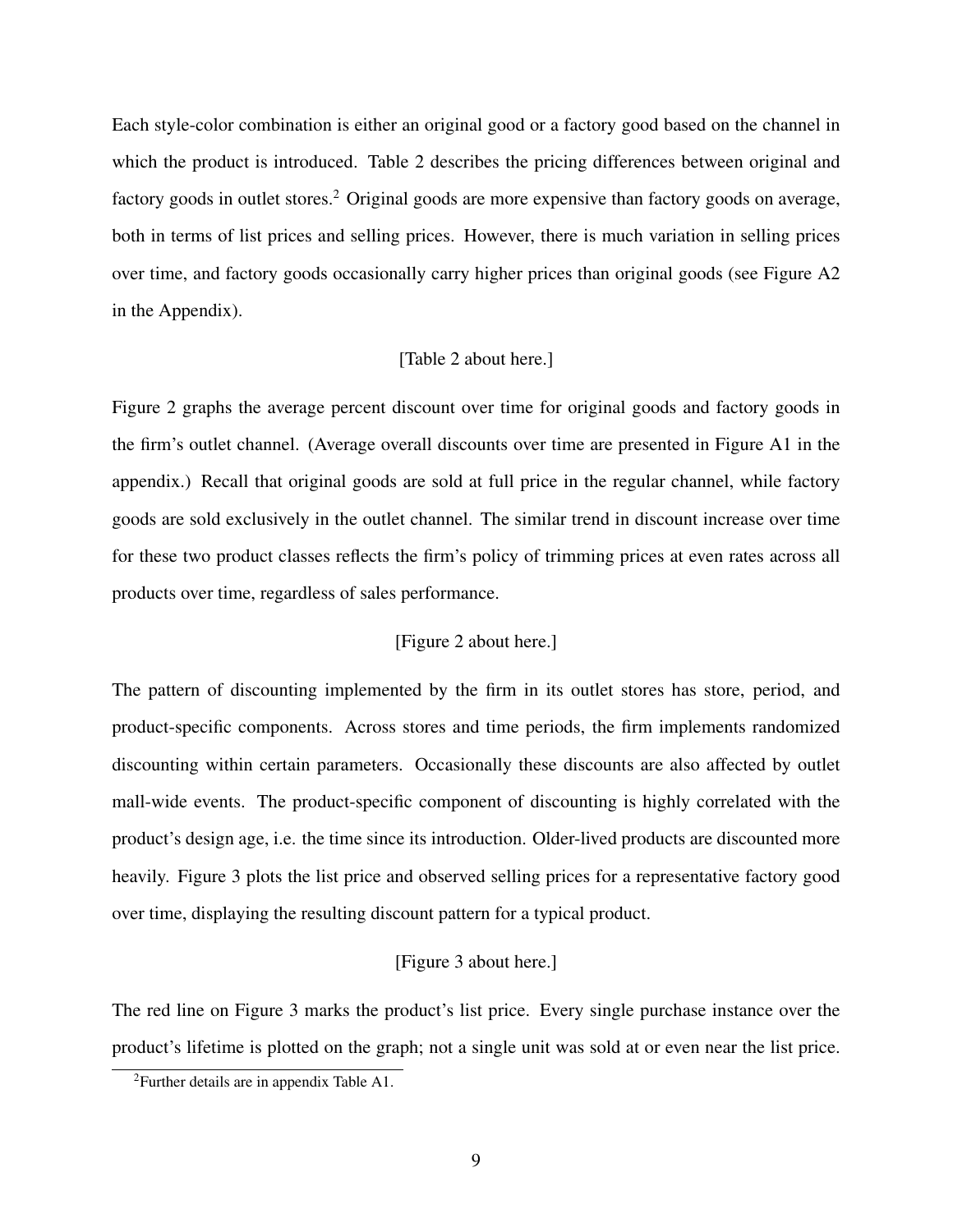Not observable from the graph is that 94% of units were sold by the end of 2008. This is consistent with high consumer values for a product's newness in this industry. The remaining purchase observations are consistent with statements by the firm's executives that disavow the use of discounting in order to clear inventory.

## 4 Demand

In this section we present a parsimonious discrete choice model of consumer purchase behavior and estimate its parameters using the data set described above. The objective of estimation is to determine whether fake discounts affect purchase behavior, keeping all other product attributes, including actual selling prices and real discounts, constant. We are particularly interested in how the impact of fake discounts compares to that of real discounts. In addition, we seek to measure how this effect varies according to proxies for consumer familiarity with the brand. We find that fake prices and their implied fake discounts have a large positive effect on purchase likelihood, and we find evidence that this effect is smaller for better-informed consumers.

#### 4.1 Model

Let product j in store m and month t be defined by observable characteristics  $X_{jt}$ , unobservable quality  $\xi_j$ , list price  $LP_j$ , and selling price  $p_{jmt}$ . The list price may be "true" in the sense that  $LP_j = \max_{m,t} p_{jmt}$  or "fake" if  $LP_j > \max_{m,t} p_{jmt}$ . In general, the difference between the list price and the selling price is composed of a real and a fake discount, i.e.

$$
LP_j - p_{jmt} \equiv (LP_j - \max_{m,t} p_{jmt}) + (\max_{m,t} p_{jmt} - p_{jmt}) \equiv \text{fake\_disc}_j + \text{real\_disc}_{jmt} \tag{1}
$$

The indirect utility of consumer i from purchasing product j in store m at time t is denoted as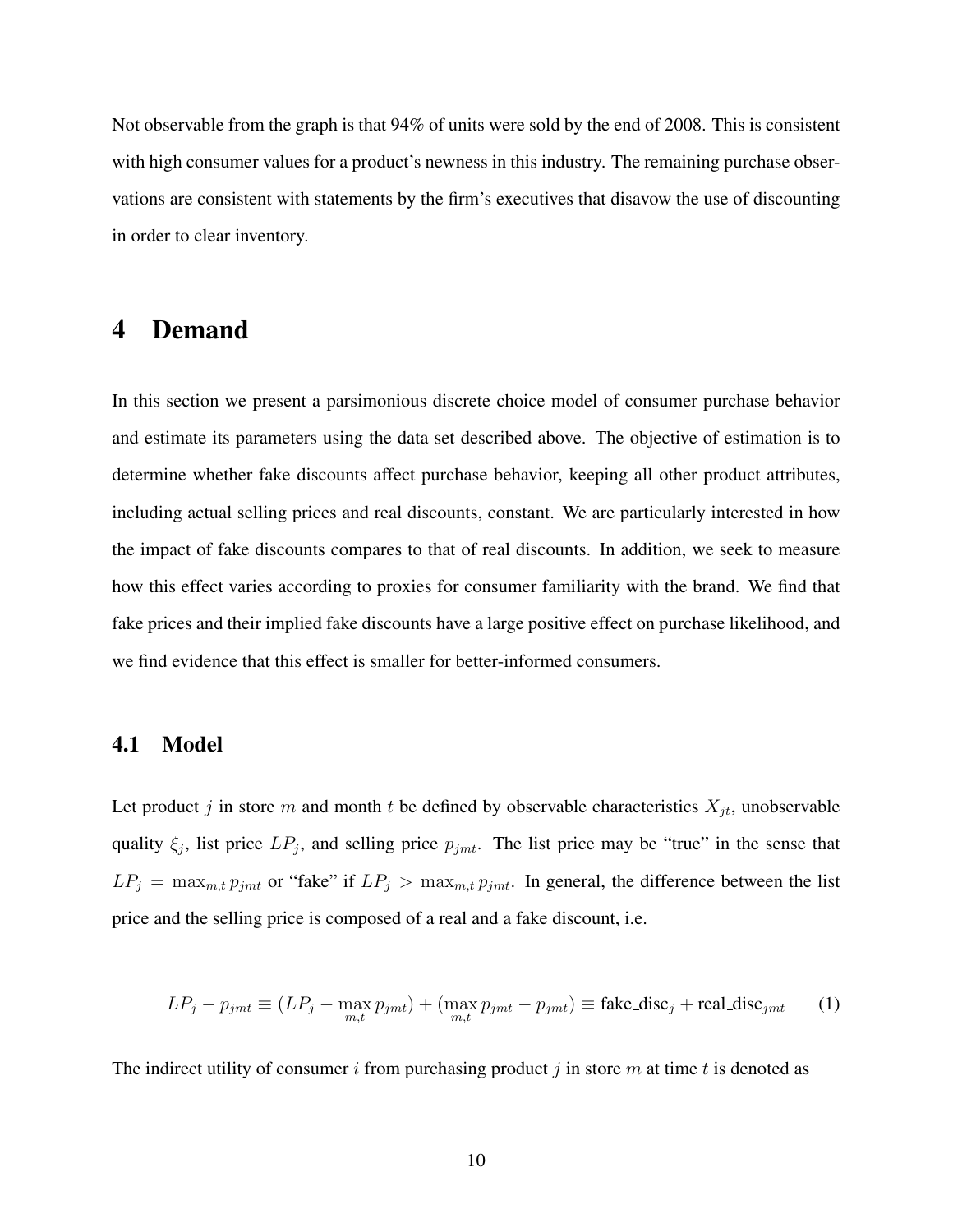$$
u_{ijmt} = \alpha_{mt} p_{jmt} + X_{jt} \beta + \gamma_{mt}^{fd} \text{fake\_disc}_j + \gamma_{mt}^{rd} \text{real\_disc}_{jmt} + \xi_j + \epsilon_{ijmt} \tag{2}
$$

where  $\alpha_{mt}$ ,  $\beta$ ,  $\gamma_{mt}^{fd}$ , and  $\gamma_{mt}^{rd}$  are taste parameters, and  $\epsilon_{ijmt}$  are idiosyncratic demand shocks. We incorporate consumer heterogeneity by allowing parameters to vary by store and period in order to streamline estimation and exposition. This form of utility is similar to previously considered specifications in which other price components or reference prices are included as predictors of demand (e.g. Greenleaf 1995).

Letting  $\epsilon_{ijmt}$  be i.i.d. Type-I extreme value, and inverting the resulting system of market share equations (Berry 1994), mean utilities  $\delta_{imt}$  can be written as

$$
\log(s_{jmt}) - \log(s_{0mt}) = \alpha_{mt}p_{jmt} + X_{jt}\beta + \gamma_{mt}^{fd}\text{fake\_disc}_jLP_j + \gamma_{mt}^{rd}\text{real\_disc}_{jmt} + \xi_j \tag{3}
$$

where  $s_{jmt}$  are market shares (the number of units of product  $j$  sold divided by the market size for store m and time t) and  $s_{0mt}$  is the share of the outside good. A consumer is considered to have chosen the outside good if she visited a store but did not make a purchase. In the estimation of this model, availability of per-period foot traffic counts for each store enables direct measurement of these outside shares.

#### 4.2 Identification

In this subsection, we describe how variation in list prices, discounts, and the assignment of real and fake discounts allows us to estimate demand parameters. In general, using transaction data can raise possible issues of selection relating to both products and consumers. On the product side, if certain kinds of products are systematically more likely to be assigned fake prices, or if they have higher fake prices, then this may influence the estimated effects of fake prices on purchase outcomes. The estimates may also be skewed if specific types of consumers are more attracted to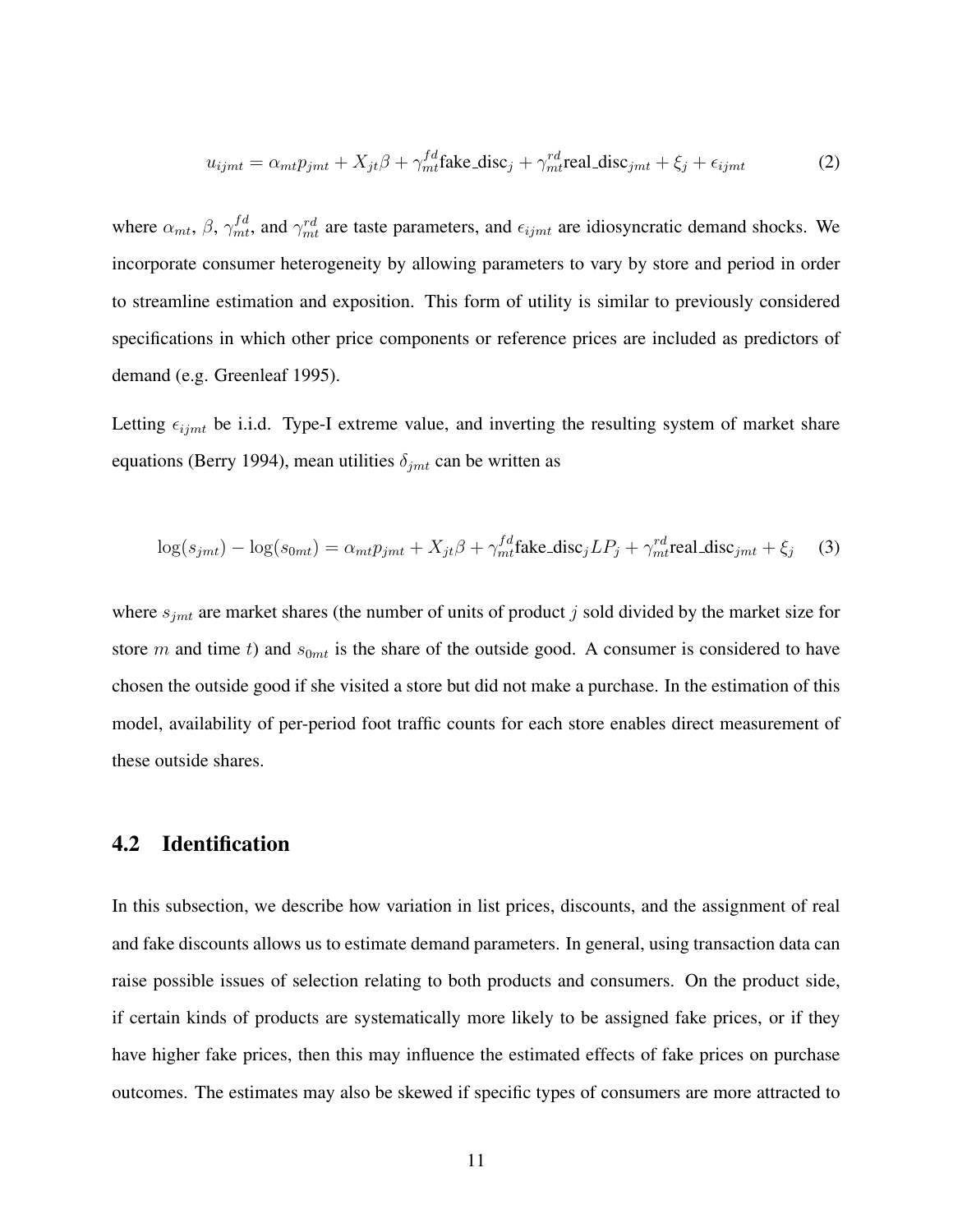the outlet channel and the fake pricing policy accounts for this market composition.

The ideal setting for measuring the effect of list prices on purchase likelihood is one in which list prices are randomly assigned to products, or in which list prices vary exogenously within products over time or location. The current setting falls short of this ideal, but arguably comes close. The key identifying assumption is that list prices are uncorrelated with unobservable product characteristics after controlling for style and color. We argue that this is a weak assumption to make given the industry. For this assumption not to hold true, two conditions need to be met: (i) there are particular colors and styles that are particularly good "matches" such that style and color fixed effects do not adequately control for product desirability; and (ii) the seller is able to identify these matches and sets list prices accordingly with consistent accuracy. While the first condition may be true, the second condition is highly unlikely to be the case in an industry characterized by high demand uncertainty.

#### [Table 3 about here.]

Style fixed effects address much of the selection issue where products are concerned, as their inclusion results in fake price effects being identified from within-style variation in list prices. This within-style variation arises from between-color variation in fake prices. Table 3 illustrates the source of variation in list prices by style and color. The frequency of specific list prices is listed in Table A1 in the appendix. Color fixed effects are included to account for the relative attractiveness of each color.

Factory products, which all feature fake prices, are only sold in the outlet channel—which is the only channel for which data is used in the analysis. Hence, a factory product indicator adequately controls for selection in which products are assigned fake prices; the coefficient on this indicator reflects demand variation for styles that are found in both channels. In a general retail environment there may be selection in the relative magnitudes of fake and real discounts assigned to products. For instance, products that have been found to sell poorly may be assigned higher real discounts, thus biasing the effect of real discounts toward zero. As discussed in Section 3, however, the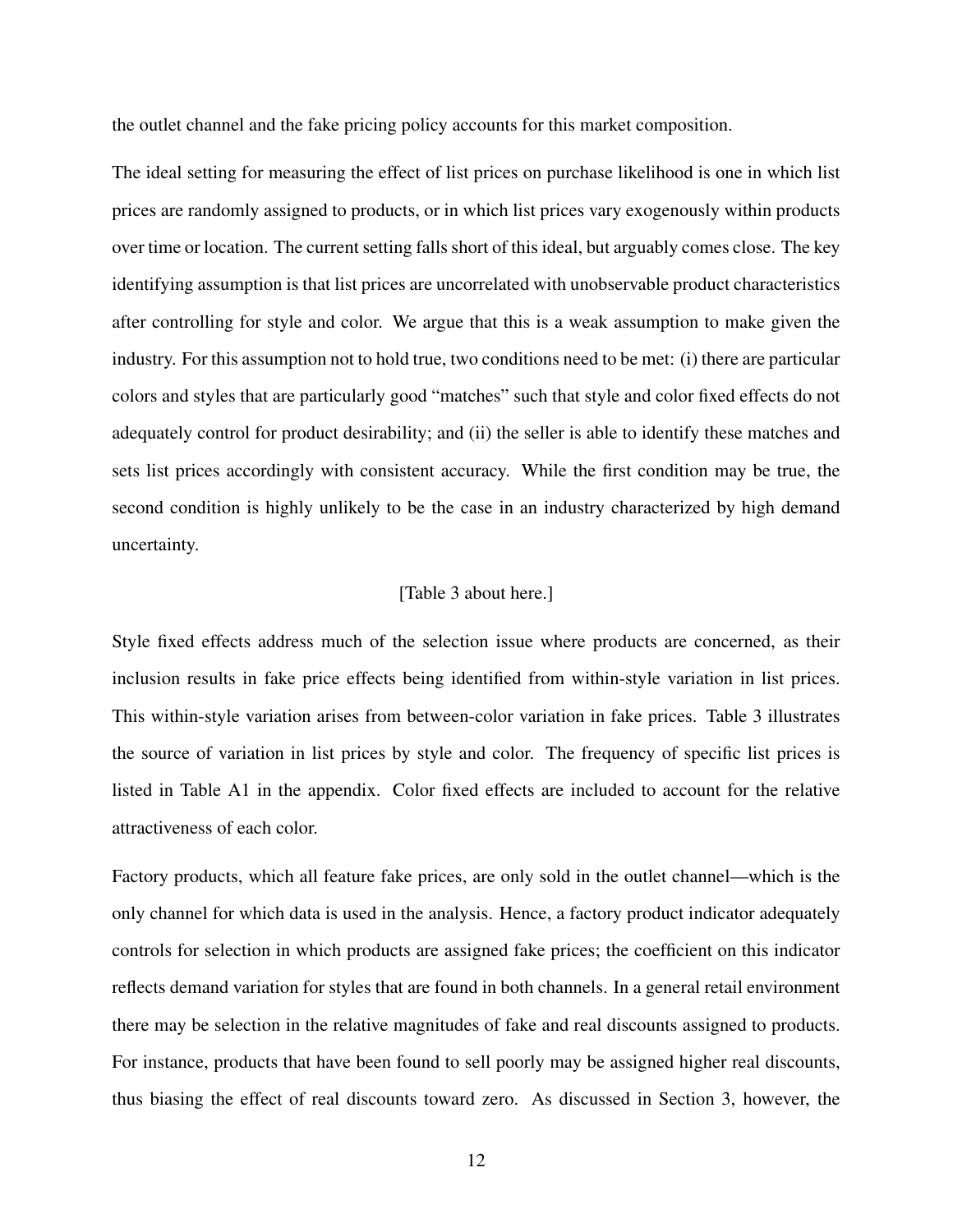firm implements a national pricing scheme that does not allow for discounting based on the sales performance of individual products.

It is not possible to exactly verify the absence of a systematic relationship between products' sales performance and their selling prices, as in practice prices can be influenced by a combination of a large number of non-product-specific factors, e.g. outlet mall-wide sales and national promotions. In order to gain some measure of the likelihood of such a systematic relationship, we look to the most important distinction between products in the firm's portfolio: that between factory and original goods.

We run a series of hedonic regressions in order to examine systematic differences in list and selling prices between factory and original goods. The results from these regressions are reported in Table 4. Each observation in these regressions is a unique product (style-color pair). The estimates in column 1 show that on average, a factory product has a list price that is \$43.38 less than an original product. Column 2 includes style fixed effects, and shows that, for styles that the firm sells in both channels, factory versions do not have systematically lower or higher list prices. Columns 3–5 contain results from regressions of average selling prices in the outlet channel. Factory products sell for \$42.46 less than original products on average. While there is a statistically significant difference in selling prices between factory and original products of the same style, this difference is minimal at \$7.15. When controlling for the duration in which each product was available for sale, we find no evidence of a difference in pricing strategies for factory and original goods on average. These results suggest that including style fixed effects and product age in our estimation of demand coefficients can adequately control for selection in pricing strategies between factory and original goods.

[Table 4 about here.]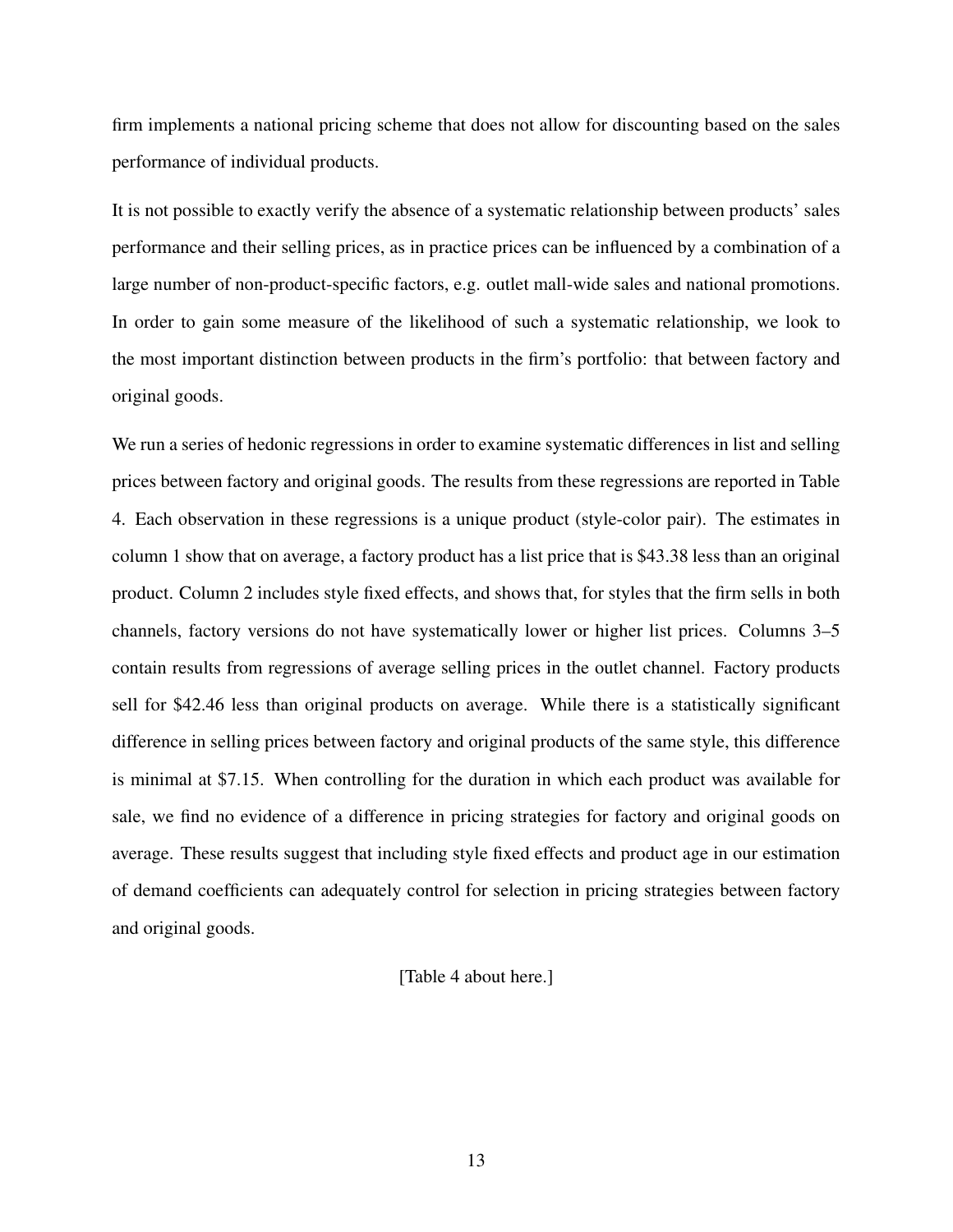#### 4.3 Estimation and Results

We estimate demand parameters by regressing mean utility levels as defined in Equation 3 on observables. A market is defined as a store-month. The market size is taken to be the foot traffic recorded in each store-month. Product characteristics  $X_{it}$  include product age and categorical variables relating to style and color. Store and month fixed effects are also included. Descriptive statistics for these variables in the estimation sample are reported in Table 5.

#### [Table 5 about here.]

Table 6 contains the baseline results of demand estimation. Estimates from an OLS regression of mean utility are reported in the first column. Dummies for product color and style, as well as for stores and months, are included as explanatory variables. As anticipated, purchase probability is positively correlated with both real and fake components of discounts, negatively correlated with selling price, and negatively correlated with product age.

#### [Table 6 about here.]

The second column in Table 6 includes an interaction between real discount and a factory dummy. We include this interaction to control for possible discrepancies in how real discounts for original products (where the real discount is always the whole discount) and real discounts for factory products (for which the discount always includes real and fake parts) impact purchase likelihood. We find that real discounts have a stronger effect for factory products than original products, while the effect of fake discounts dominates that of real discounts.

The third column in Table 6 contains results from an alternative specification in which the list price is included as a regressor instead of discount variables. Comparing coefficients, we see that a \$1 increase in a product's list price has the same effect on purchase probabilities as a \$0.77 decrease in selling price, all else held constant. Considering that a firm can increase a firm's list price at virtually no cost, this has potentially huge consequences for producer and consumer welfare.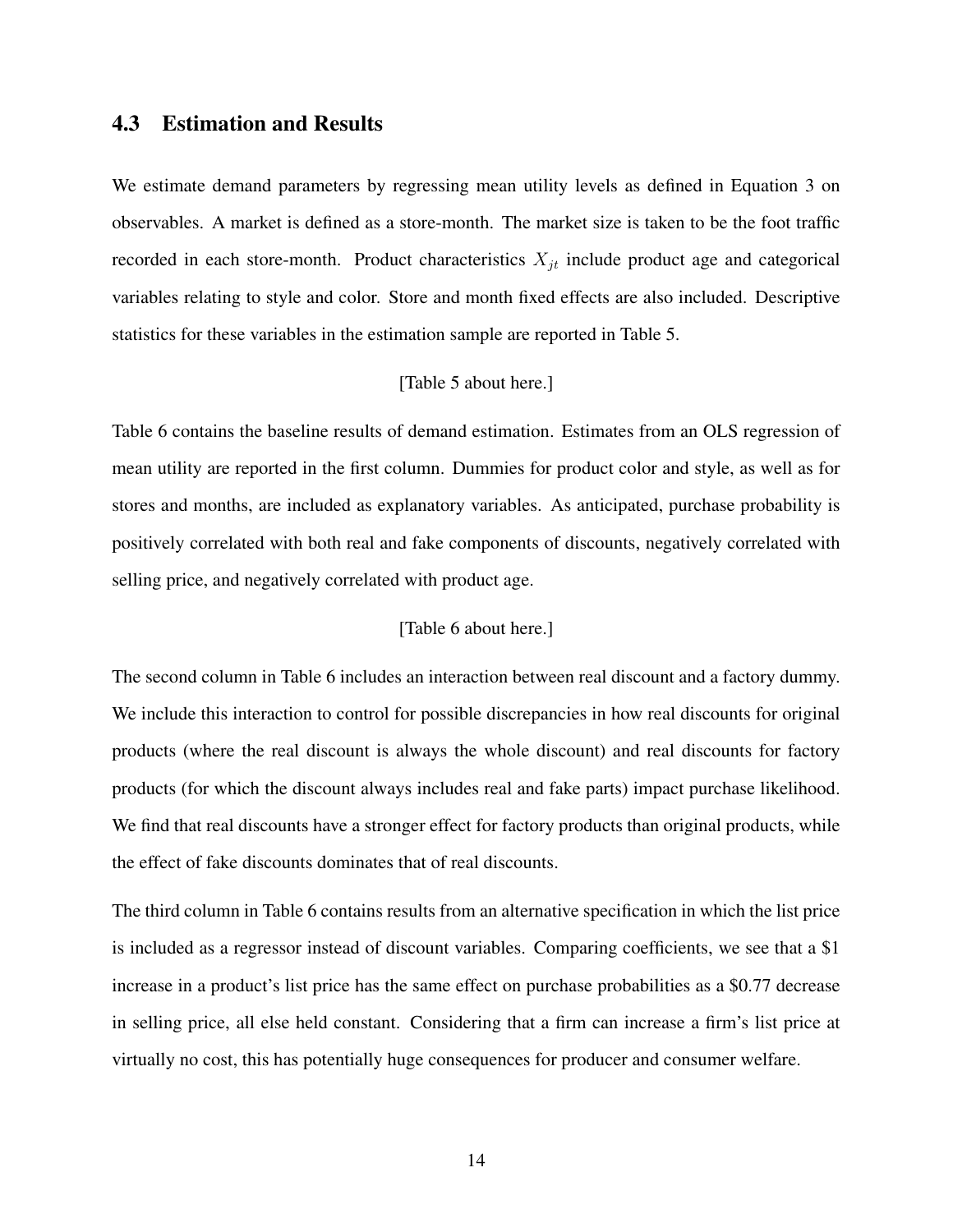The fourth column presents estimates from a model with an interaction term between list price and the factory dummy. Recall that all factory products have fake prices while no original products have fake prices; hence the factory dummy is equivalent to a fake price dummy. The estimates show that fake list prices have an effect size on purchase probabilities that is almost twice that of real list prices. This comparison needs to be interpreted with caution, however, since there may be unobservable differences between original and factory products that influence the relative importance of list prices.

These results show that fake list prices and discounts have effects on purchase behavior that rival those of real ones in magnitude. These findings raise interesting questions on the reasons behind this demand response, as well as its implications on firm decisions. In the succeeding analyses, we explore how consumer familiarity with the brand moderates these effects.

### 4.4 Fake prices and consumer heterogeneity

Consumers who lack full information on product desirability may take price as a signal of quality (Gerstner 1985). The availability of demand data that include both list and selling prices presents an opportunity to cleanly measure this signaling effect separately from price sensitivity. If lessinformed consumers are more reliant on price as a signal of quality, then they should demonstrate more sensitivity to list prices than better-informed consumers (Armstrong & Chen 2013).

The current scenario differs from the typical environment considered in theoretical models that characterize price as a signal of quality. First, here we have a single firm selling multiple goods, whereas the usual model has two or more firms of different "quality" with one representative product each. Second, a standard assumption is for quality to be increasing in marginal cost, with the higher-quality firm having a lower cost of quality, and hence a more credible commitment to keep prices high. In the current example, higher-quality products are not necessarily more expensive to produce, as desirability is greatly influenced by aesthetic components that do not affect production costs.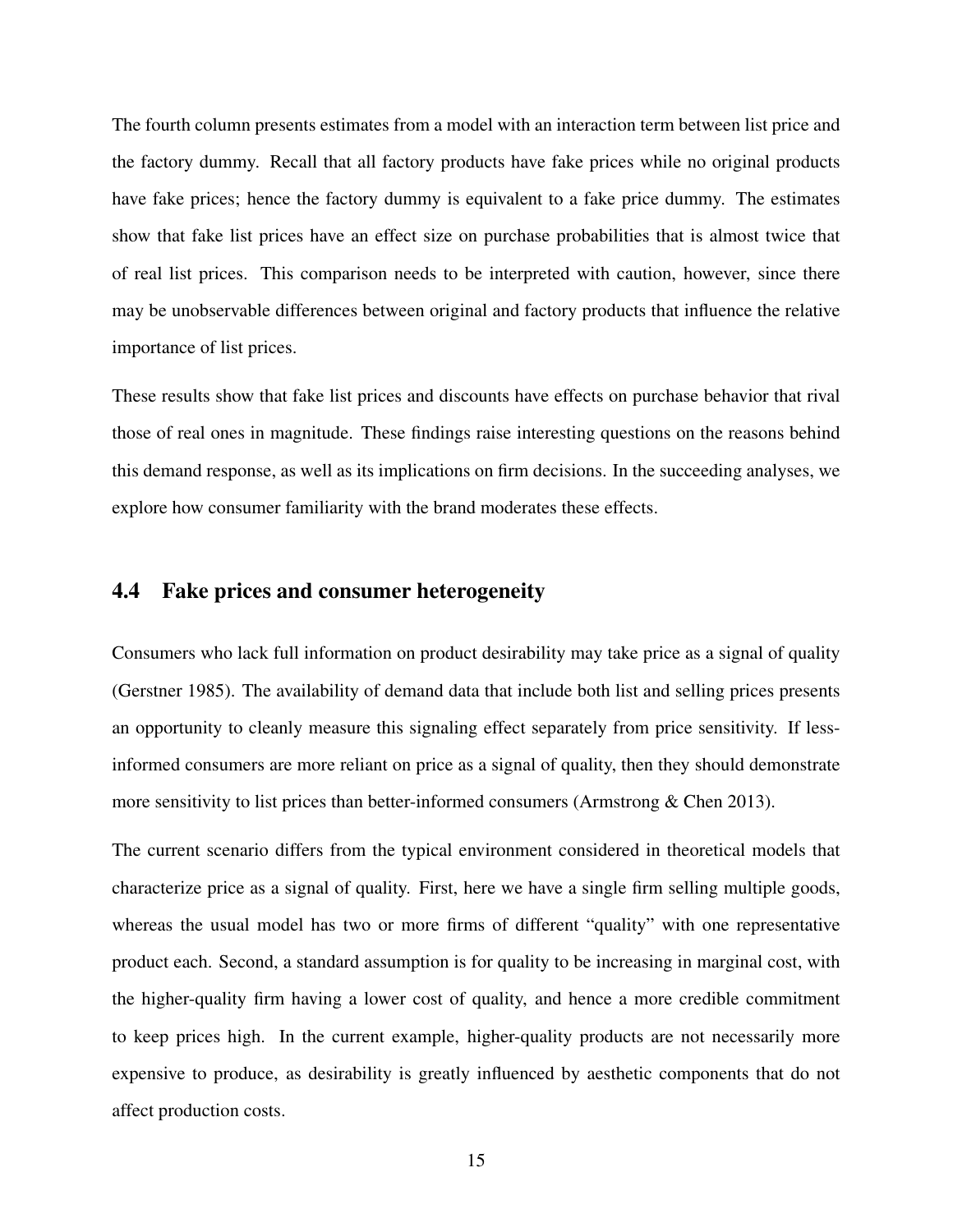While the current scenario has not specifically been explored in prior research, there are similar and additional reasons why one might expect price to signal quality here. Even as a monopolist, a firm may have an incentive to guide new, uninformed consumers toward better options within its own product assortment so as to increase customer lifetime value. Fake list prices may play a special role given the cost structure: because quality is not strongly related to marginal cost, the ability to post fake list prices may relieve the tension of pricing against marginal cost to maximize profits (downward pressure) while depending on price to signal quality (upward pressure).

To explore how sensitivity to fake discounts relates to consumer familiarity with the brand, we estimate interactions between discount variables and proxies for consumers' experience with the brand. The first proxy is the length of time, in months, that the store has been operating. This presumes that the average consumer in a store is better-informed about the store's pricing policies, and the existence of fake prices, the longer the store has been open. The second proxy is the distance between a focal store and the brand's nearest regular retail store. (Recall that each store in the estimation data set is an outlet store.) The operating assumption for this variable is that the closer a regular retail store, the greater the awareness of the average consumer in identifying differences in product assortment between the two channels and, consequently, the presence of fake prices in the outlet channel. Given that store fixed effects are included in all regressions, these interactions are identified from store openings and closures in the data.

#### [Table 7 about here.]

Table 7 contains the estimation results including store-level interactions. The first column includes results from the model accounting for store age. Precise store ages are available only for stores that opened during the five-year sample duration; the variable *In sample* is an indicator for these stores. The estimates indicate that consumers in stores that have been operating for a longer period are less sensitive to fake discounts. There is also some evidence that consumers in older stores are more sensitive to real discounts, although this difference is statistically insignificant between stores that opened within the sample duration.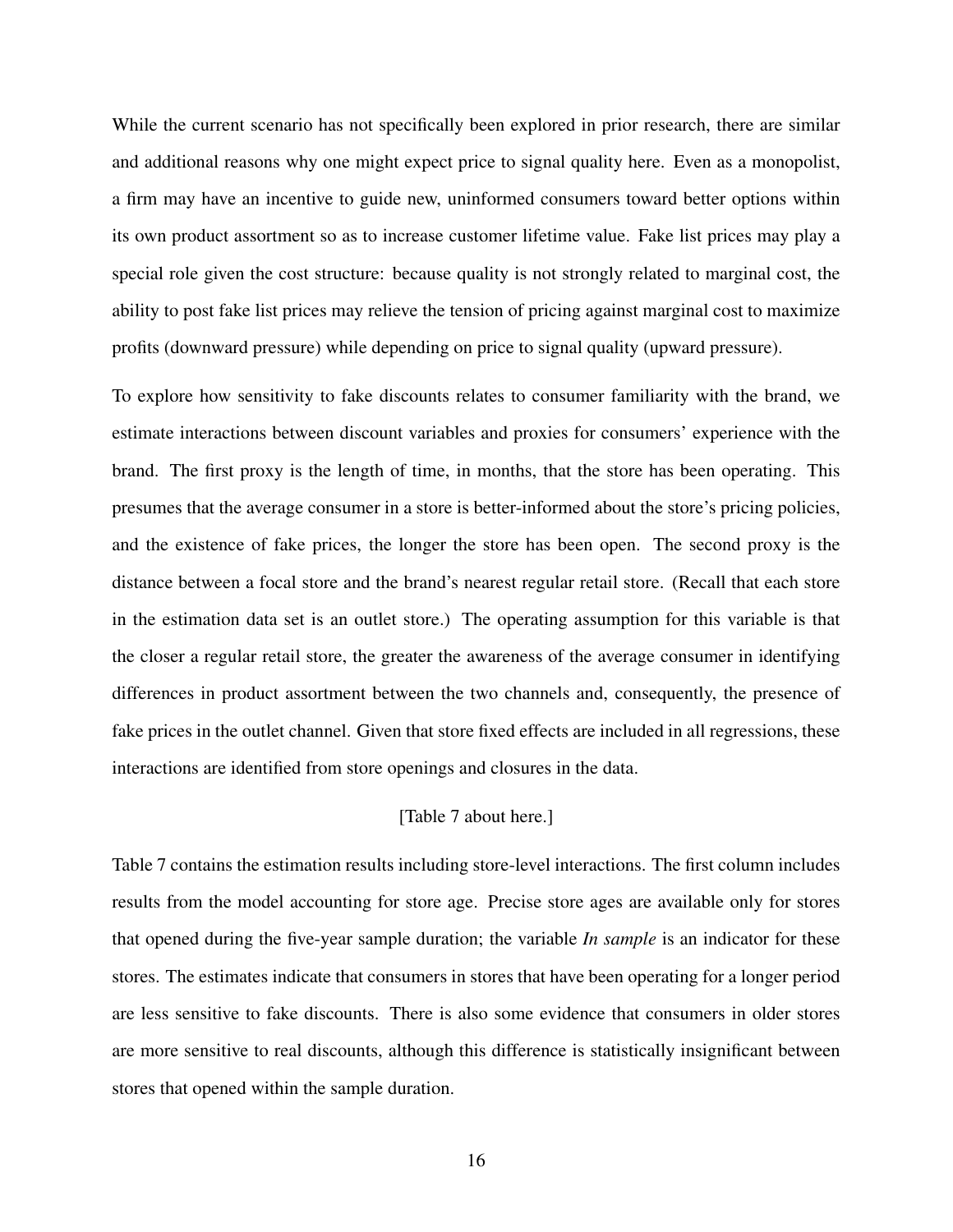The second column of results in Table 7 accounts for the distance of each store from the nearest regular retail store. This distance changes over time due to the opening or closing of regular stores by the brand. The average distance between an outlet store and the nearest regular store, taken over all observations in the data, is 39 miles. There are 53 cases in which an outlet store's closest regular store changes as a result of a store opening, and seven cases where the change is the result of a store closure. For these cases, the average change in the distance variable is -23 miles when a regular store opens and 12 miles when a regular store closes. The estimates imply that the farther the nearest regular store is, the more sensitive consumers are to both real discounts and fake discounts. Both proxies are included in the model for which estimates are presented in the third column.

These estimates provide suggestive evidence that the more experience consumers have with the brand, either through a store's age or its proximity from a second channel, the less sensitive they are to fake discounts. We motivate the laboratory experiment in the following section by observing that any proxy of consumer information would be an imperfect indicator of consumer beliefs about the firm's pricing practices. Indeed, our proxies are possibly correlated with other factors that may also influence sensitivity to fake prices. We complement our findings from observational data with those from experimental data in which subjects are provided with specific information about true and displayed original prices.

## 5 Laboratory experiment

This section contains results from a laboratory experiment designed to measure the effect of fake prices on purchase intent. This study serves as a useful complement to the preceding analysis of observational data as it allows for direct manipulation and verification of subjects' understanding of the fakeness or realness of list prices. The findings strongly reject the hypothesis that fake prices influence purchase intent when subjects understand that they are false.

As discussed in our review of the literature, several authors have previously established a positive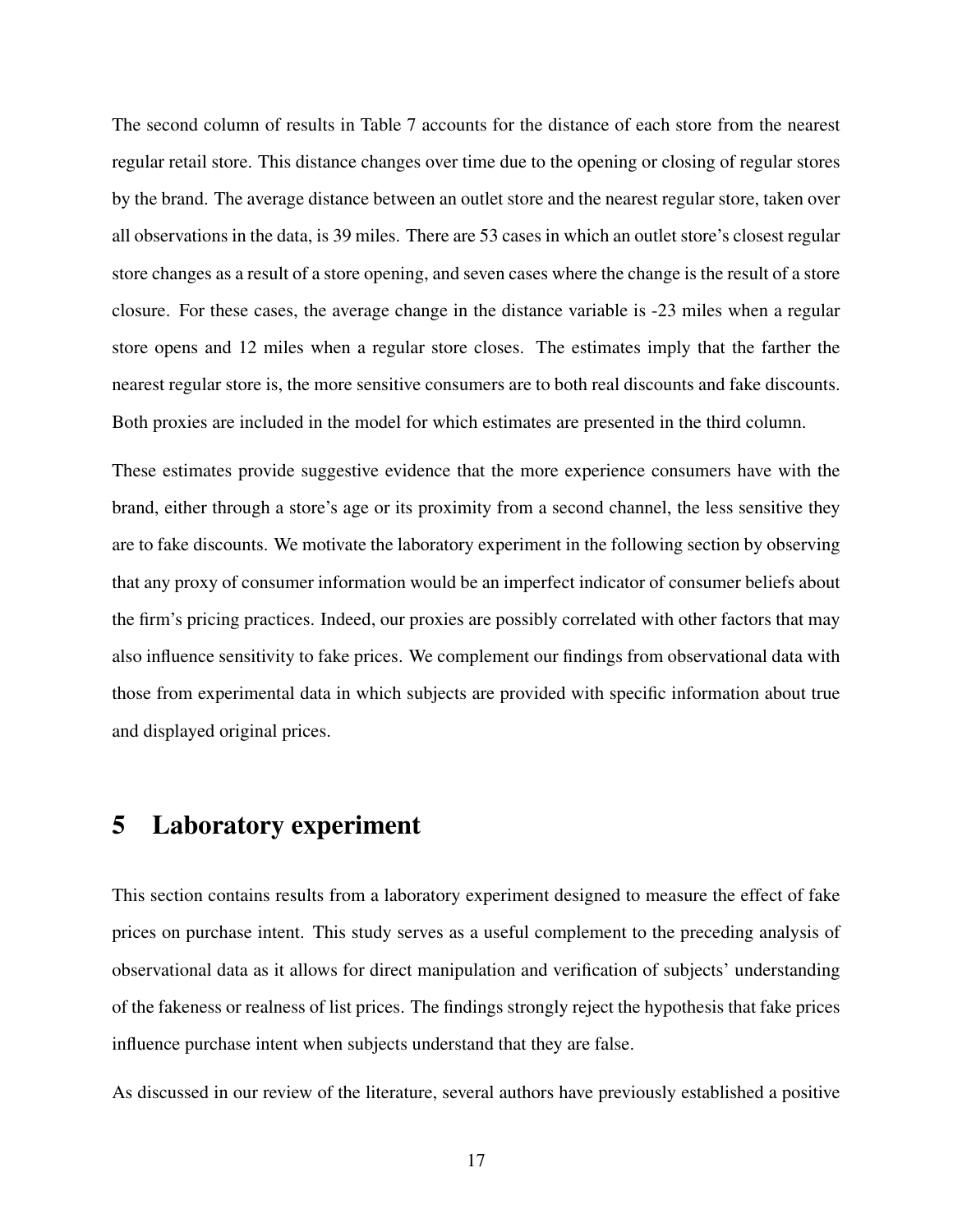relationship between reference prices and purchase intention. In multiple studies, the plausibility of reference prices—manipulated by comparing the effects for unfamiliar versus familiar brands—has been found to moderate this relationship (e.g. Biswas & Blair 1991). However, to our knowledge, there is no prior work published that tests for this effect when consumers have full information about the truthfulness of posted list prices. Existing research on uninformative anchors provides reason to expect a positive relationship on purchase intent even under these conditions (e.g. Wilson, et al. 1996).

Participants (N = 1,085: 53% female,  $M_{age} = 35$  years, participants from MTurk) were presented with the image of a bag together with price information. The bag was chosen to roughly correspond with the relevant product category in the preceding analysis of observational data. All participants were told that the bag had a sale price of \$40. Each participant was also presented with a potentially fake displayed original price, as well as information about the true original price. Figure 4 is one instance of the stimulus.

#### [Figure 4 about here.]

Participants were randomly assigned to conditions with varying levels of true and displayed original prices, ranging from \$40 to \$90 in \$10 intervals (where the true original price is at most as high as the displayed original price). Table 8 shows the number of subjects that were assigned to each treatment group. To ensure that participants understood the scenario correctly, they were asked to type in what they understood to be the product's true original price. We drop observations in which participants enter an incorrect price. This shrinks the number of observations from 1,085 to 877.<sup>3</sup> Each participant was asked to rate their purchase likelihood on a seven-point scale.

#### [Table 8 about here.]

To measure the impact of each piece of price information on purchase likelihood, we run the following model on the data:

<sup>&</sup>lt;sup>3</sup>Results from analysis using all 1,085 observations are nearly identical to those using the smaller set of 877 observations.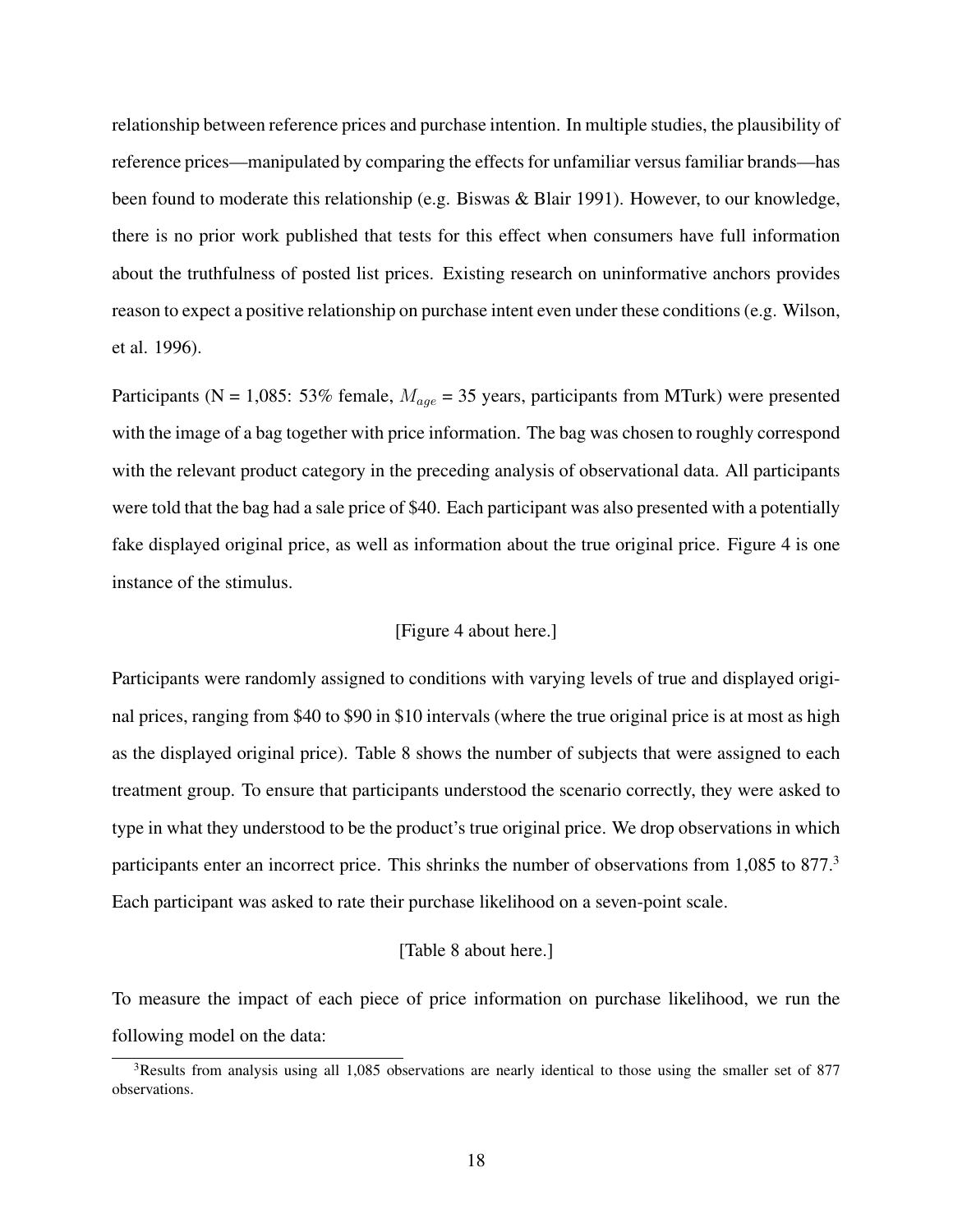$$
Purchase\_intent_i = \beta_0 + \beta_1 Displayed\_price_i + \beta_2 True\_original\_price_i + \epsilon \tag{4}
$$

Table 9 contains the results of this regression. Strikingly, although the true original price has a significantly positive effect on purchase intent, the displayed original price does not have a statistically significant effect. These results are particularly remarkable when considering that, in the survey design, the true original price was provided only in the initial prompt, whereas only the displayed original price was presented when asking for purchase intent (and subsequent questions about sentiment).

#### [Table 9 about here.]

These results lend support to the contention that fake prices increase purchase likelihoods by deception. To further investigate how consumer inferences derive from price signals, subjects were asked to rate the offer on specific dimensions after they are asked about purchase intent. These dimensions, all rated on a seven-point scale, include: (i) the subject's own rating of product quality, (ii) the subject's prediction of other people's rating of product quality, (iii) whether the subject thinks the offer is a good deal, (iv) whether the subject thinks the product is being offered at a fair price, and lastly (v) whether the subject feels that the seller is being dishonest.

#### [Table 10 about here.]

Table 10 summarizes the results of this survey by regressing each rating on the pricing components. We find that high true original prices lead subjects to rate the product as higher quality, as well as to infer other subjects' higher quality ratings. We also find that they perceive the offer to be a better deal, and the price to be fairer the higher the true original price. Ratings of deal attractiveness are roughly three times more sensitive to the true original price than those of product quality. Strikingly, the displayed original price has no influence on these ratings. We do find, however, that consumers consider sellers more dishonest the farther the displayed original price is from the true original price.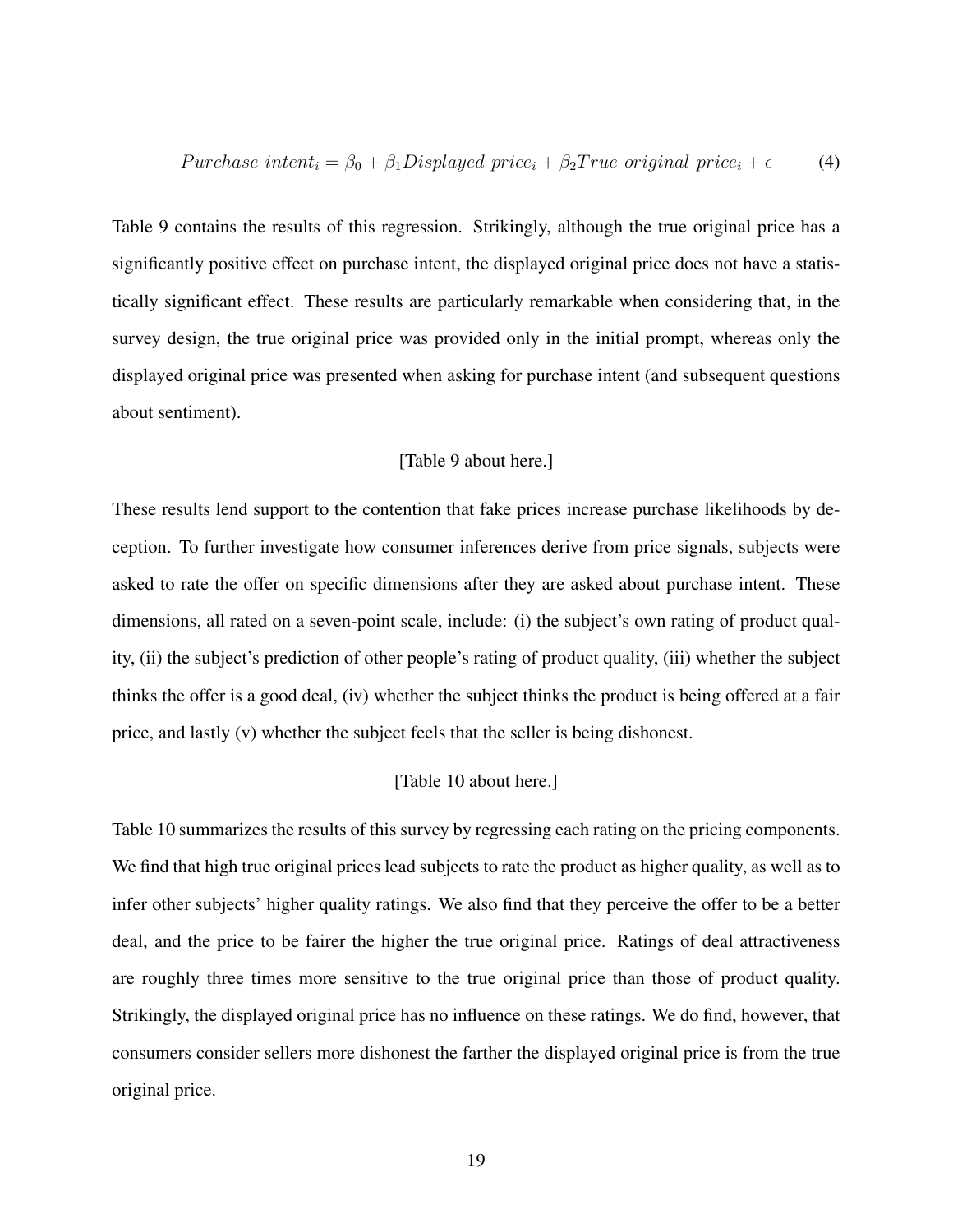#### [Table 11 about here.]

We complete a mediation analysis by regressing purchase intent on price signals and sentiment ratings jointly. Results are presented in Table 11. We find that sentiment ratings completely mediate the effect of price signals on purchase intent, with the subject's own quality rating being slightly more important than their ratings for deal attractiveness. Subject's perceptions of others' quality ratings do not seem to impact their own purchase intent. Interestingly, ratings for whether the seller is dishonest also do not correlate with purchase intent. Analysis of these different dimensions of consumer sentiment are remarkably consistent in that they verify previously theorized or established relationships between reference prices and consumer beliefs (e.g. Dodds, Kent & Grewal 1991).

These results imply that positive demand effects from fake prices detected from observational data arise largely from the false understanding by consumers that fake prices represent past selling prices. The higher the product's previous selling price, the higher subjects rate product quality and the attractiveness of the offer, and the higher subjects rate their likelihood of purchase. Given knowledge of the true original price, however, a higher reference price in the form of a displayed original price has no effect on demand or consumer sentiment apart from the inference that the seller is dishonest.

## 6 Conclusion

Price comparisons of practically every shape and form have been heavily used by retailers in their communications from the very earliest examples of retail advertising up to the current shift to e-commerce. The question of how these signals affect purchase behavior is relevant to firms, regulators, and consumers themselves. Firms, in posting list prices different from selling prices, possess a potentially powerful driver of demand that is virtually costless to produce and adjust. Regulators face the challenge of assessing whether list prices inform or deceive, and ultimately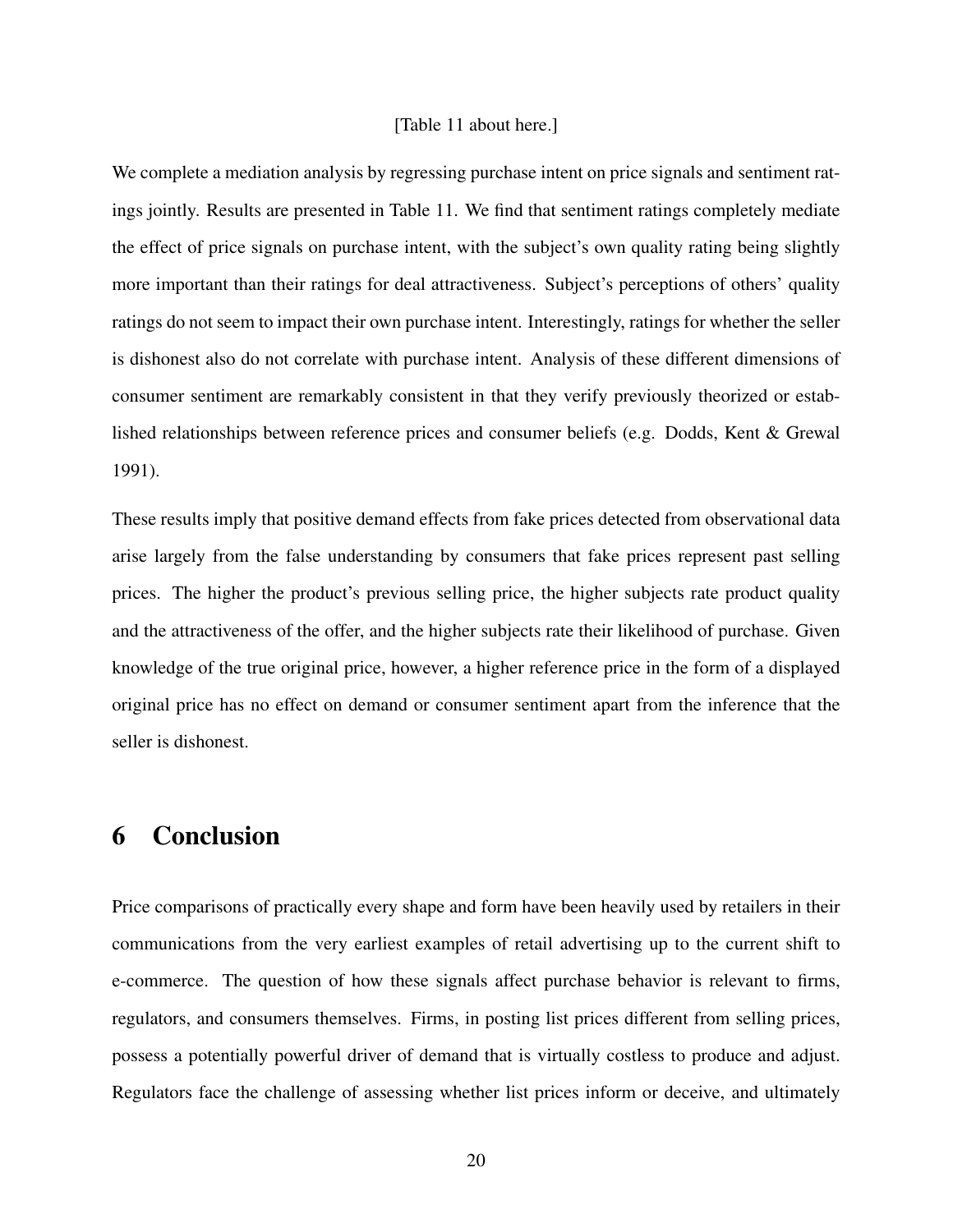whether they enhance or damage consumer welfare. Consumers may be surprised to find out how list prices are determined, and by the extent to which their own decisions are reliant on them.

The results show that list prices have significant effects on purchase decisions. On average, consumers may be thought of as assigning a monetary value to list prices at over 70 "selling price cents" to a "list price dollar." This rate is moderated by the length of time at which stores have been in operation, as well as their distance from alternative channels under the same brand. This implies that better-informed customers may place less stock on list prices than newer customers do.

Findings from a laboratory experiment confirm that knowledge of a product's true original price attenuates the effect on purchase intent of a displayed original price. Strikingly, when subjects are informed of a product's true original price, their purchase intent is found to be completely invariant to displayed original prices. We find that subjects rely on products' prior selling prices in making inferences of product quality and that they regard sellers that display original prices higher than true original prices as dishonest.

The empirical settings in this paper introduce some limitations. The single-firm data source used in this paper precludes studying the competitive aspects of fake list pricing, such as possible impacts on consumers' likelihood of further search (e.g. Grewal & Compeau 1992). Although, to our knowledge, this paper is the first to exploit real transactions data to investigate fake list prices, identification of the effect of fake pricing on purchase likelihood also falls short of that which may be obtained from field experimentation.

Given the effect of list prices on purchase behavior, a potentially worthwhile area for future research lies in empirically modeling the seller's problem when setting fake list prices. The persistence of fake pricing despite frequent high-profile lawsuits against the practice suggests that it is indeed profitable for sellers to pursue. On the other hand, the practice does seem to be disciplined by natural constraints that result in familiar patterns within industries (e.g. Anderson & Simester 1998). It would be of particular interest for regulators to identify these constraints in their efforts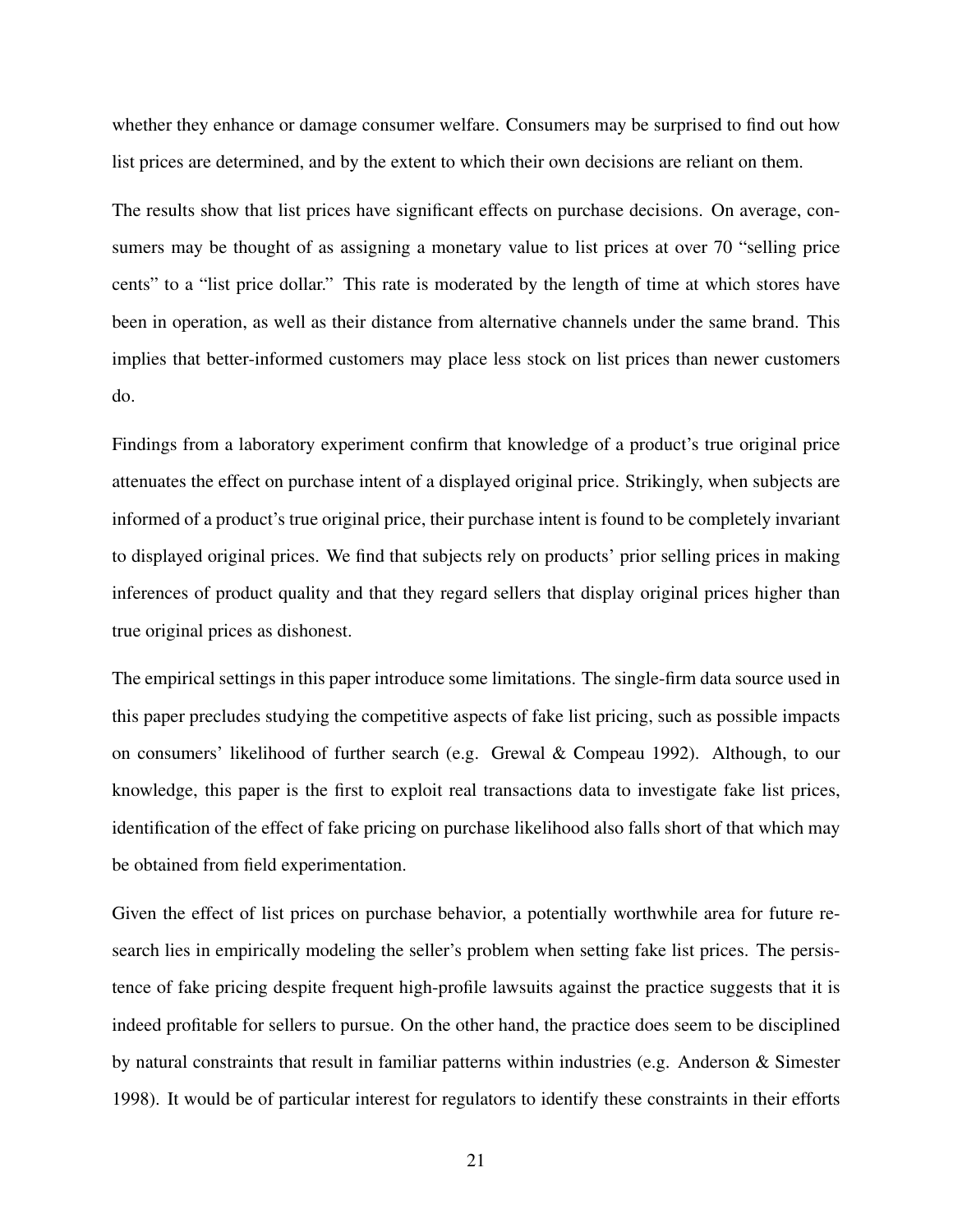to curtail this practice and protect consumer interests.

Differences between industries may also merit future investigation. The existing scholarly literature on price as a signal of quality and regulatory guidelines for advertised prices frequently cast fictitious list prices as a means of deceiving uninformed consumers. This literature relies on the strictly monotonic relationship of quality and marginal cost as providing credibility to actual selling price as a signal of quality. Some industries may be better represented by production functions in which quality is generated through a stochastic process only weakly correlated with marginal cost, with fake list prices used to reduce asymmetric information about quality between the firm and consumers. Such a viewpoint may better suit settings in which quality can only imperfectly be set by firms, such as in fashion and design-related industries.

## References

- [1] Anderson, Eric T., and Duncan I. Simester. "The Role of sale signs." Marketing Science 17.2 (1998): 139–155.
- [2] Anderson, Eric T., and Duncan I. Simester. "Effects of \$9 price endings on retail sales: Evidence from field experiments." Quantitative Marketing and Economics 1.1 (2003): 93–110.
- [3] Armstrong, Mark, and Yongmin Chen. "Discount pricing." CEPR Discussion Paper No. DP9327. (2013).
- [4] B. Sanfield, Inc. v. Finlay Fine Jewelry Corp., 999 F. Supp. 1102, 1103-04 (N.D. Ill. 1999)
- [5] Berry, Steven T. "Estimating discrete-choice models of product differentiation." RAND Journal of Economics (1994): 242–262.
- [6] Bagwell, Kyle, and Michael H. Riordan. "High and declining prices signal product quality." American Economic Review (1991): 224–239.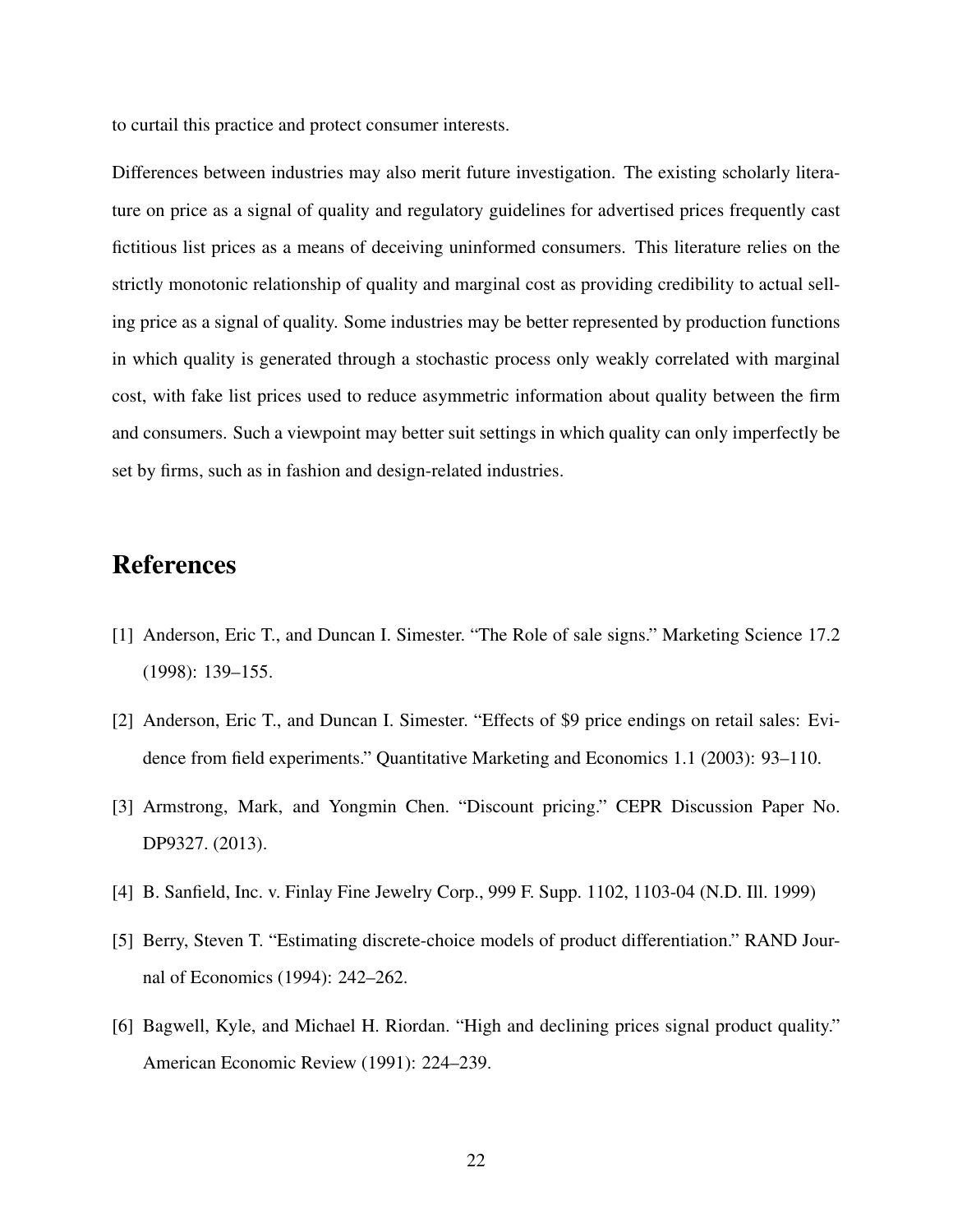- [7] Biswas, Abhijit, and Edward A. Blair. "Contextual effects of reference prices in retail advertisements." Journal of Marketing (1991): 1–12.
- [8] Blair, Edward A., and E. Laird Landon Jr. "The effects of reference prices in retail advertisements." Journal of Marketing (1981): 61–69.
- [9] Blattberg, Robert C., Richard Briesch, and Edward J. Fox. "How promotions work." Marketing Science 14.3 (1995): 122–132.
- [10] Bordalo, Pedro, Nicola Gennaioli, and Andrei Shleifer. "Salience and consumer choice." Journal of Political Economy (2013): 803–843.
- [11] Camasta v. Jos. A Bank Clothiers Inc., No. 12-C-7782 (N.D. Ill. 2013).
- [12] Compeau, Larry D., and Dhruv Grewal. "Comparative price advertising: an integrative review." Journal of Public Policy & Marketing (1998): 257–273.
- [13] Compeau, Larry D., Dhruv Grewal, and Rajesh Chandrashekaran. "Comparative price advertising: Believe it or not." Journal of Consumer Affairs 36.2 (2002): 284–294.
- [14] Della Bitta, Albert J., Kent B. Monroe, and John M. McGinnis. "Consumer perceptions of comparative price advertisements." Journal of Marketing Research (1981): 416–427.
- [15] Dodds, William B., Kent B. Monroe, and Dhruv Grewal. "Effects of price, brand, and store information on buyers' product evaluations." Journal of Marketing Research (1991): 307–319.
- [16] Dolan, Maura. "Kohl's can be sued over sale ads, court says." *Los Angeles Times*. May 22, 2013.
- [17] Friedman, David Adam. "Reconsidering fictitious pricing." Minnesota Law Review 100 (2015): 921–981.
- [18] Gerstner, Eitan. "Do higher prices signal higher quality?" Journal of Marketing Research (1985): 209–215.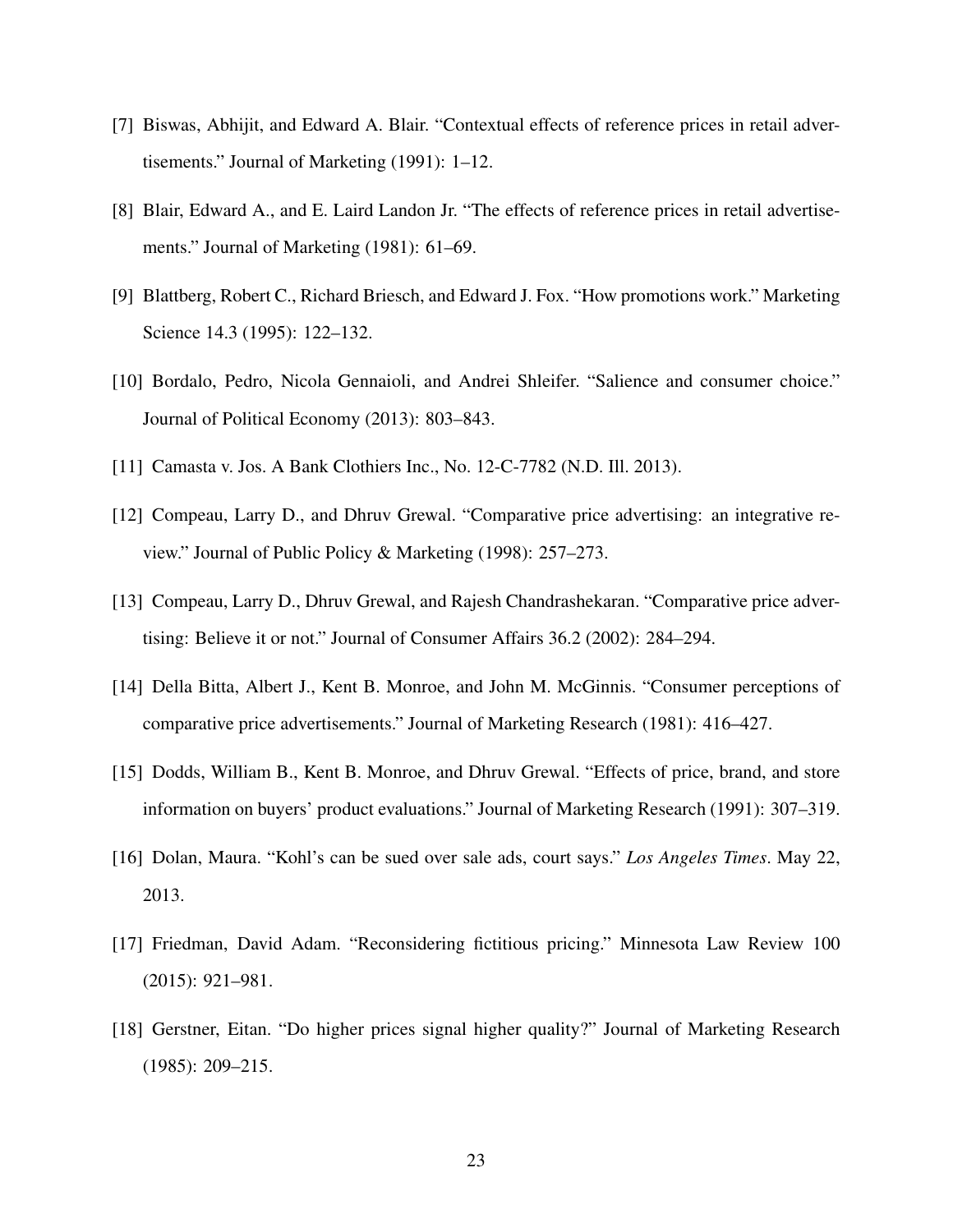- [19] Greenleaf, Eric A. "The impact of reference price effects on the profitability of price promotions." Marketing Science 14.1 (1995): 82–104.
- [20] Grewal, Dhruv, and Larry D. Compeau. "Comparative price advertising: Informative or deceptive?" Journal of Public Policy & Marketing (1992): 52–62.
- [21] Gupta, Sunil, and Lee G. Cooper. "The discounting of discounts and promotion thresholds." Journal of Consumer Research 19.3 (1992): 401–411.
- [22] Hastings, Justine, and Jesse M. Shapiro. "Mental accounting and consumer choice: Evidence from commodity price shocks." NBER Working Paper No. 18248. (2012).
- [23] Hendel, Igal, and Aviv Nevo. "Intertemporal price discrimination in storable goods markets." NBER Working Paper No. 16988. (2011).
- [24] Kim, Dong Soo, Mingyu Joo, and Greg M. Allenby. "An Economic Model Explaining Reference Price Effects." Mimeo. (2017).
- [25] Kim v. Carter's, Inc., 598 F.3d 362 (7th Cir. 2010)
- [26] Kirmani, Amna, and Akshay R. Rao. "No pain, no gain: A critical review of the literature on signaling unobservable product quality." Journal of Marketing 64.2 (2000): 66–79.
- [27] Kumar, V., et al. "The impact of internal and external reference prices on brand choice: the moderating role of contextual variables." Journal of Retailing 74.3 (1998): 401–426.
- [28] Lattin, James M., and Randolph E. Bucklin. "Reference effects of price and promotion on brand choice behavior." Journal of Marketing Research (1989): 299–310.
- [29] Linnemer, Laurent. "Price and advertising as signals of quality when some consumers are informed." International Journal of Industrial Organization 20.7 (2002): 931–947.
- [30] Marshall, Roger, and Seow Bee Leng. "Price threshold and discount saturation point in Singapore." Journal of Product & Brand Management 11.3 (2002): 147–159.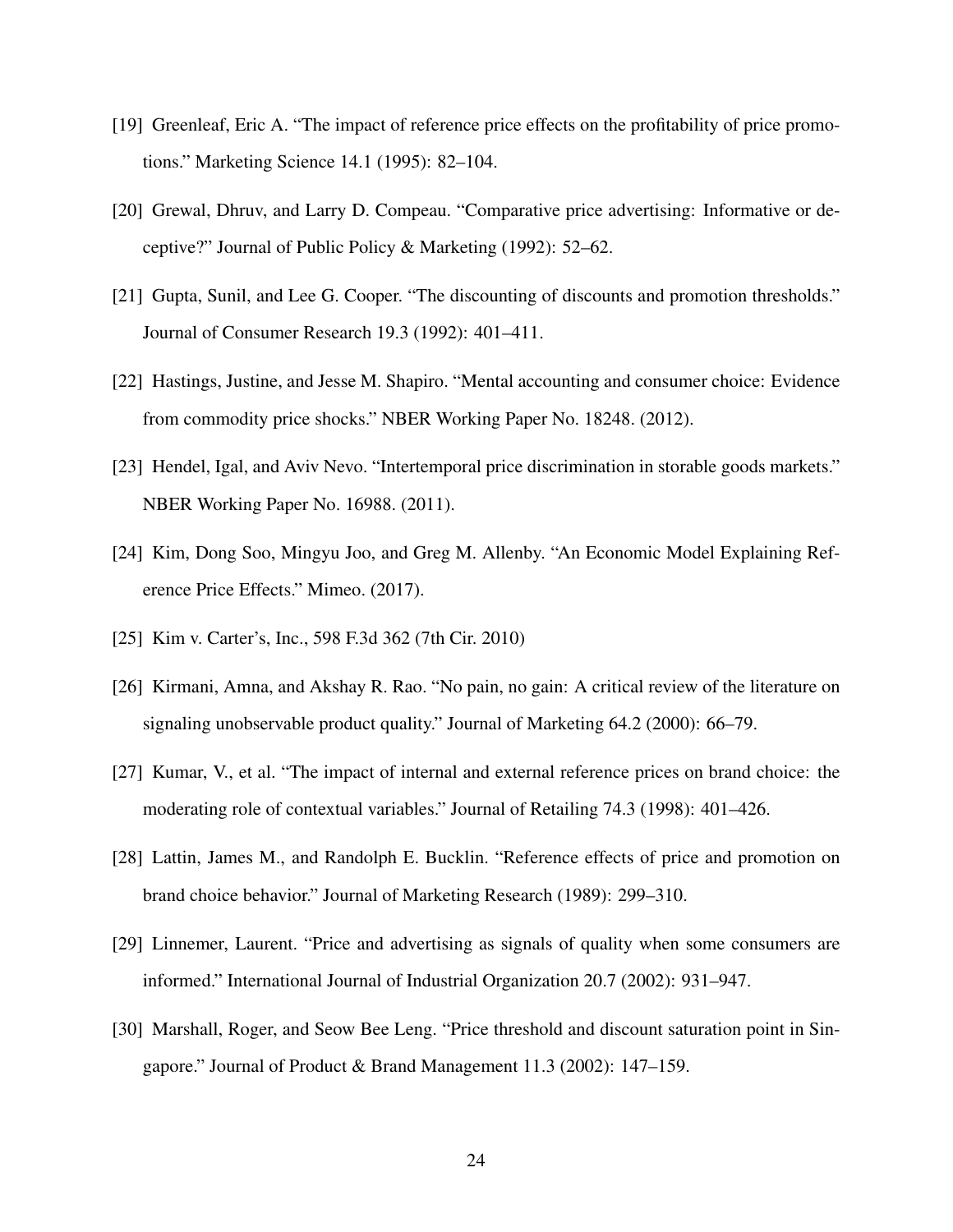- [31] Mayhew, Glenn E., and Russell S. Winer. "An empirical analysis of internal and external reference prices using scanner data." Journal of Consumer Research 19.1 (1992): 62–70.
- [32] Milgrom, Paul, and John Roberts. "Price and advertising signals of product quality." Journal of Political Economy 94.4 (1986): 796–821.
- [33] Monroe, Kent B., and Joseph D. Chapman. "Framing effects on buyers' subjective product evaluations." Advances in Consumer Research 14 (1987): 193–197.
- [34] Mulligan v. QVC, Inc., 888 N.E.2d 1190 (Ill. App. Ct. 2008).
- [35] Nair, Harikesh."Intertemporal price discrimination with forward-looking consumers: Application to the US market for console video-games." Quantitative Marketing and Economics 5.3 (2007): 239–292.
- [36] Pitofsky, Robert, Randal Shaheen, and A Mudge. "Pricing laws are no bargain for consumers." Antitrust 18 (2003): 62–65.
- [37] Popken, Ben. "JCPenney, Sears, Macy's and Kohl's sued for 'fake' sale pricing." NBC News (2016), https://www.nbcnews.com/business/consumer/jcpenney-sears-macy-s-kohl-ssued-fake-sale-pricing-n694101. Accessed 29 September 2017.
- [38] Rajendran, Kharan N., and Gerard J. Tellis. "Contextual and temporal components of reference price." The Journal of Marketing (1994): 22–34.
- [39] Rhodes, Andrew, and Chris M. Wilson. "False advertising." RAND Journal of Economics 49.2 (2018): 348–369.
- [40] Thaler, Richard. "Mental accounting and consumer choice." Marketing Science 4.3 (1985): 199–214.
- [41] Tversky, Amos, and Daniel Kahneman. "The framing of decisions and the psychology of choice." Environmental Impact Assessment, Technology Assessment, and Risk Analysis. Springer, Berlin, Heidelberg, 1985. 107–129.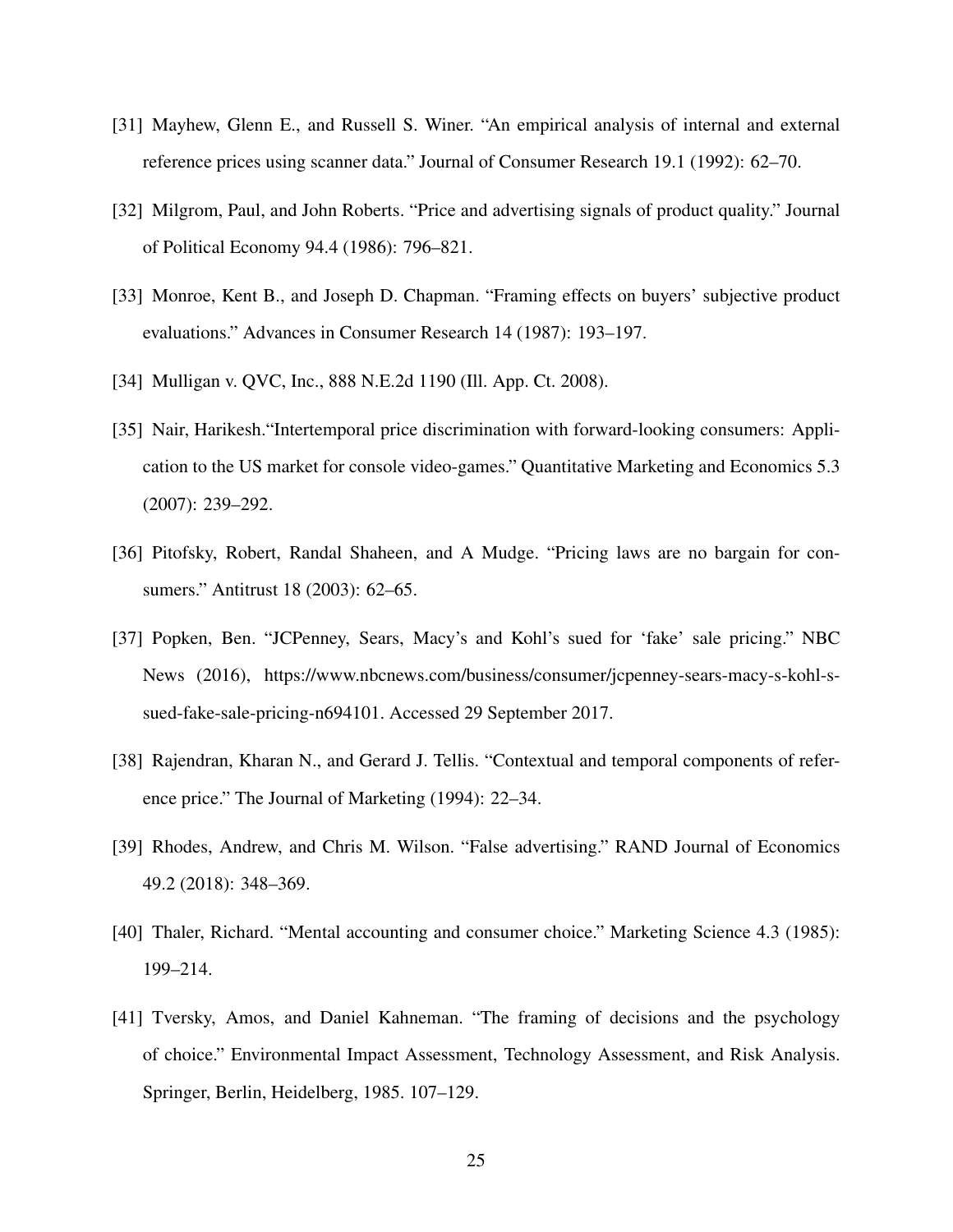- [42] Urbany, Joel E., William O. Bearden, and Dan C. Weilbaker. "The effect of plausible and exaggerated reference prices on consumer perceptions and price search." Journal of Consumer Research 15.1 (1988): 95–110.
- [43] Wilson, Timothy D., Christopher E. Houston, Kathryn M. Etling, and Nancy Brekke. "A new look at anchoring effects: basic anchoring and its antecedents." Journal of Experimental Psychology: General 125.4 (1996): 387–402.
- [44] Zeithaml, Valarie A. "Consumer perceptions of price, quality, and value: a means-end model and synthesis of evidence." Journal of Marketing (1988): 2–22.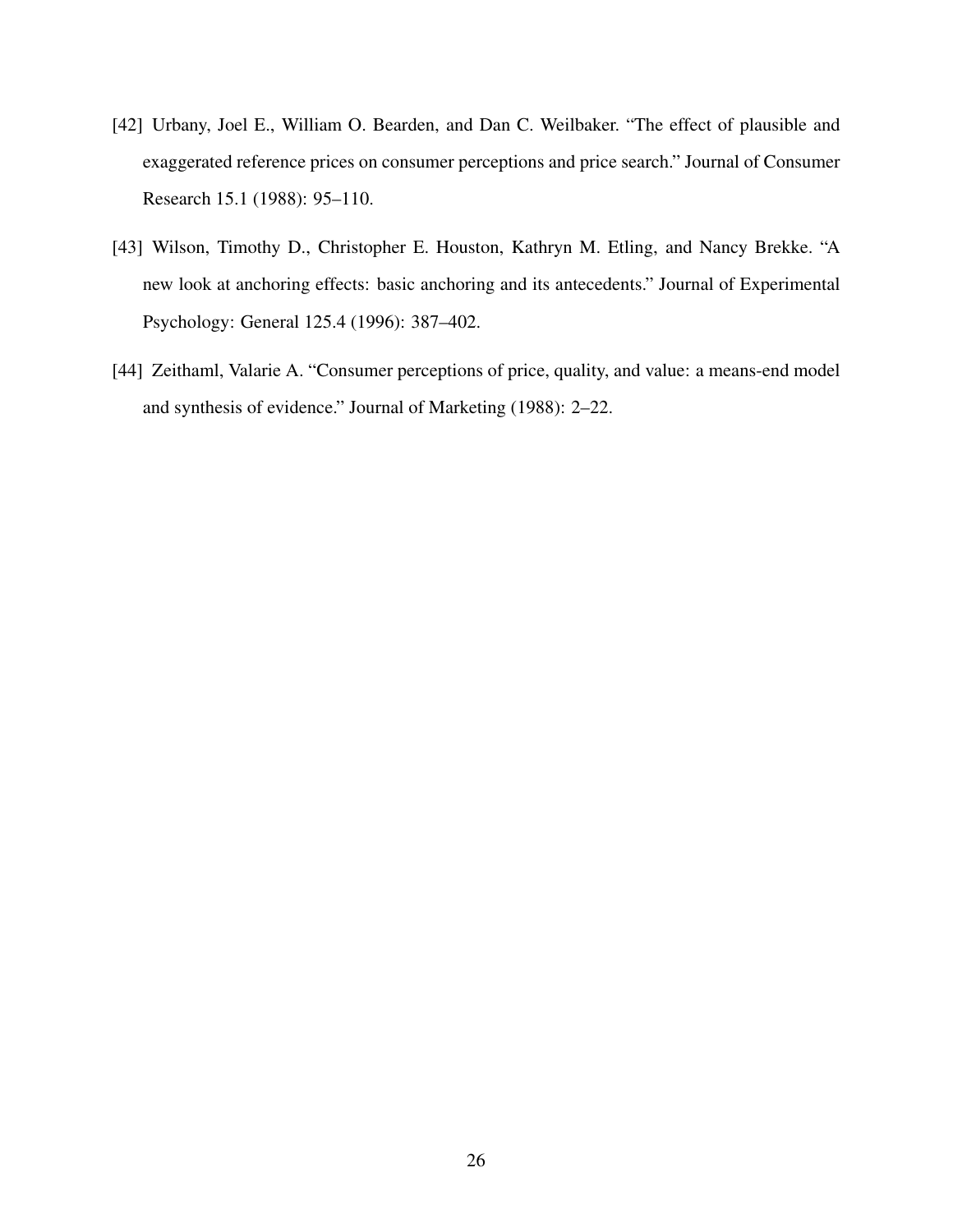

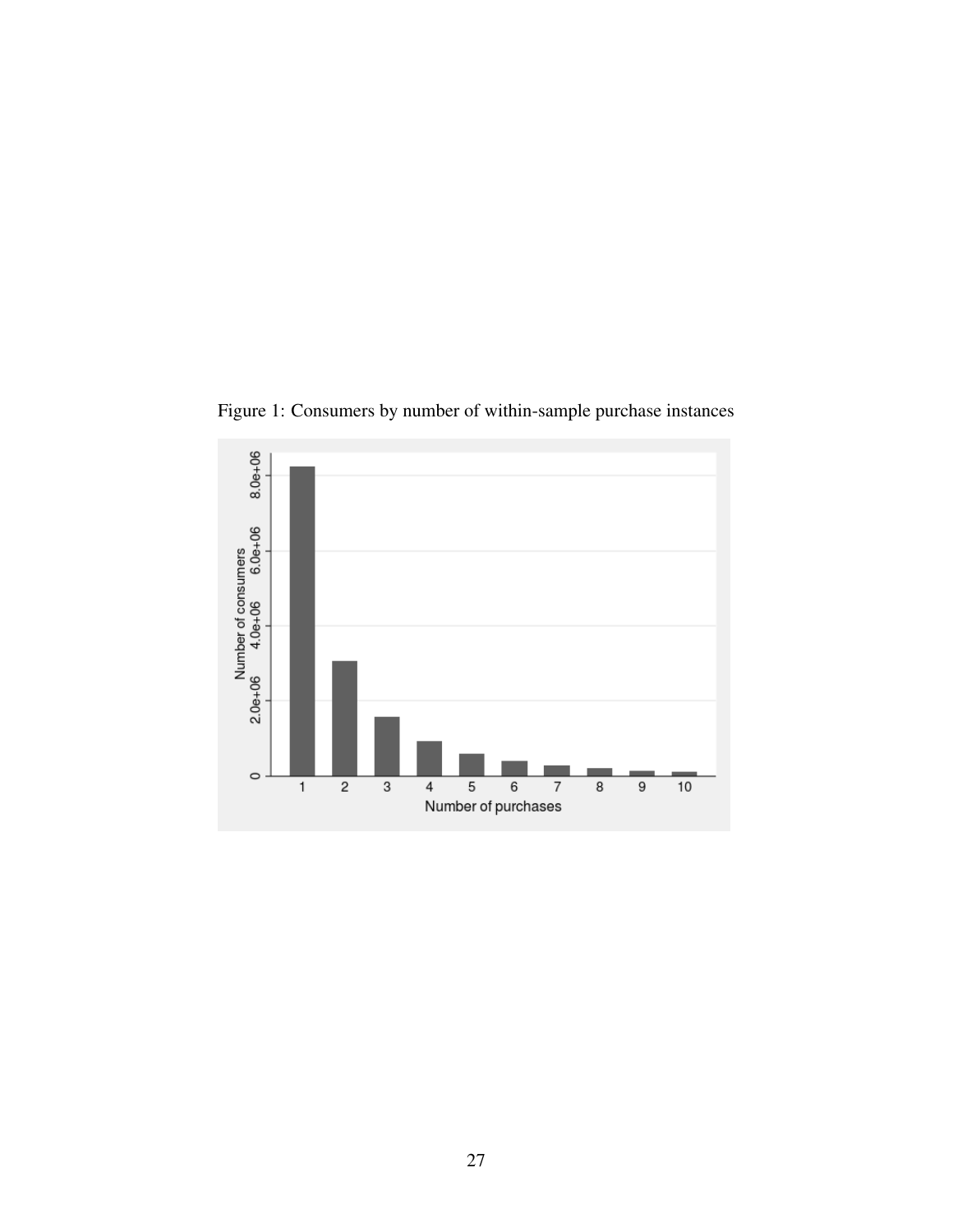

Figure 2: Discounting pattern in outlet channel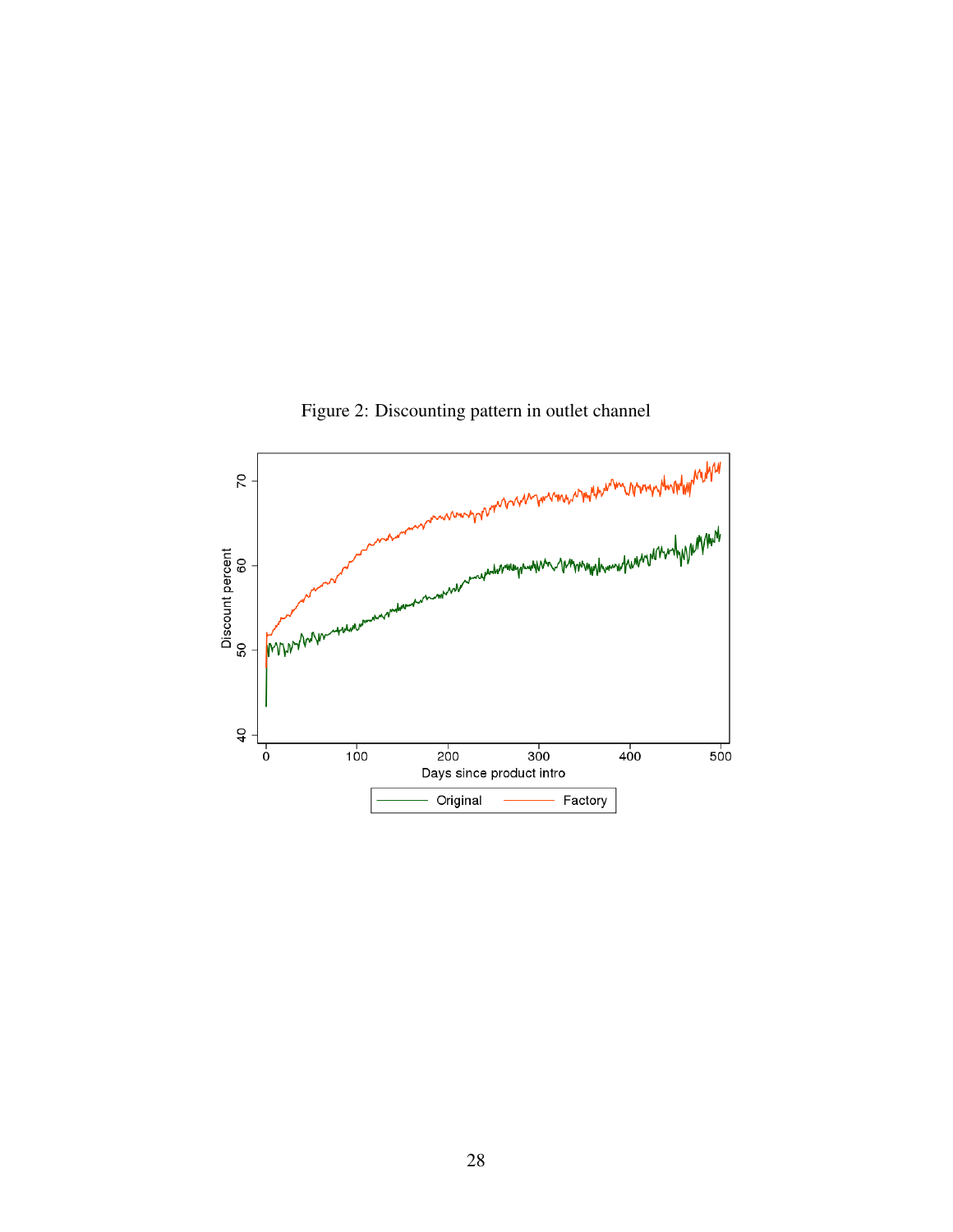Figure 3: Observed selling prices of a typical factory good in the outlet channel



Note: The red line represents the product's list price.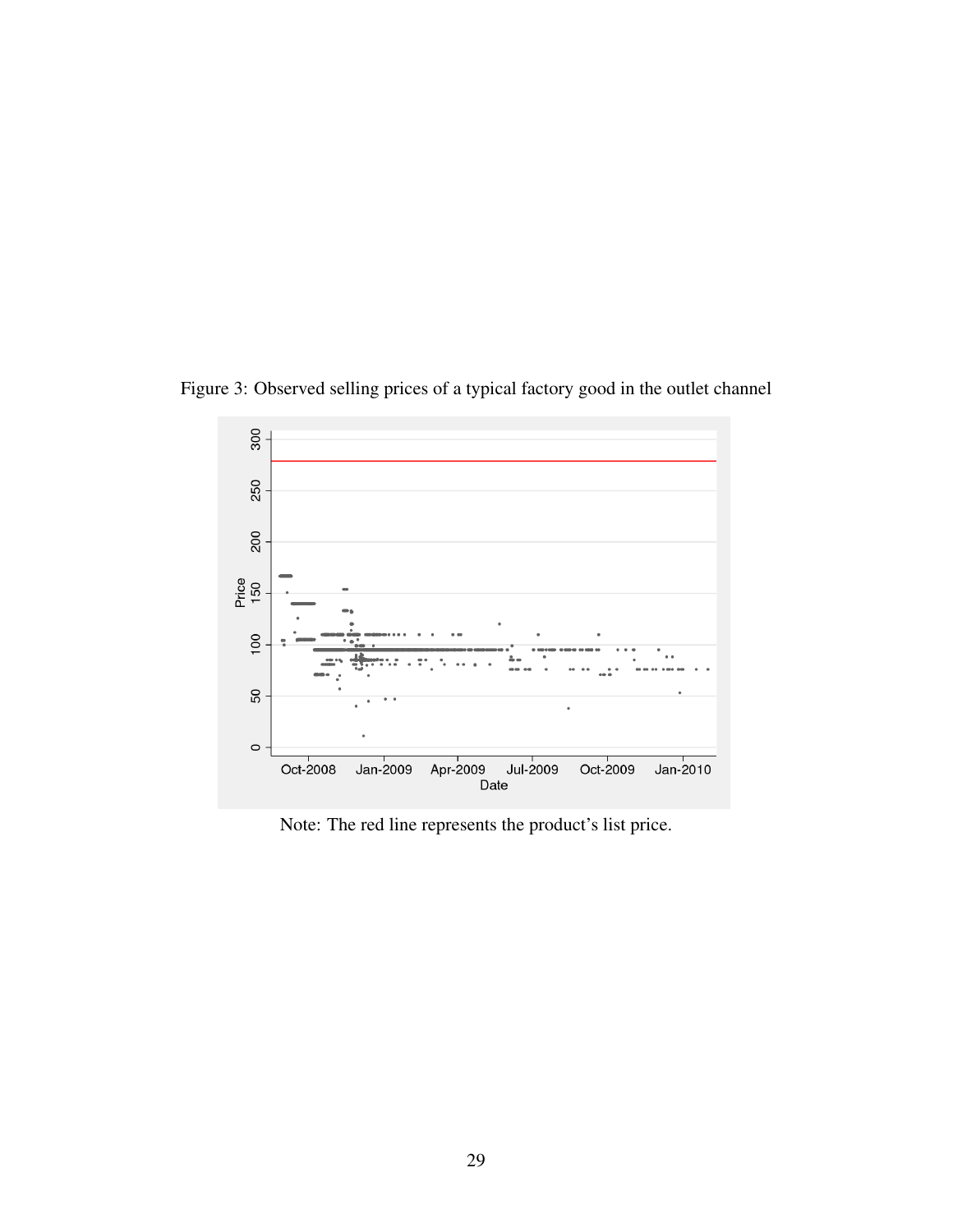#### Figure 4: Lab study stimulus

You are shopping for a bag and you come across this offer. You know that when the bag was first sold, its price was \$60.

Sale price: \$40

Original price: \$80



Note: In this instance, the "true original price" is \$60 and the "displayed original price" is \$80.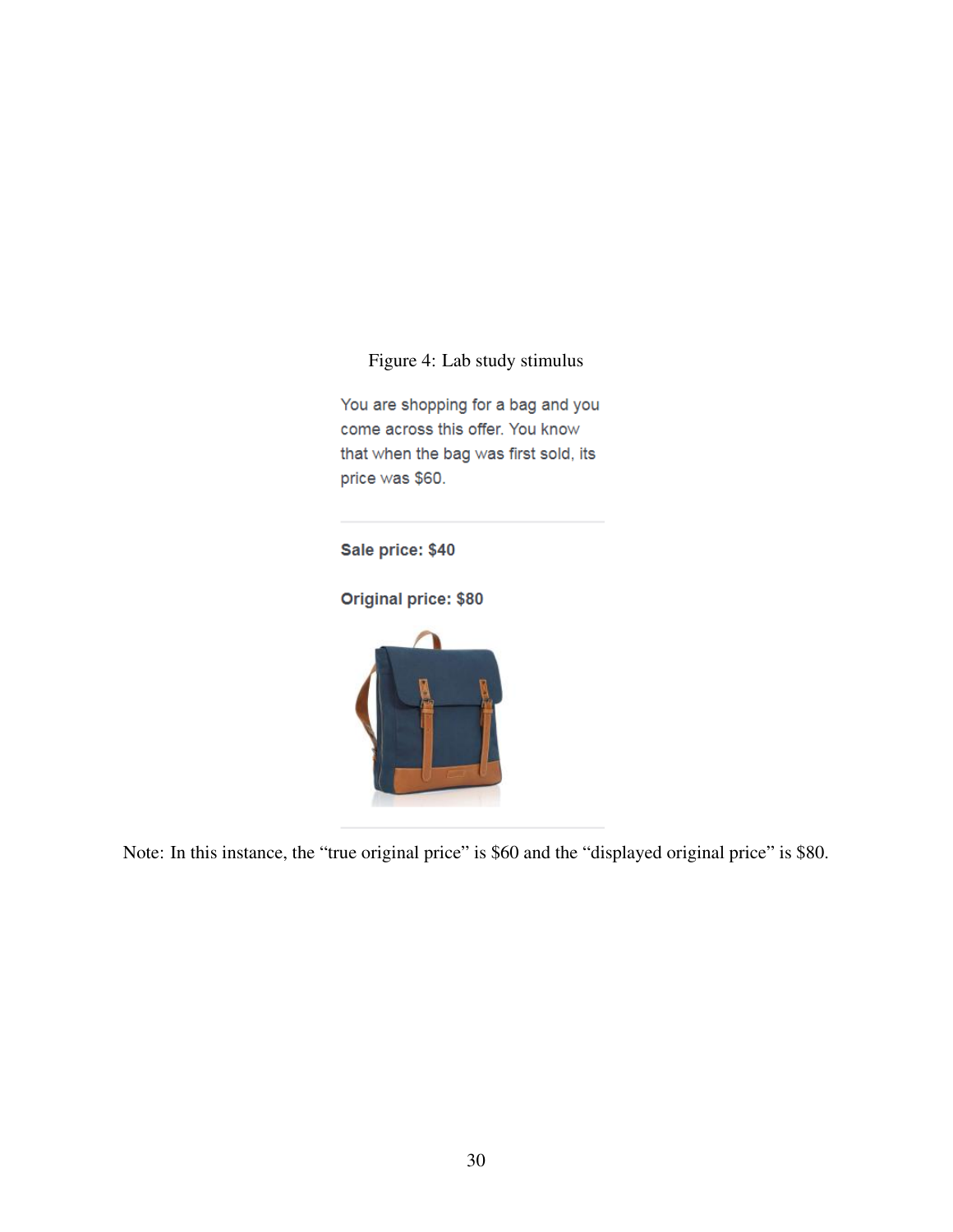|                 | Original products Factory products |       |
|-----------------|------------------------------------|-------|
| Regular channel | 7,167                              |       |
| Outlet channel  | 8,479                              | 3,696 |

Table 1: Unique product counts by channel and product type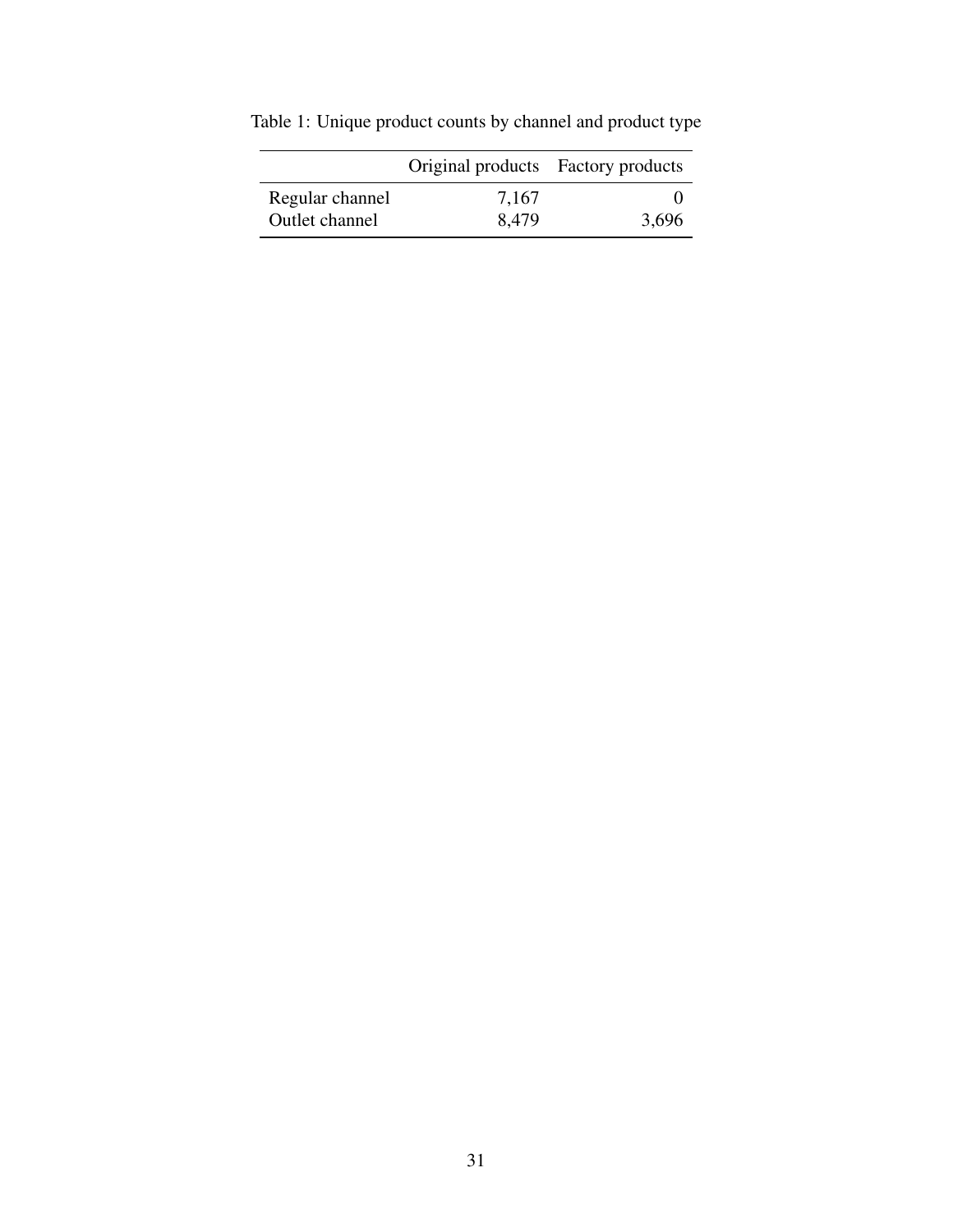| Original goods | Factory goods                    |
|----------------|----------------------------------|
| 349.03         | 308.87                           |
| [177.45]       | [85.50]                          |
| 50.84          | 58.90                            |
| [13.81]        | [11.74]                          |
| 165.76         | 123.20                           |
| [85.82]        | [38.03]                          |
| 69.64%         | 30.36%                           |
| 30.90%         | 69.10%                           |
|                | Standard errors are in brackets. |

Table 2: Average prices in outlet format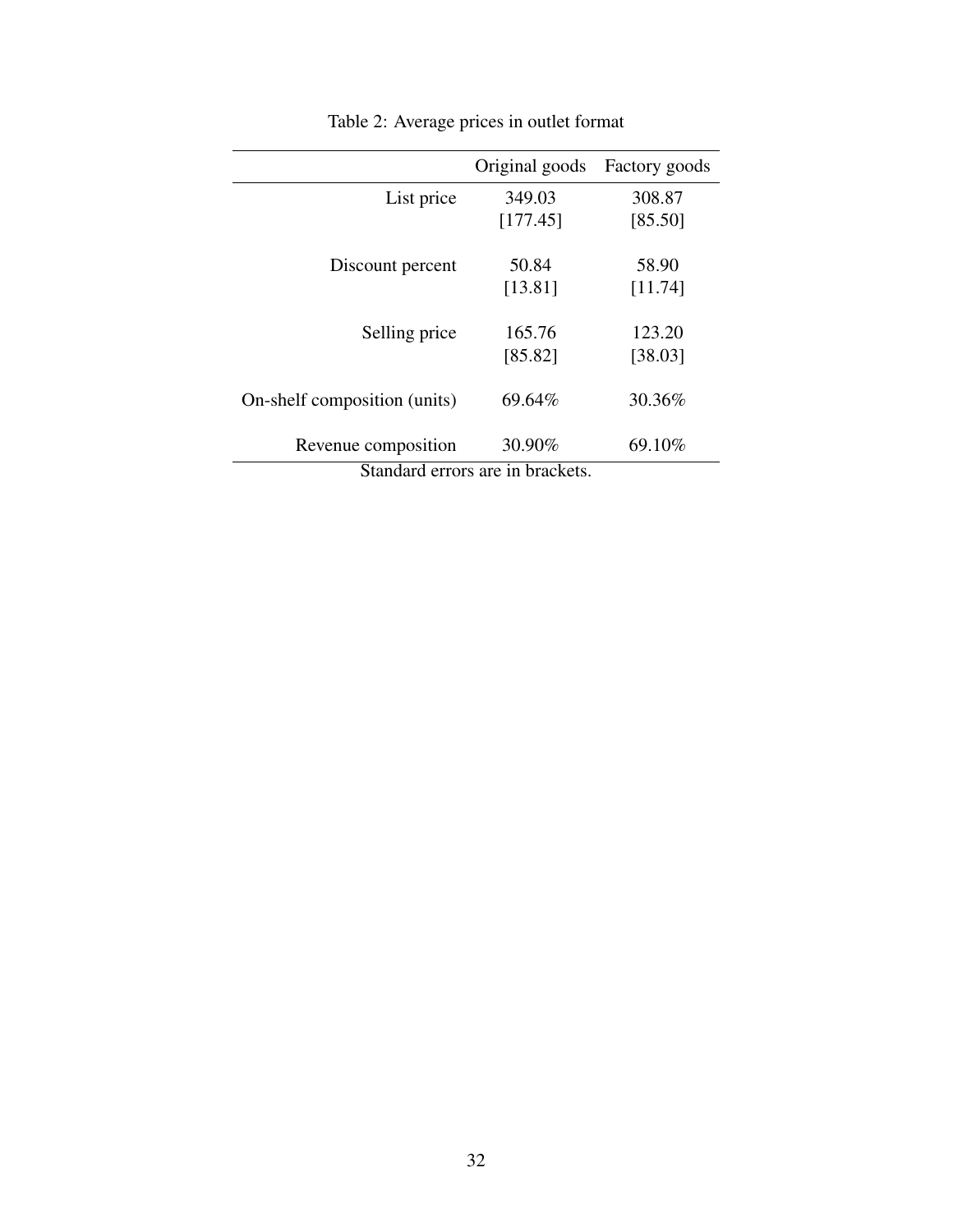|                    | Style 1 |     | Style 2 Style 3 | Style 4 |
|--------------------|---------|-----|-----------------|---------|
| Color 1            | 298     | 148 |                 | 328     |
| Color 2            | 298     | 178 | 198             | 328     |
| Color 3            | 328     | 148 | 198             | 368     |
| Color <sub>4</sub> | 298     | 148 | 198             | 368     |

Table 3: Illustration of variation in list prices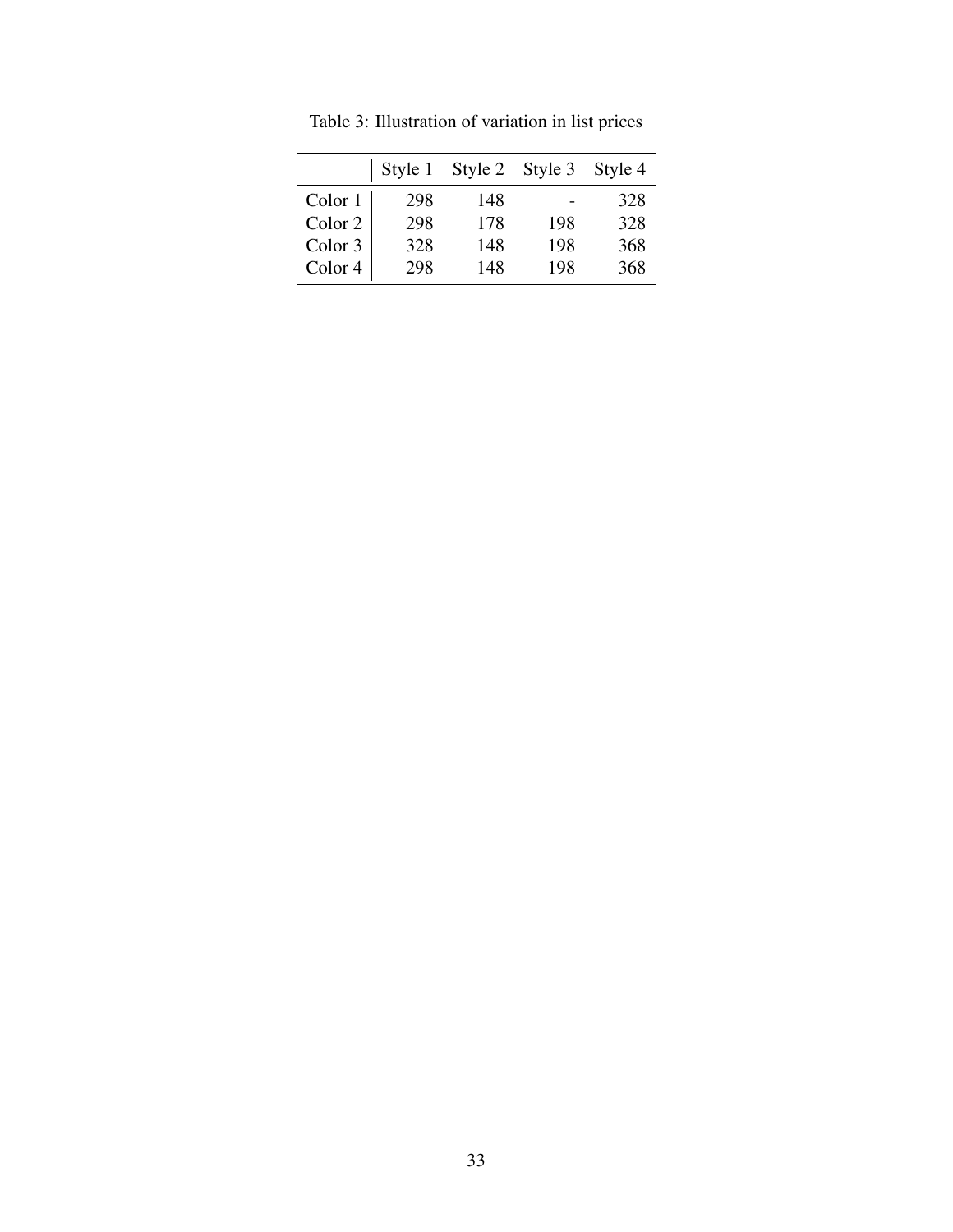|                     | List price  |          | Average selling price |             |             |
|---------------------|-------------|----------|-----------------------|-------------|-------------|
| Variables           | 1           | 2        | 3                     | 4           | 5           |
|                     |             |          |                       |             |             |
| Factory dummy       | $-43.38***$ | 0.771    | $-42.46***$           | $-7.151***$ | $-0.907$    |
|                     | [3.101]     | [1.219]  | [1.470]               | [1.837]     | [2.051]     |
| Style fixed effects |             | $\pm$    |                       | $\pm$       | $\pm$       |
| Days available      |             |          |                       |             | $-0.564***$ |
|                     |             |          |                       |             | [0.0905]    |
| Constant            | $351.0***$  | 337.6*** | $165.5***$            | 154.8***    | 158.6***    |
|                     | [1.708]     | [0.398]  | [0.810]               | [0.599]     | [0.839]     |
| <b>Observations</b> | 13,522      | 13,522   | 13,522                | 13,522      | 13,522      |
| R-squared           | 0.016       | 0.993    | 0.064                 | 0.935       | 0.936       |

Table 4: Hedonic regressions

Standard errors in brackets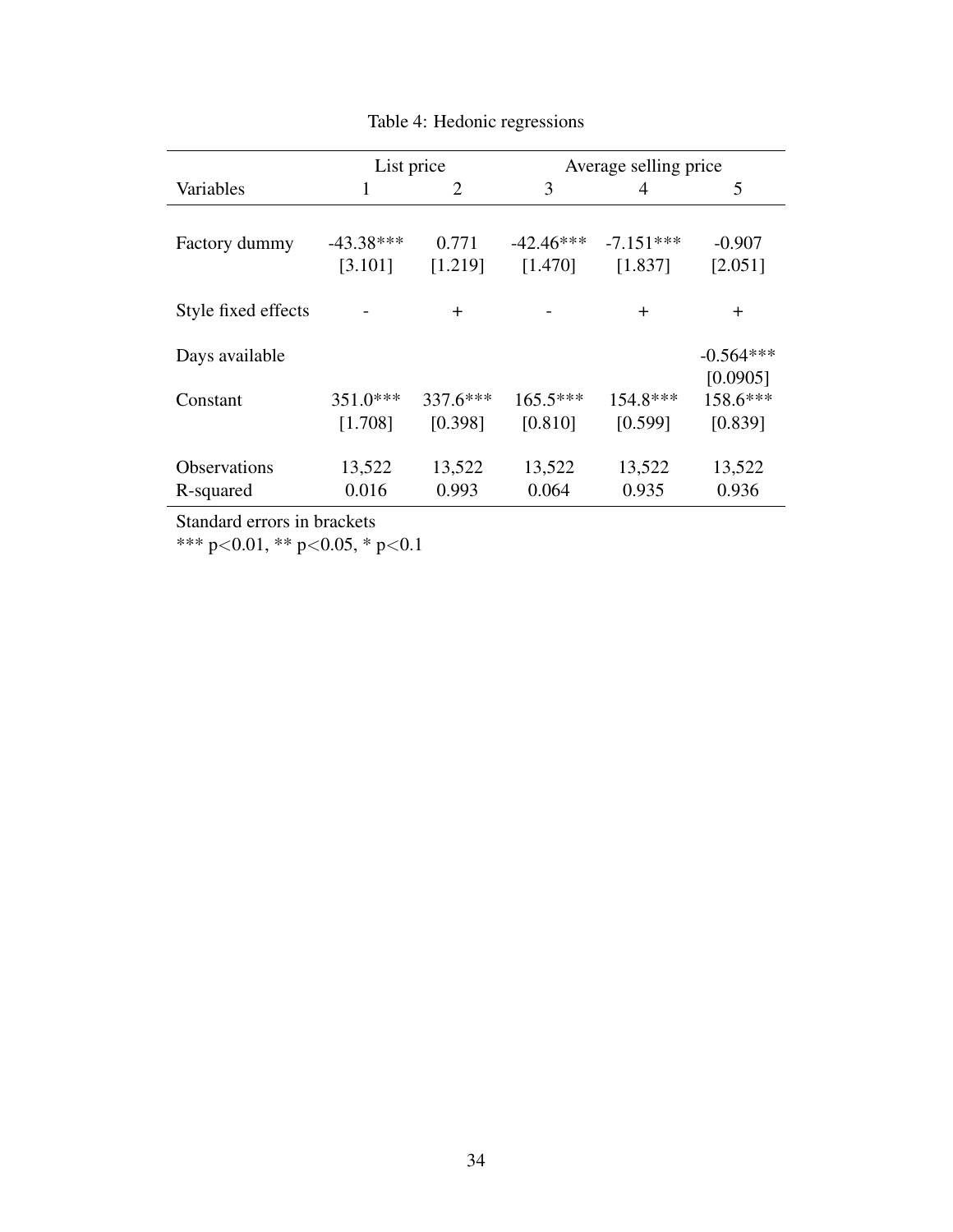| Variable             | <b>Mean</b> | SЕ     | Variable                          | Count  |
|----------------------|-------------|--------|-----------------------------------|--------|
| Market size          | 8,841.77    |        | 5,925.55   Markets (store-months) | 5,704  |
| Inside market shares | 0.0011      | 0.0016 | <b>Stores</b>                     | 131    |
| Selling price        | 137.58      | 55.26  | <b>Months</b>                     | 54     |
| List price           | 325.24      | 98.74  | Unique items (style-colors)       | 13,522 |
| Product age (days)   | 231.38      | 508.91 | <b>Styles</b>                     | 4,052  |
| Factory dummy        | 0.58        | 0.49   | Colors                            | 1,164  |

Table 5: Descriptive statistics for estimation data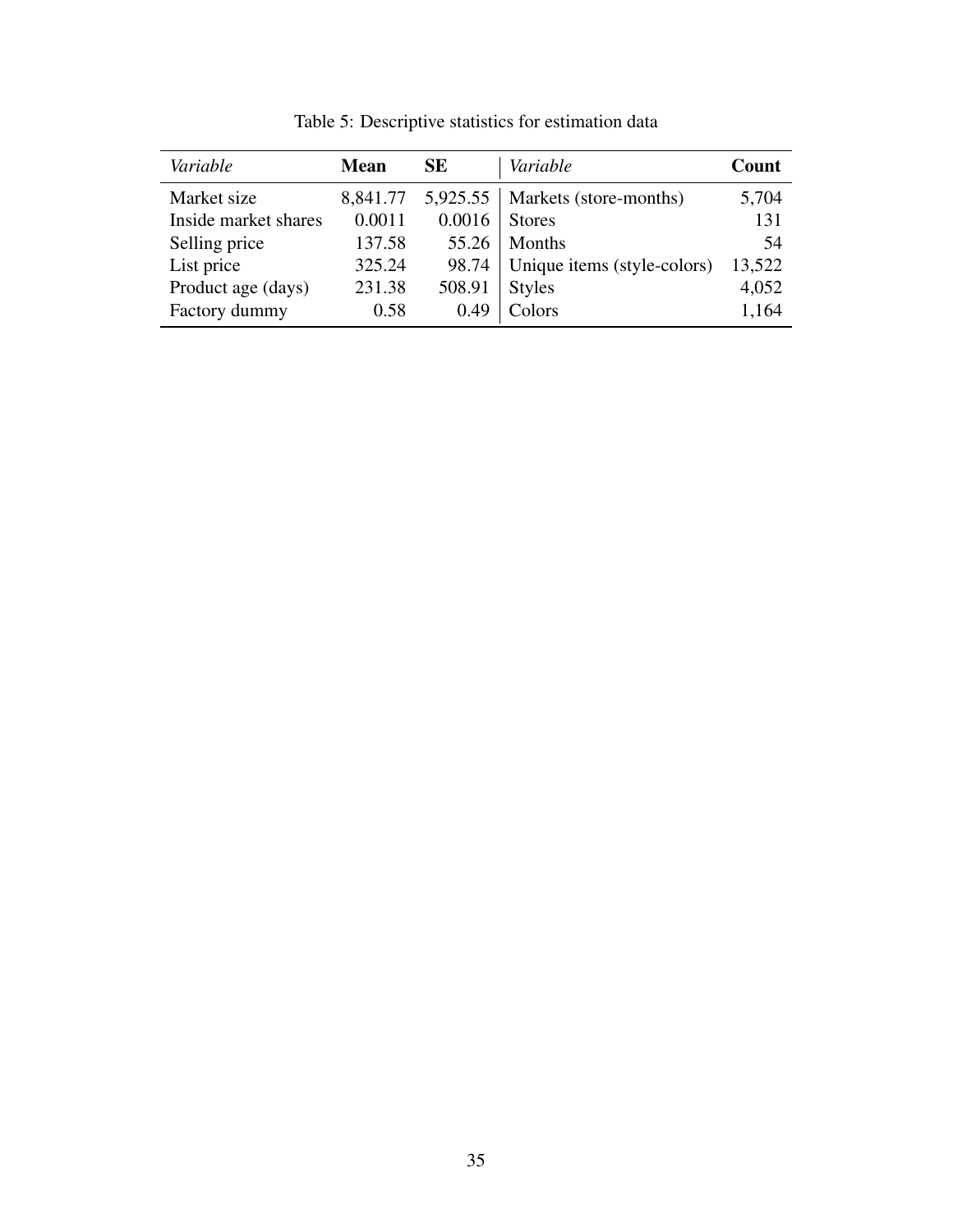|                                |                 | Main model     |                | List price     |
|--------------------------------|-----------------|----------------|----------------|----------------|
| Variables                      | 1               | $\overline{2}$ | 3              | $\overline{4}$ |
| Fake discount                  | $0.00165***$    | $0.00218***$   |                |                |
|                                | [0.000225]      | [0.000226]     |                |                |
| Real discount                  | $0.000846***$   | $0.000495***$  |                |                |
|                                | [0.000226]      | [0.000226]     |                |                |
| Real discount $\times$ Factory |                 | $0.00104***$   |                |                |
|                                |                 | $[4.47e-05]$   |                |                |
| List price                     |                 |                | $0.00132***$   | $0.000670***$  |
|                                |                 |                | [0.000225]     | [0.000227]     |
| List price $\times$ Factory    |                 |                |                | $0.00175***$   |
|                                |                 |                |                | $[8.23e-05]$   |
| Selling price                  | $-0.000826***$  | $-0.000764***$ | $-0.00170$ *** | $-0.00170***$  |
|                                | [0.000227]      | [0.000227]     | $[2.51e-05]$   | $[2.51e-05]$   |
| Product age                    | $-0.000427$ *** | $-0.000431***$ | $-0.000428***$ | $-0.000430***$ |
|                                | $[3.66e-06]$    | $[3.66e-06]$   | $[3.66e-06]$   | $[3.66e-06]$   |
| Factory dummy                  | $-0.136***$     | $-0.297***$    | $-0.0807***$   | $-0.628***$    |
|                                | [0.00832]       | [0.0108]       | [0.00796]      | [0.0269]       |
| Store fixed effects            | $+$             | $+$            | $+$            | $\pm$          |
| Color fixed effects            | $+$             | $\pm$          | $+$            | $\pm$          |
| Style fixed effects            | $+$             | $+$            | $+$            | $+$            |
| Constant                       | $-6.558***$     | $-6.546***$    | $-6.650***$    | $-6.529***$    |
|                                | [0.798]         | [0.798]        | [0.798]        | [0.798]        |
| Observations                   | 2,416,817       | 2,416,817      | 2,416,817      | 2,416,817      |
| R-squared                      | 0.371           | 0.371          | 0.371          | 0.371          |
|                                |                 |                |                |                |

## Table 6: Baseline demand estimates

Standard errors in brackets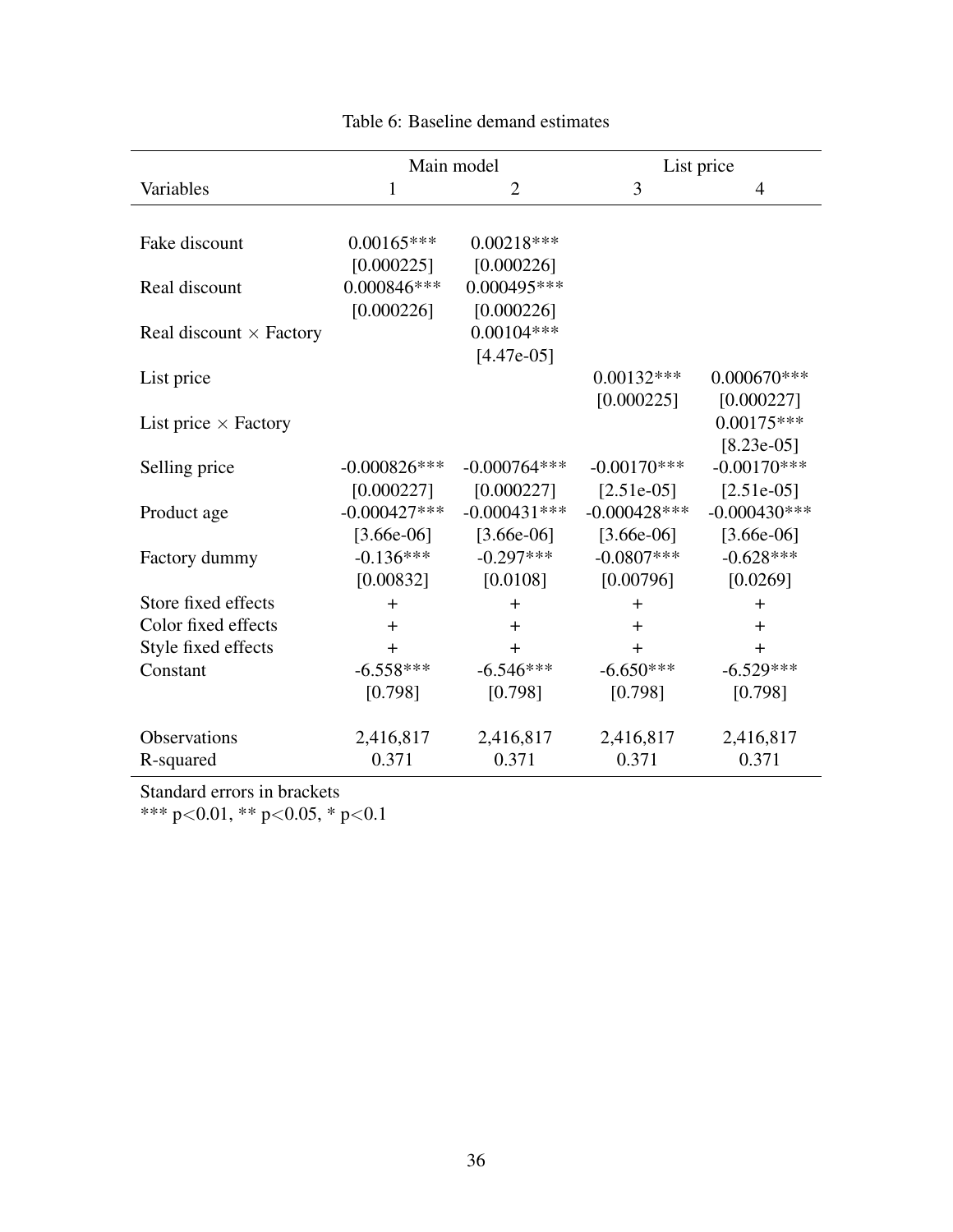|                                                     | (1)            | (2)                          | (3)                        |
|-----------------------------------------------------|----------------|------------------------------|----------------------------|
| Variables                                           |                |                              |                            |
|                                                     |                |                              |                            |
| Real discount                                       | $0.00109$ ***  | $0.000521**$                 | $0.000590***$              |
|                                                     | [0.000226]     | [0.000226]                   | [0.000226]                 |
| Real discount $\times$ In sample                    | $-0.000391***$ |                              | $-0.000159***$             |
|                                                     | $[5.35e-05]$   |                              | $[5.36e-05]$               |
| Real discount $\times$ In sample $\times$ Store age | 2.58e-06       |                              | $-2.97e-06$                |
|                                                     | $[2.61e-06]$   |                              | $[2.61e-06]$               |
| Real discount $\times$ Distance                     |                | 1.26e-05***                  | $1.24e-05***$              |
|                                                     |                | $[2.86e-07]$                 | $[2.87e-07]$               |
| Fake discount                                       | $0.00137***$   | $0.00123***$                 | $0.00121***$               |
|                                                     | [0.000225]     | [0.000225]                   | [0.000225]                 |
| Fake discount $\times$ In sample                    | $0.000667***$  |                              | 0.000754***                |
|                                                     | $[4.89e-05]$   |                              | $[4.90e-05]$               |
| Fake discount $\times$ In sample $\times$ Store age | $-3.42e-05***$ |                              | $-3.65e-05***$             |
|                                                     | $[2.23e-06]$   |                              | $[2.23e-06]$               |
| Fake discount $\times$ Distance                     |                | 3.39e-06***                  | 3.83e-06***                |
|                                                     |                | $[2.45e-07]$                 | $[2.46e-07]$               |
| Selling price                                       | $-0.000635***$ | $-0.000685***$               | $-0.000650***$             |
|                                                     | [0.000227]     | [0.000227]                   | [0.000227]                 |
| Product age                                         | $-0.000429***$ | $-0.000422***$               | $-0.000425***$             |
|                                                     | $[3.66e-06]$   | $[3.66e-06]$                 | $[3.66e-06]$               |
| Factory dummy                                       | $-0.0931***$   | $-0.0876***$                 | $-0.0900$ ***              |
|                                                     | [0.00799]      | [0.00799]                    | [0.00799]                  |
| In sample                                           | $-1.393***$    |                              | $-1.191***$                |
|                                                     | [0.0206]       |                              | [0.0211]                   |
| In sample $\times$ Store age                        | $0.00686***$   |                              | $0.00908***$               |
|                                                     | [0.000456]     |                              | [0.000457]<br>$0.00151***$ |
| Distance                                            |                | $0.00118***$<br>$[6.86e-05]$ | $[6.94e-05]$               |
| Store fixed effects                                 | $\bm{+}$       | $\pm$                        | $\pm$                      |
| Color fixed effects                                 | $\ddag$        | $\pm$                        | $\pm$                      |
| Style fixed effects                                 | $\pm$          | $\pm$                        | $\pm$                      |
| Constant                                            | $-6.620***$    | $-6.828***$                  | $-6.865***$                |
|                                                     | [0.798]        | [0.797]                      | [0.797]                    |
|                                                     |                |                              |                            |
| Observations                                        | 2,416,817      | 2,416,817                    | 2,416,817                  |
| R-squared                                           | 0.371          | 0.372                        | 0.373                      |

Table 7: Heterogeneity

Standard errors in brackets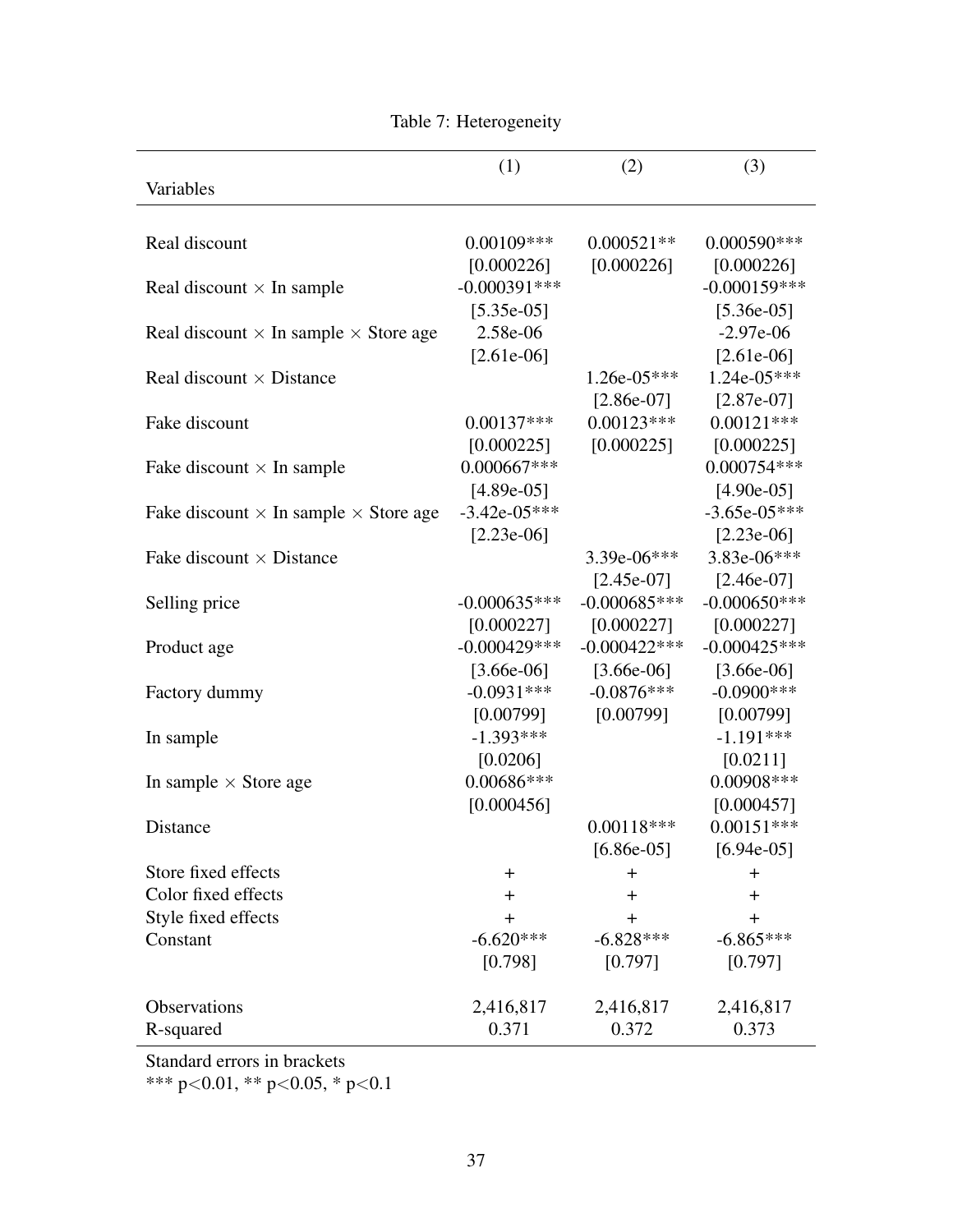|                     |    | 60 | 70 | 80 | Displayed original price<br>90 |
|---------------------|----|----|----|----|--------------------------------|
|                     | 90 |    |    |    | 61                             |
|                     | 80 |    |    | 63 | 59                             |
| True original price | 70 |    | 61 | 63 | 61                             |
|                     | 60 | 60 | 58 | 59 | 62                             |
|                     | 50 | 60 | 61 | 56 | 61                             |
|                     | 40 | 60 | 61 | 58 | 61                             |
|                     |    |    |    |    |                                |

Table 8: Subject counts by treatment group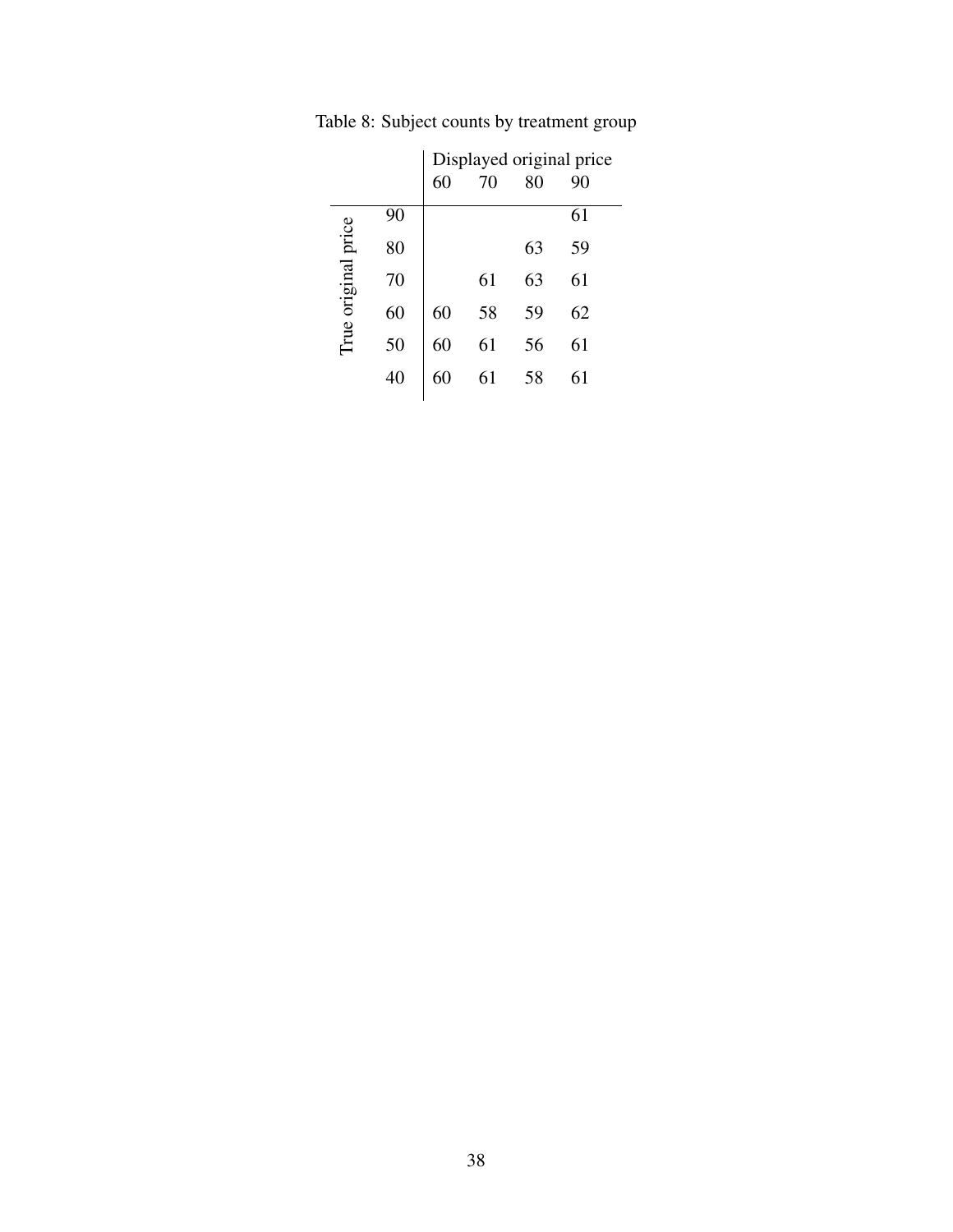| Variables                 | Dependent variable:<br>Purchase intent |
|---------------------------|----------------------------------------|
| Displayed original price  | $-0.00402$                             |
| True original price       | [0.00508]<br>$0.0193***$<br>[0.00371]  |
| Constant                  | $2.486***$<br>[0.379]                  |
| Observations<br>R-squared | 877<br>0.032                           |

### Table 9: Main results from lab study

Standard errors in brackets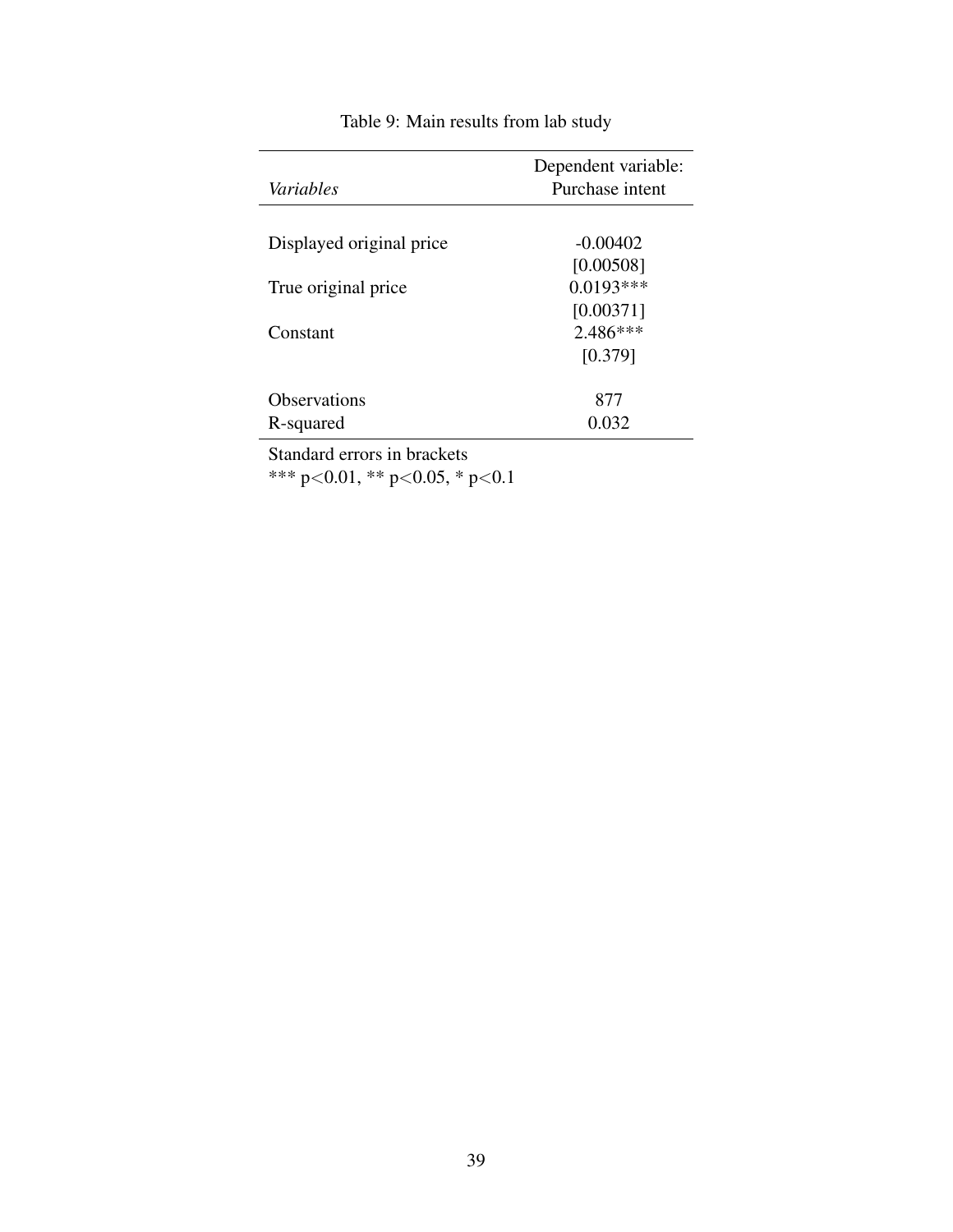| Variables                | Own quality<br>rating | Others'<br>quality<br>rating | Good deal   | Fair price  | <b>Dishonest</b><br>seller |
|--------------------------|-----------------------|------------------------------|-------------|-------------|----------------------------|
| Displayed original price | $-0.00498$            | $-0.00186$                   | $-0.00320$  | $-0.00368$  | $0.0266$ ***               |
|                          | [0.00335]             | [0.00314]                    | [0.00421]   | [0.00492]   | [0.00612]                  |
| True original price      | $0.00976***$          | $0.0103***$                  | $0.0296***$ | $0.0304***$ | $-0.0449***$               |
| Constant                 | [0.00245]             | [0.00229]                    | [0.00308]   | [0.00360]   | [0.00447]                  |
|                          | $4.277***$            | $4.163***$                   | $2.631***$  | $3.048***$  | $4.720***$                 |
|                          | [0.250]               | [0.234]                      | [0.314]     | [0.368]     | [0.457]                    |
| <b>Observations</b>      | 877                   | 877                          | 877         | 877         | 877                        |
| R-squared                | 0.018                 | 0.024                        | 0.104       | 0.082       | 0.104                      |

## Table 10: Sentiment ratings

Standard errors in brackets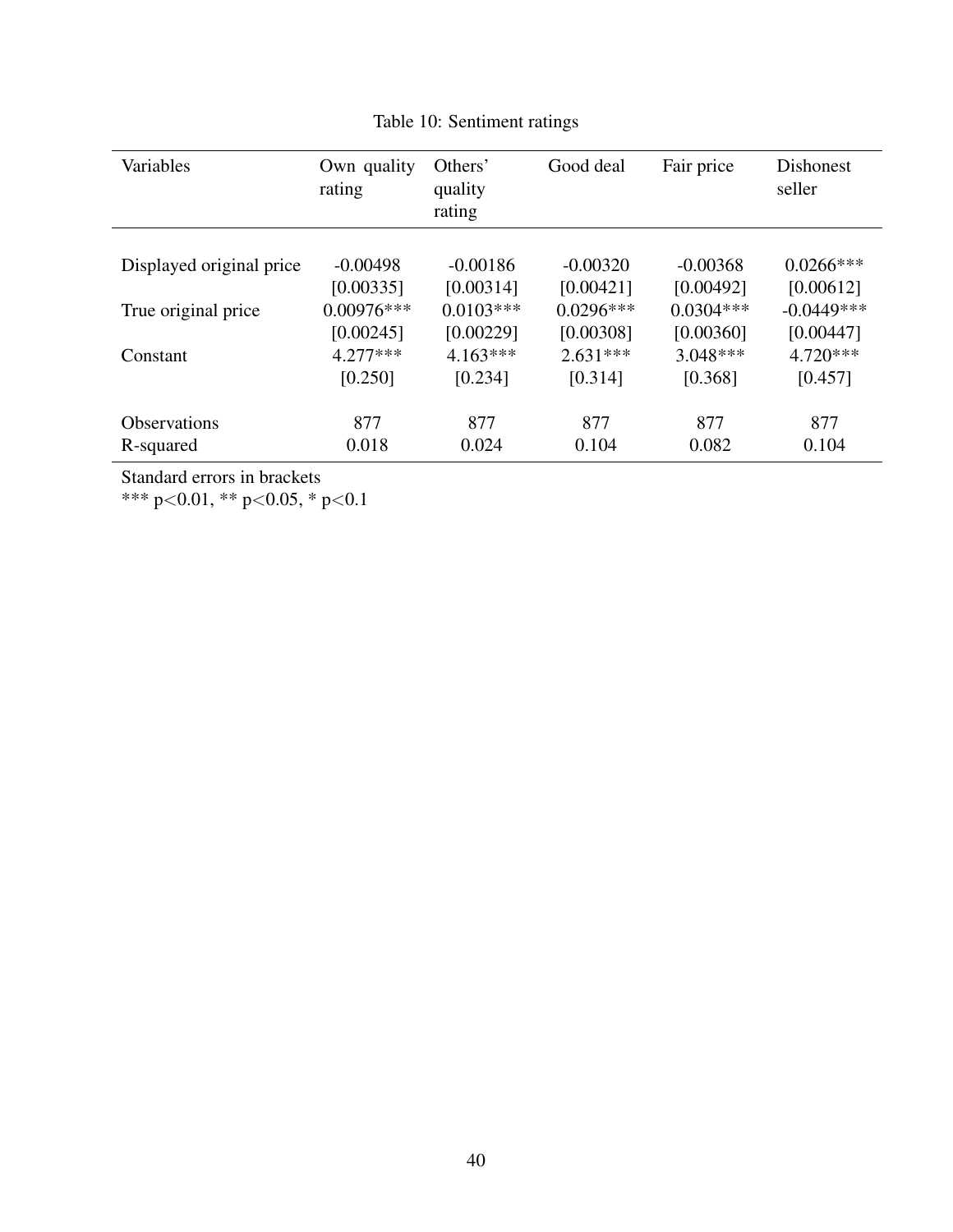|                          | Dependent variable: |
|--------------------------|---------------------|
| Variables                | Purchase intent     |
|                          |                     |
| Displayed original price | $-0.000292$         |
|                          | [0.00379]           |
| True original price      | $-0.00179$          |
|                          | [0.00298]           |
| Own quality rating       | $0.447***$          |
|                          | [0.0601]            |
| Others' quality rating   | $-0.0767$           |
|                          | [0.0581]            |
| Good deal                | $0.331***$          |
|                          | [0.0445]            |
| Fair price               | $0.279***$          |
|                          | [0.0366]            |
| Dishonest seller         | 0.0168              |
|                          | [0.0219]            |
| Constant                 | $-0.907**$          |
|                          | [0.357]             |
| Observations             | 877                 |
| R-squared                | 0.477               |
|                          |                     |

Table 11: Mediation

Standard errors in brackets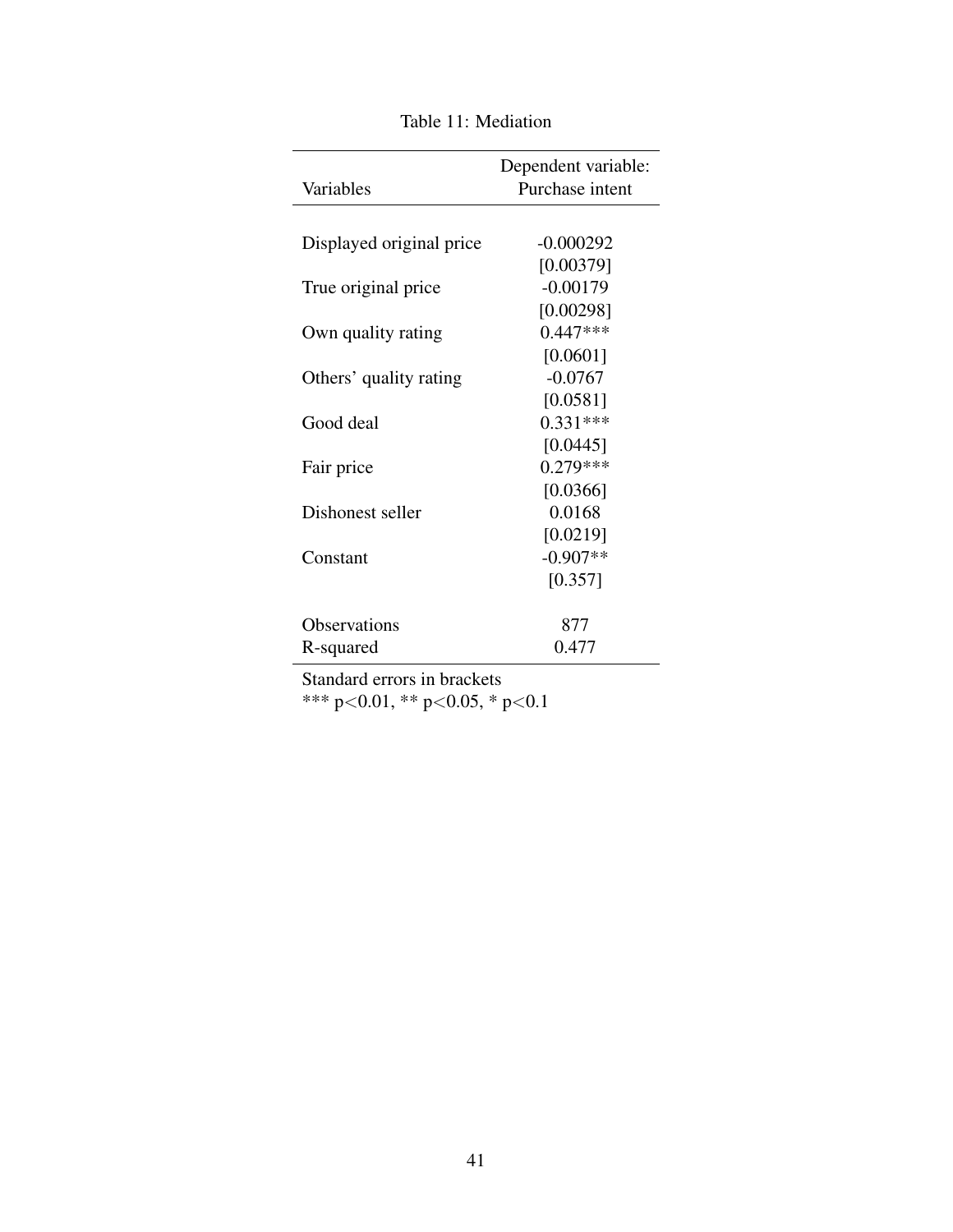## Appendix

[Table A1 about here.]

[Figure A1 about here.]

[Figure A2 about here.]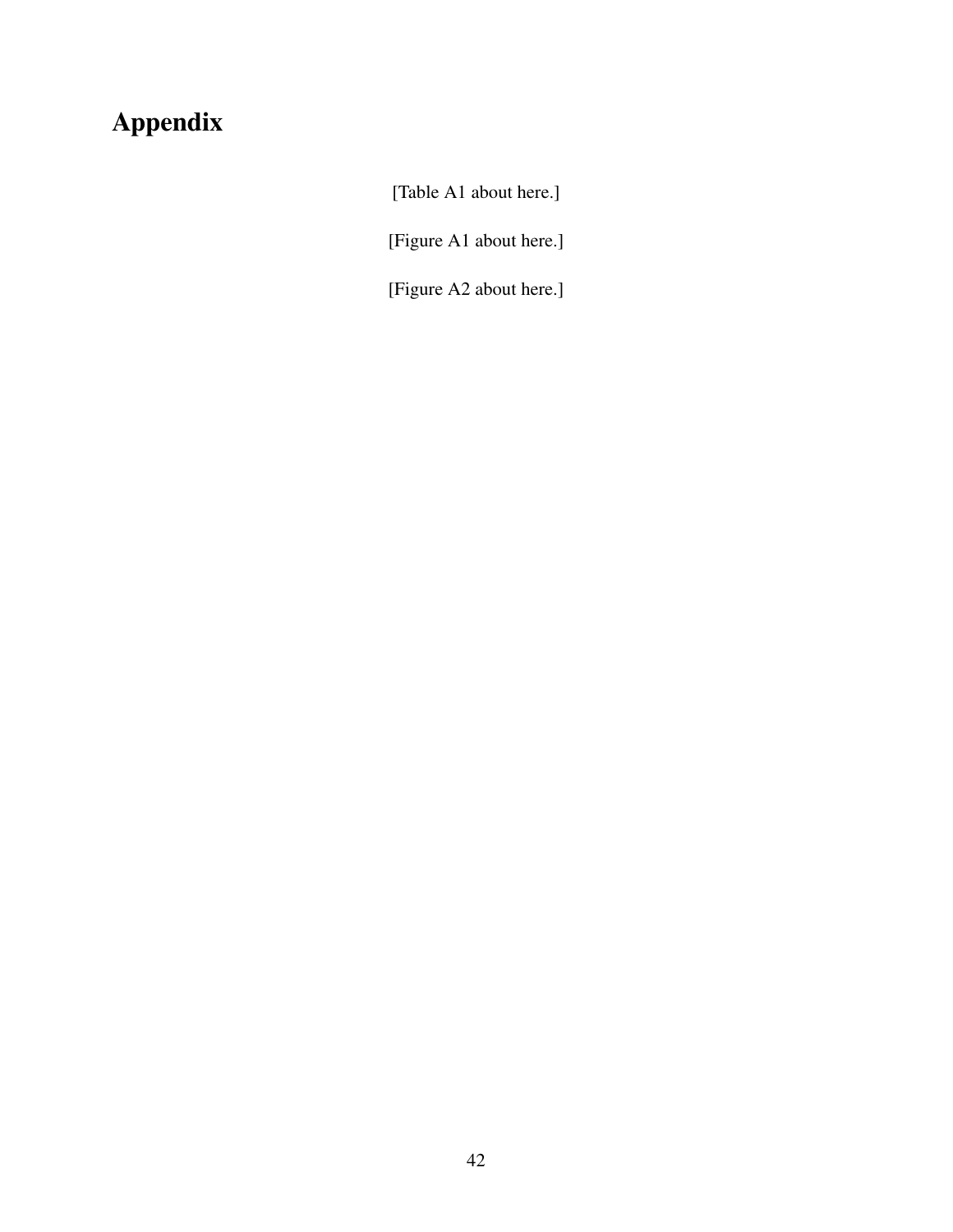

Figure A1: Average discount percent in outlet stores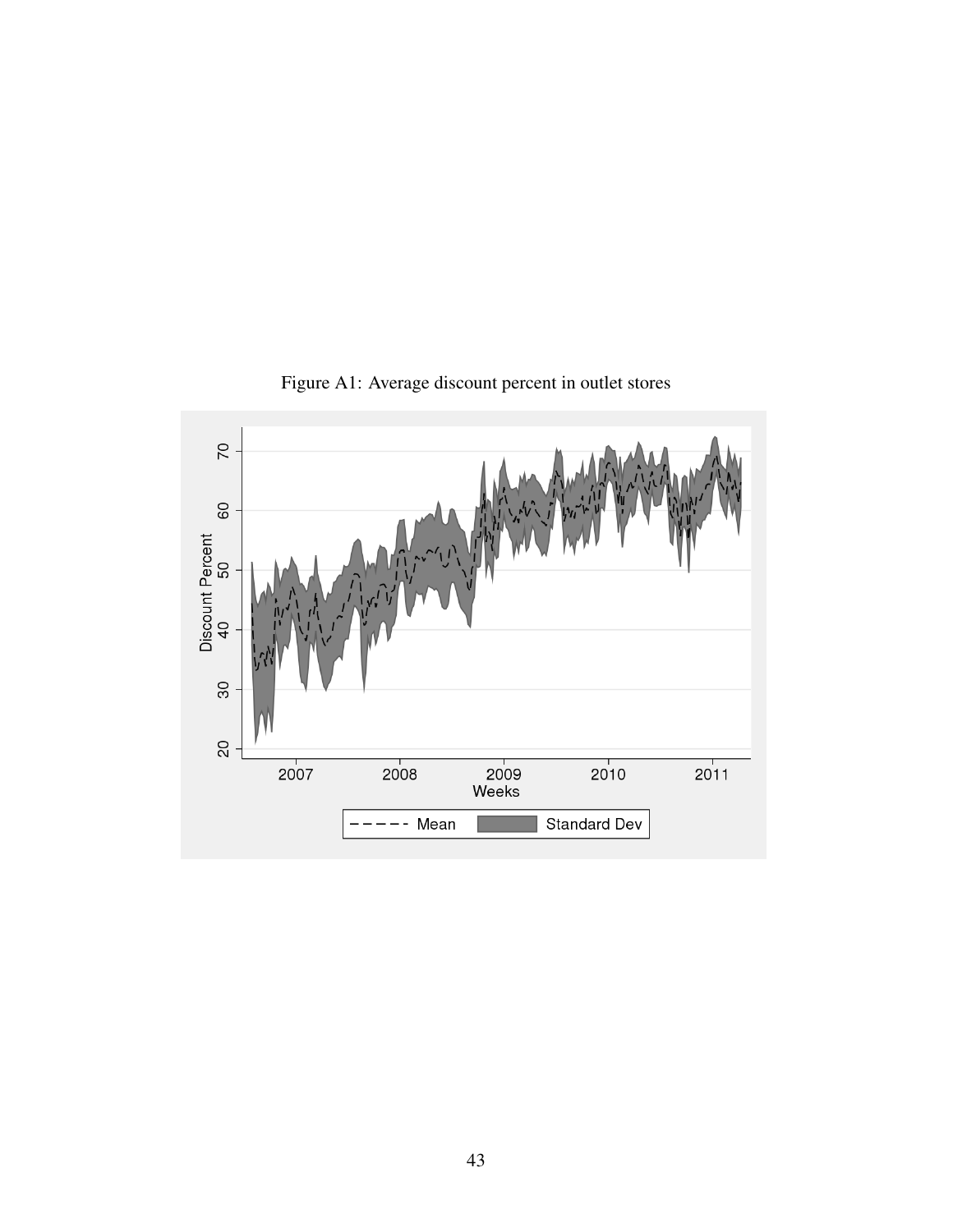Figure A2: Prices over time